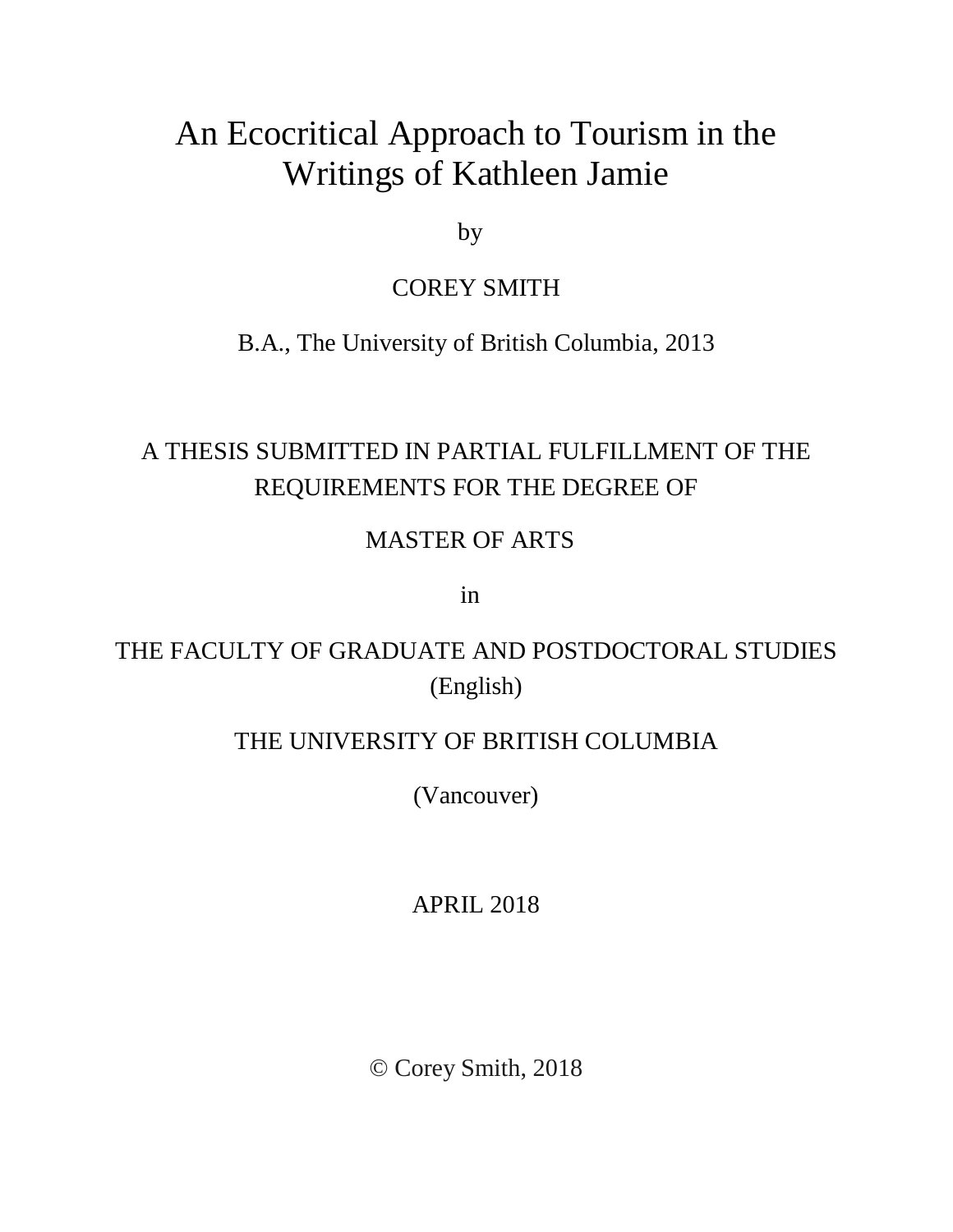The following individuals certify that they have read, and recommend to the Faculty of Graduate and Postdoctoral Studies for acceptance, a thesis/dissertation entitled:

An Ecocritical Approach to Tourism in the Writings of Kathleen Jamie

| submitted by                        | Corey Smith                  | in partial fulfillment of the requirements for |
|-------------------------------------|------------------------------|------------------------------------------------|
|                                     |                              |                                                |
|                                     | the degree of Master of Arts |                                                |
| in                                  | English                      |                                                |
| <b>Examining Committee:</b>         |                              |                                                |
| Kevin McNeilly<br>Supervisor        |                              |                                                |
| Vin Nardizzi                        |                              |                                                |
| <b>Supervisory Committee Member</b> |                              |                                                |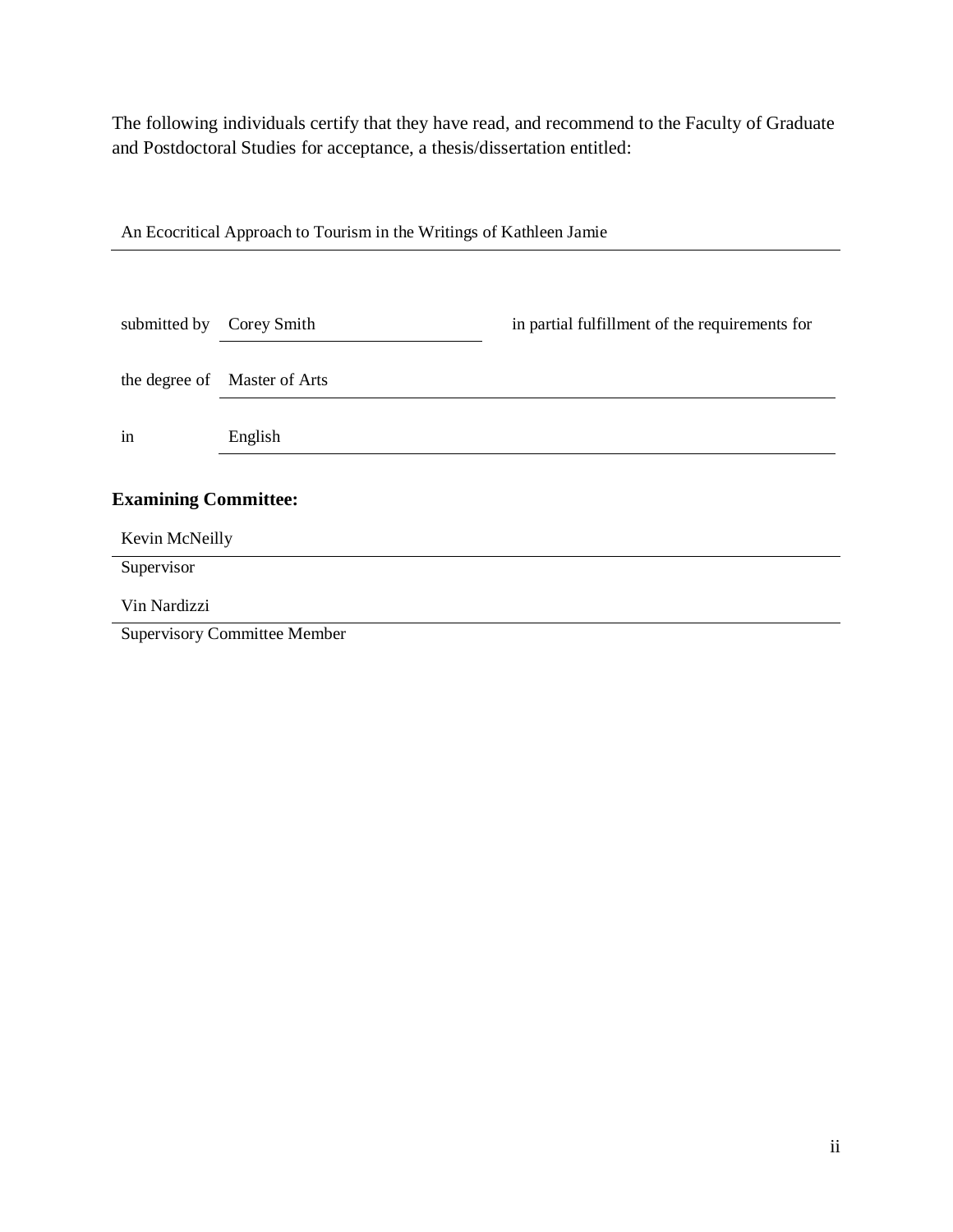### **Abstract**

Kathleen Jamie is a Scottish author whose work often details her travels through both the "natural and unnatural world" (*Findings* 1). Previous criticism has examined her work in the context of nature writing and Jamie has suggested that she writes "'toward' the natural world" ("Author Statement"). Jamie also frequently represents herself as a tourist, travelling 'toward' different regions of the globe. I argue that Jamie's writings as a tourist and as a naturalist are inextricably intertwined. The fusion of these two positions results in an approach that is selfreflexive and constantly reconsidering the limits of the human body in its connectedness to the world. Primarily, I examine the intersections between ecocriticism and tourism through an exploration of Jamie's writings. I employ tourism theory, incorporating discourses of desire, imagination, and authentic connection, alongside ecological approaches that assess corporeal limits in the context of the natural world, and I do so to explore how the categorization of nature and culture affects our perceptions of other-than-human-world and the histories we write about it. I argue that her poetry and non-fiction map an ecocritical tourism that understands the complex dynamics of humanity's failure to separate "the natural and unnatural world" as foundational to theories of ecotourism. This fusion of ecology and tourism maps an ecocritical form of tourism that reassesses the boundaries of culture and nature and, in doing so, emphasizes engagement, inquiry, and histories of shared vulnerability.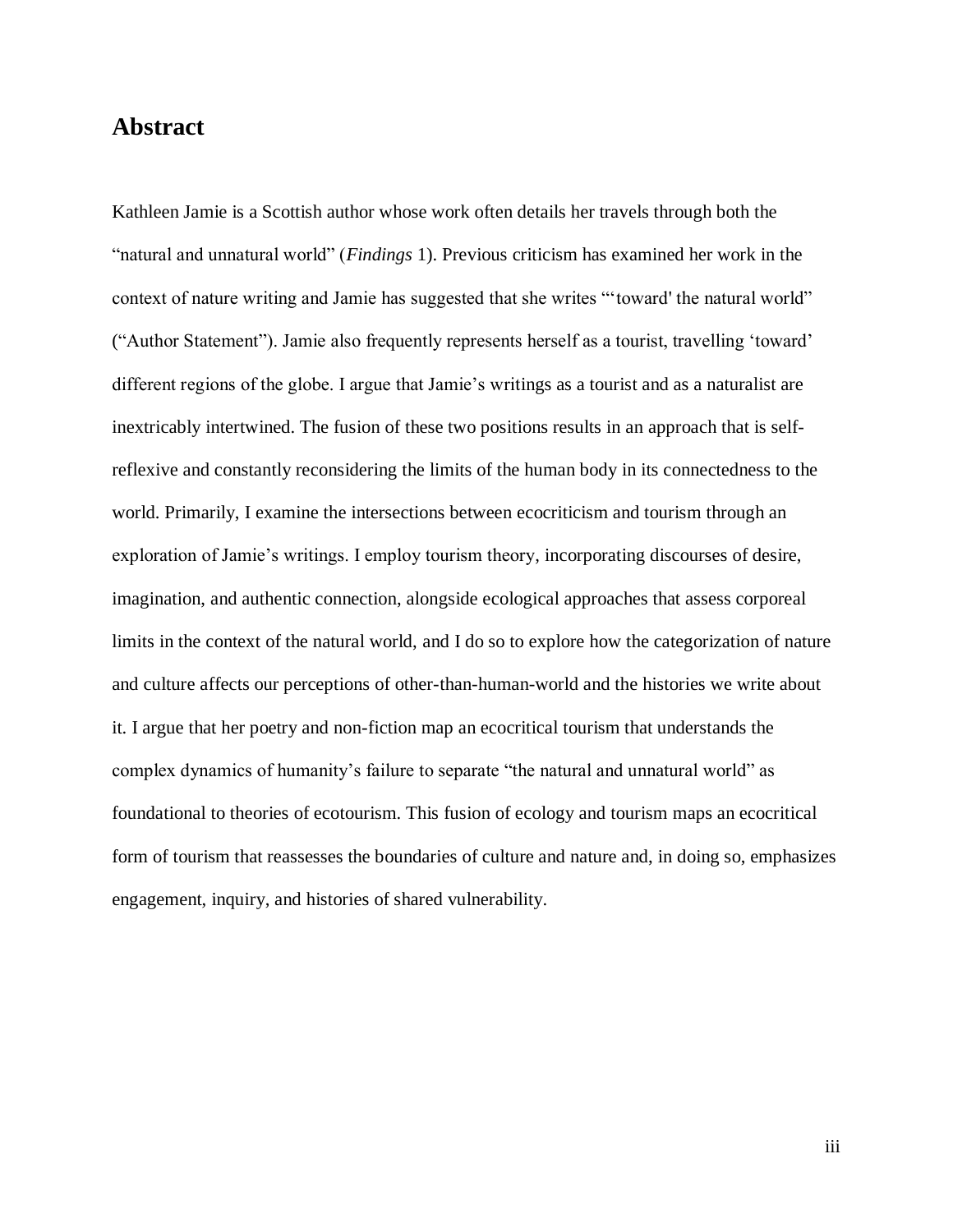### **Lay Summary**

This work examines the writings of Scottish author Kathleen Jamie in the context of ecotourism. Specifically, I analyze her recent writings through the theoretical frameworks of ecocriticism and tourism theory. In combining these approaches, I argue that Jamie's writing maps a form of ecocritical tourism that emphasizes the complex dynamics of failures in separating culture and nature as a starting point for examining how we travel through and engage with different ecosystems. This often takes the form of collaborating with other communities, such as those of scientists, and refocusing our attentions to the shifting boundaries between categories in order to broaden one's understanding of our relationship with and consider our impact on the other-thanhuman world.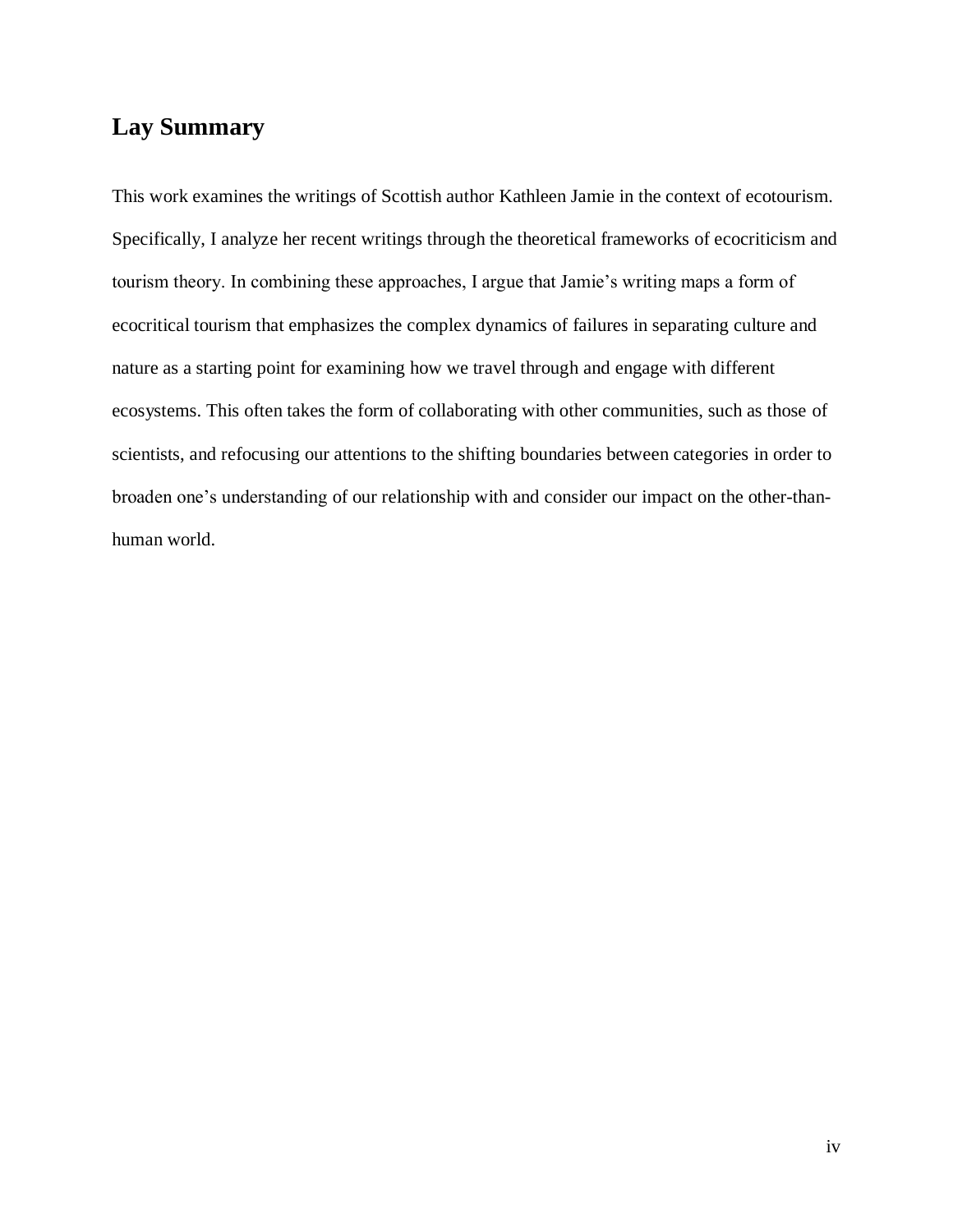# **Preface**

This thesis is original, unpublished, independent work by the author, Corey Smith.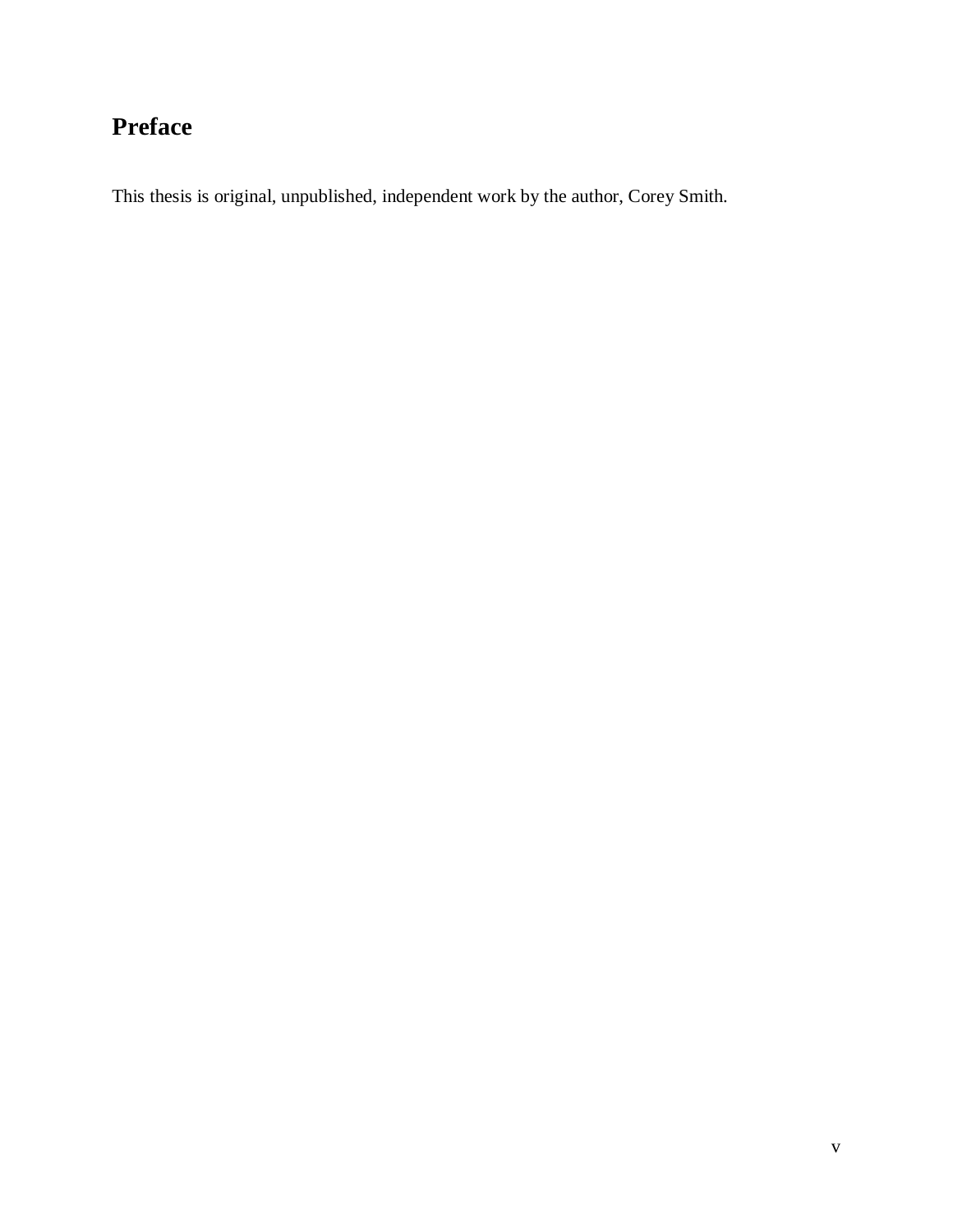# **Table of Contents**

| $\label{eq:1} \textbf{Introduction}\\$<br>$\mathbf I$                                  |
|----------------------------------------------------------------------------------------|
| $\mathbf{I}$<br>An Ecotourist at Home: Wilderness, Tourism, and Metaphor in "The Braan |
|                                                                                        |
| The Ecotourist and the Whale: Perceptual Limits and Histories of Shared<br>III         |
| Vulnerability in "Aurora," "The Hvalsalen," and "The Whale Watcher"23                  |
| $\mathbf{IV}$                                                                          |
|                                                                                        |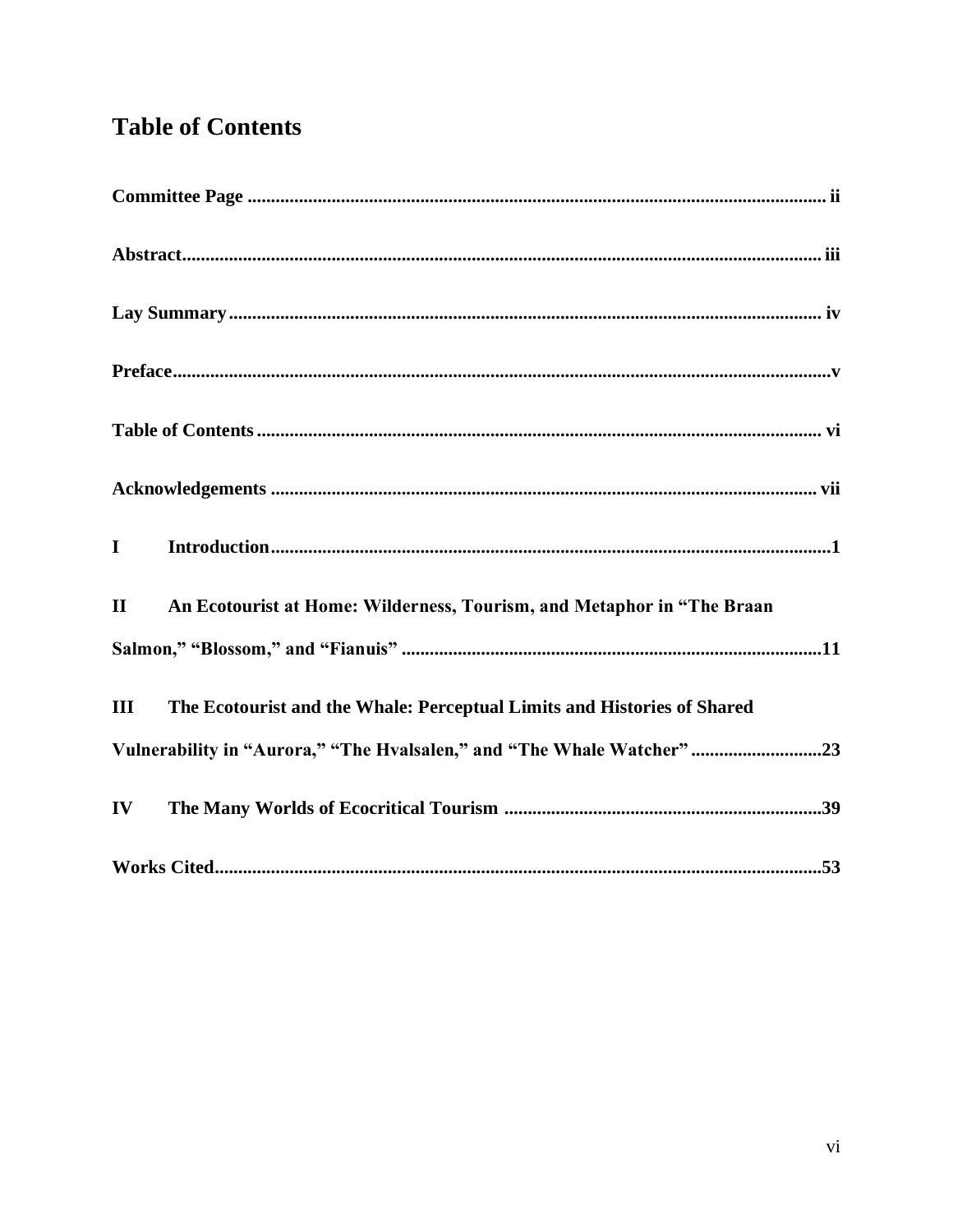## **Acknowledgements**

Firstly, I offer my enduring gratitude to the English department at UBC; in particular, I thank Professor Kevin McNeilly and Professor Vin Nardizzi who have given me invaluable feedback and support throughout my time at UBC. I also owe many thanks to my parents, Janice and Peter, whom have continued to offer their love and support throughout the duration of my studies, and my brother, Ryan, for his critical feedback. I am also very grateful for the lasting friendship and vital perspectives of many of my colleagues at UBC, especially Alexander Cosh and Max Wainwright. Further, this project would not have been possible without the support of many other people, not all of whom I have space to name, but I thank Emma for making me believe that I could accomplish this project. And I thank Carolina for her care and considerate support throughout the writing of this thesis.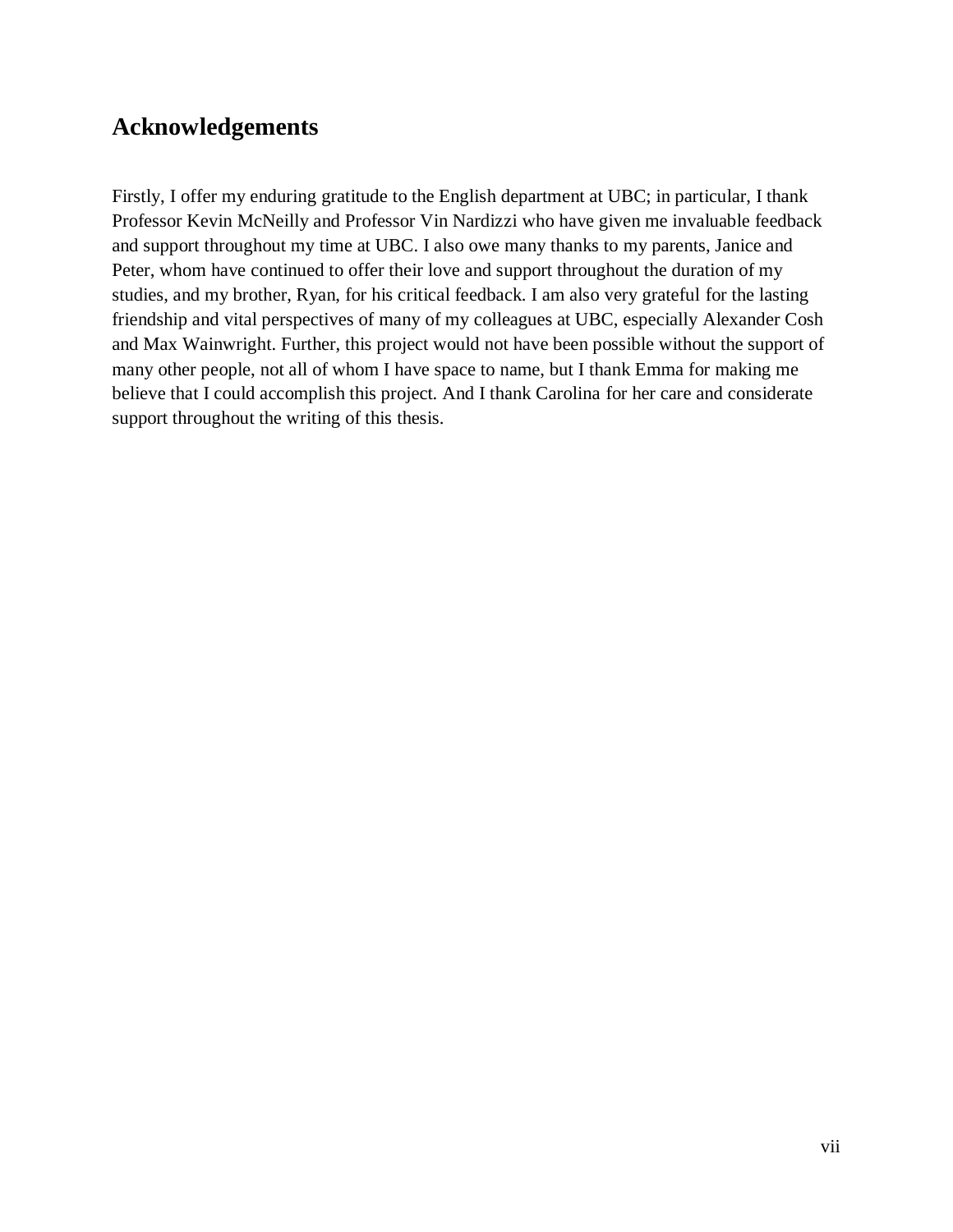### **I Introduction**

Contemporary Scottish author Kathleen Jamie's writings detail her travels through the "natural and unnatural world" (*Findings* 1). Her most recent essays and poetry often depict her travels within Scotland and abroad, where she attends to both the 'natural' flora and fauna and the 'unnatural' apparatuses that facilitate her journeys. Previous criticism has examined her work in the context of women's writing, Scottish literature, as well as nature writing (Lilley 16; Marland 121), and Jamie has suggested she writes "'toward' the natural world" ("Author Statement"). I will argue that her poetry and non-fiction map an ecocritical tourism that understands the complex dynamics of humanity's failure to separate "the natural and unnatural world" (1) as foundational to theories of ecotourism. This fusion of ecology and tourism results in a self-reflexive tourist subject who is constantly reconsidering human limits in our connectedness to the "natural and unnatural world."

Ecotourism is one of the fastest growing sectors of the tourism industry (Fletcher 7). Its prominence and continuing growth invite not only a critical examination of how ecotourism affects communities and the environment, but also what ethical and philosophical considerations influence people to take part in ecotourism, as well as what epistemological shifts result from tourism and travel. In part, I assess Jamie's writing to develop an epistemological background to her form of ecocritical tourism that is sensitively attuned to the ethical dimensions of dividing human and non-human, as well as other dualisms, such past and present, and home and away. I also look toward ecocritical discussions about "the end of nature" (Purdy 3) and the Anthropocene to contextualize Jamie's scrutinizing of the liminal spaces between the natural and unnatural. As contemporary ecocriticism, Jamie's writing and tourist activity involves querying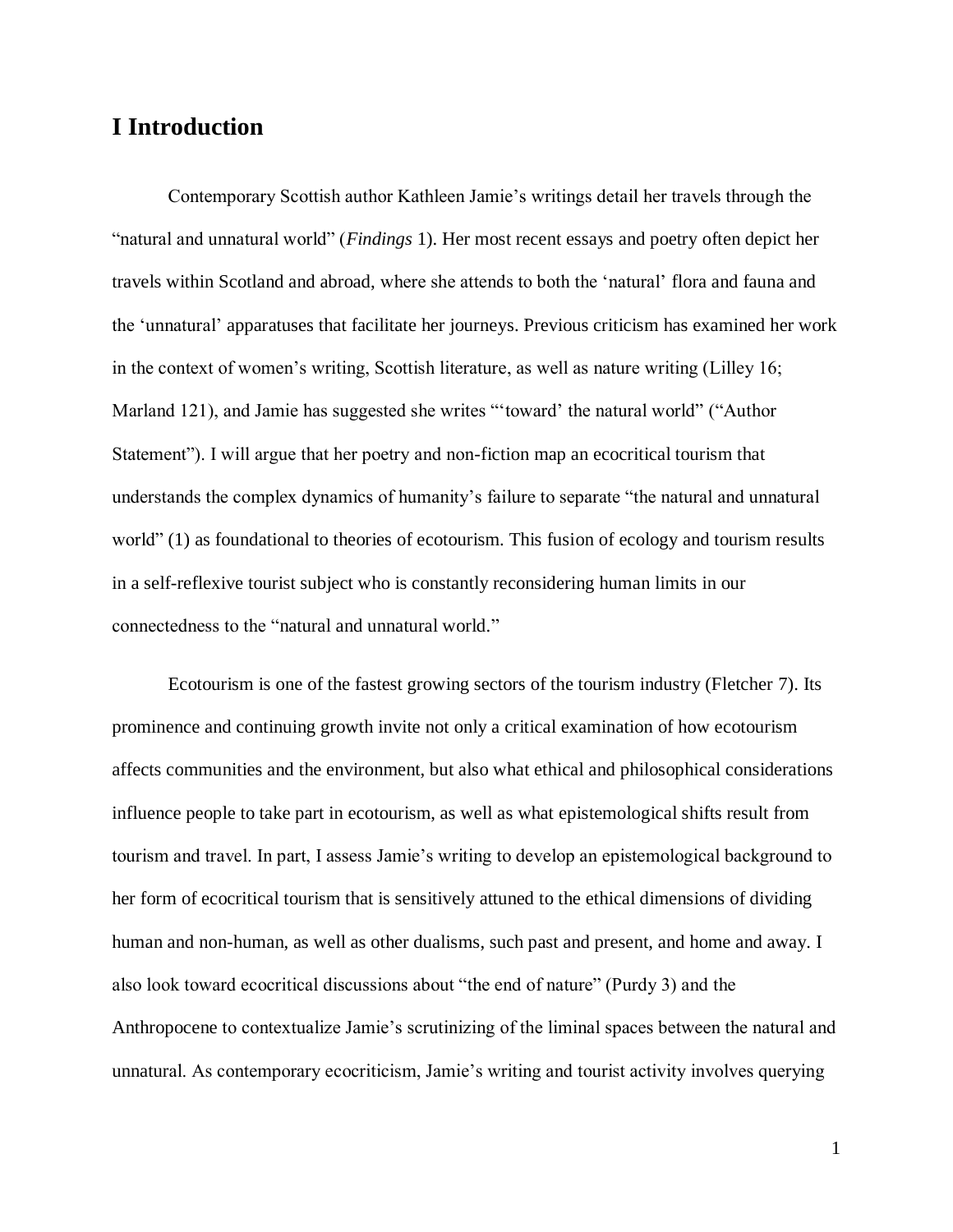whether "there is no more nature that stands apart from human beings" and whether "there is no place or living thing that we haven't changed" (Purdy 3). Jamie's writings ask what it means to be an ecotourist, a "nature" poet, and a travel-writer in a "(post-) natural world" (Purdy 5) that is replete with "hybrids of nature and culture" (Latour 10). I also connect these forms of hybridity with disturbances of boundaries between success and failure with an ethics of "failing well" (Halberstam 24). Such combination raises questions such as how the tourist experience interrogates the authenticity of the natural or unnatural world as it is being experienced, as well as what ethical obligations one's travels in these spaces calls for.

In terms of Jamie's writing, ecotourism takes the general form of travelling to places away from one's home and closely attending to the ecological relationships one can observe away from home. On the one side, ecotourism involves ecology, or the "study of biological interrelationships and the flow of energy through organisms and inorganic matter" (Snyder 5). But ecology also importantly extends to "other realms" (Snyder 9), such as those of language and technology, and an ecological framework that focuses on the interrelations between nature and culture is integral to studying Jamie's work. One form of this interaction is literary ecocriticism, or "the study of the relationship between literature and the physical environment" (Glotfelty xviii). Ecocriticism also involves an "interest in how the nonhuman interacts with human culture: how ecological conditions shape cultural expression and, conversely, how culture shapes the perception and uses of natural environments" (Heise 638). When combined with tourism, ecocriticism shifts into a consideration of how human's travel and interact with the environment as well as with non-human others.

A working definition of ecotourism as well as a look into other existing definitions of ecotourism helps further contextualize my argument about Jamie's writing and travel. Martha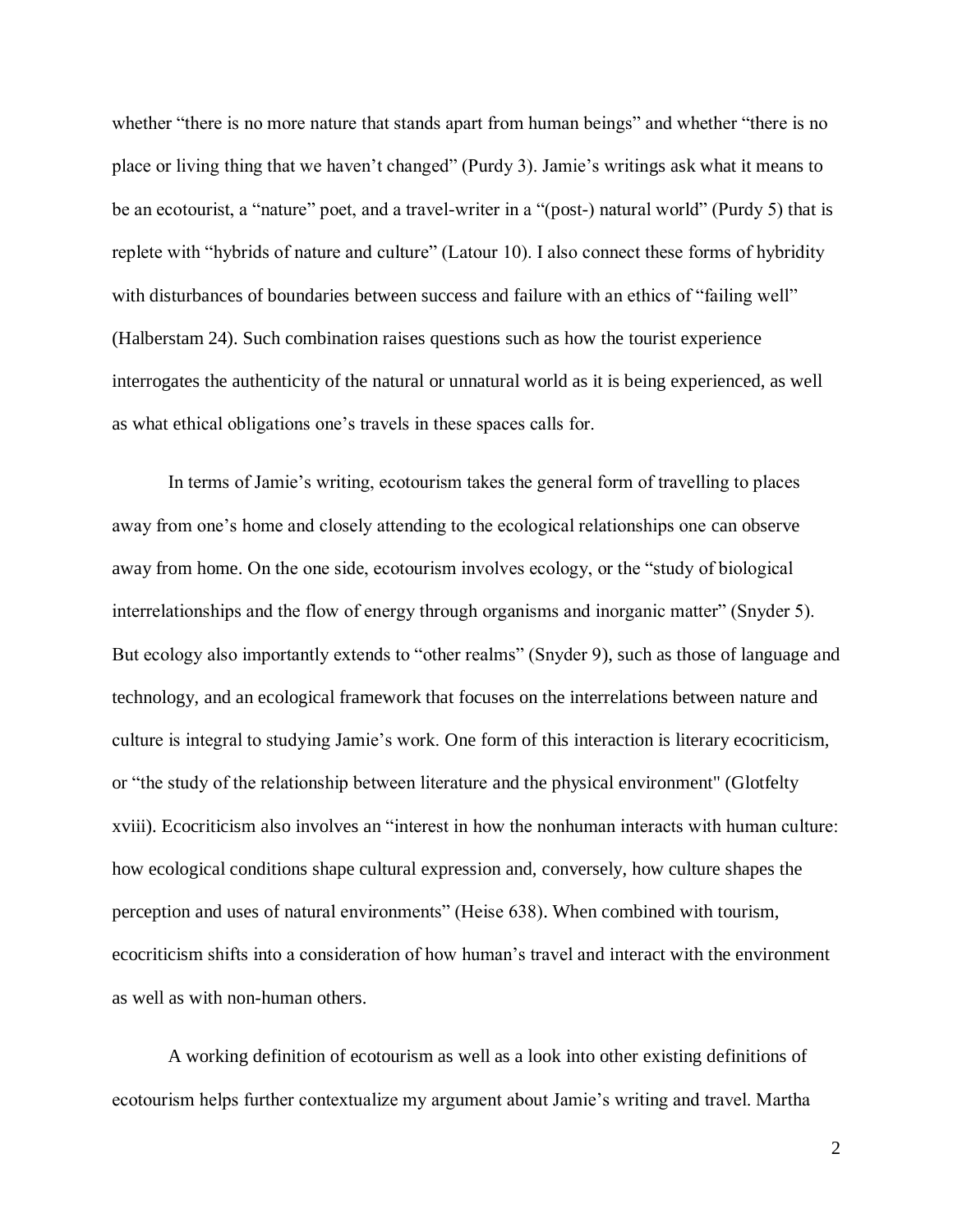Honey argues that since "no universally accepted definition exists" for ecotourism, "there is considerable overlap with nature, adventure, and cultural tourism" (76). An unsettled definition of ecotourism such as this suits the current project as it allows for an interrogation of where some of these demarcations between ecology, nature, and culture exist in the practice of tourism. One useful definition of ecotourism comes from The International Ecotourism Society (TIES). They suggest that ecotourism consists of "responsible travel to natural areas that conserves the environment, sustains the well-being of the local people, and involves interpretation and education" ("TIES Announces Ecotourism Principles Revision"). There are a number of salient features in terms of ethics and judgement in this definition and, although brief, it laudably proposes a consideration of people, places, and types of knowledge impacted by this form of tourism. However, there are also elements of this definition that deserve further scrutiny. How areas are designated as natural is a key concern for this kind of travel. Are natural areas merely those that are "fragile, pristine, and usually protected" (Honey 33), or should they encompass larger areas that may lack legislative protections? Should there be a consideration of migration routes of certain species that are prominent in the ecotourist imaginary, such as whales? Regardless of the many ways in which natural areas might be bounded, they are configured here as specific environments deserving of conservation and human care. This adds an ethical dimension to the discussion of ecotourism, and this aspect is furthered by considering the people who are affected by this form of tourism. The last section of the TIES definition addresses "interpretation and education," and is this is a key area for my study of Jamie's ecocritical tourism. If ecotourism is based in hermeneutics, it is situated near literature and its analysis; and if it is based in education, it is fair to situate it in conversation with scientific perspectives on conservation and ecology, as Jamie does. At this point the TIES definition of ecotourism appears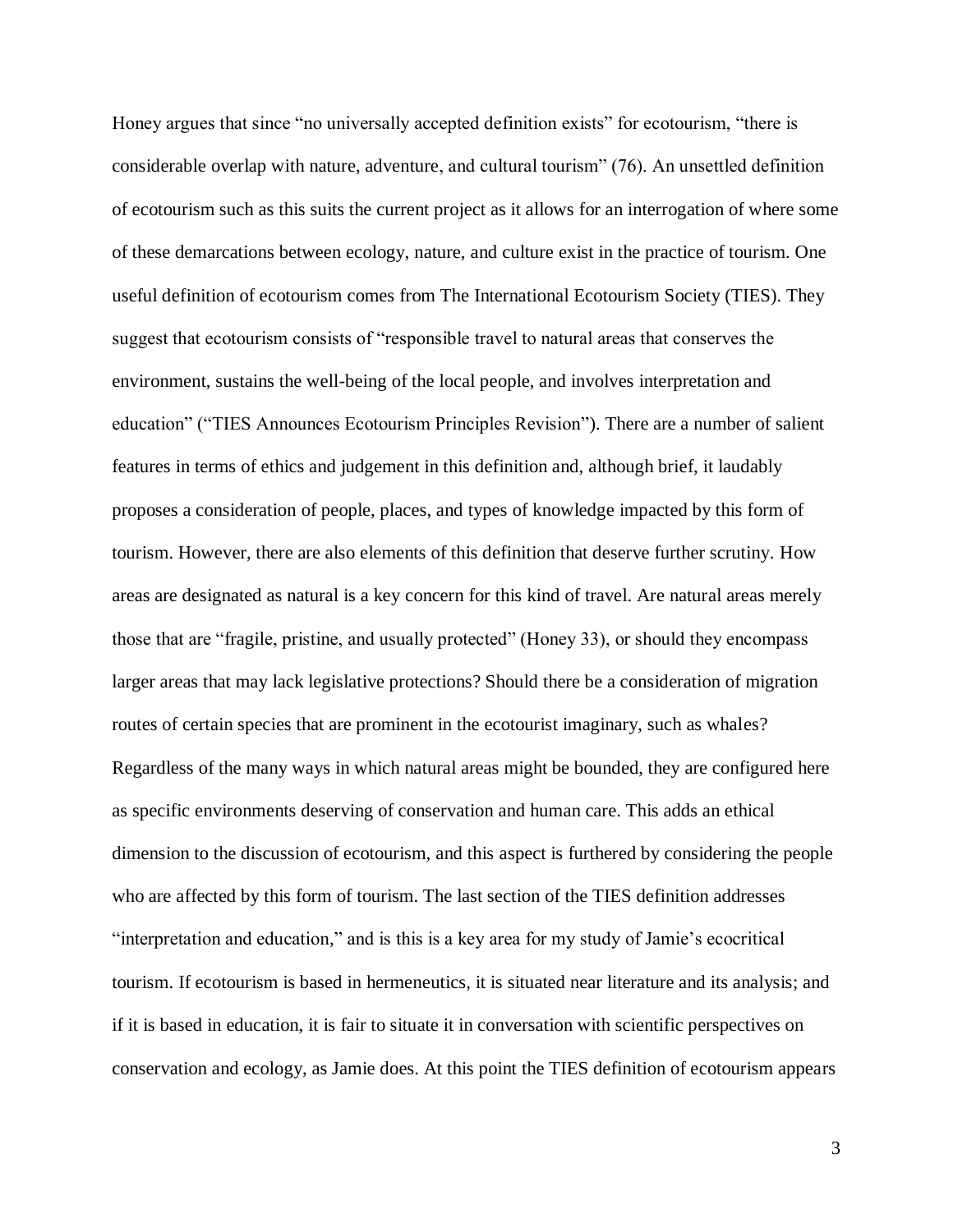increasingly indeterminate, but this broadening of scope is necessary to encompass the possibilities inherent in combining ecology and tourism. Ecotourism, then, is more of an orientation, one that bears responsibility and attentiveness towards the environment and humans' place within it, rather than a practice that can be narrowly defined. Jamie's travels and her documentation of them through inquisitive essays and poetry map and query the boundaries of this space. This perspective on the practice of ecotourism is instructive in discerning the ethical implications of tourism, whether it be formal or informal, but it primarily considers the side of the tourist as well as the other-than-human ecologies he interacts with rather than other human communities that are supported by ecotourism, although direct social impact is a vital consideration in many forms of ecotourism.

Ecotourism's ties to ideas about nature, wilderness, and authenticity also come under scrutiny throughout my exploration of Jamie's writings. Honey, analyzing contemporary ecotourism and sustainability, proposes that by the end of the twentieth century "nature had become a key ingredient in the tour industry, and ecotourism developed in part in response to demand for the kind of authentic experience that nature can provide" (Honey 11). This shift towards nature-based tourism is partly linked to claims of authenticity in tourism. Dean MacCannell argues that "in earlier times tourists may have gone in search of the authentic, but we are told that postmodern ("post-") tourists know better and delight in the inauthentic" (197). These two positions appear antithetical, with one suggesting that contemporary tourism has turned to nature and the authentic, while the other suggesting that postmodernism has inhibited tourists' ability to experience authenticity. With the addition of ideas of a post-natural world it appears that MacCannell's position is closer to the reality of tourist experience, yet Jamie's writing often stands between these two sides in its questioning of authentically experiencing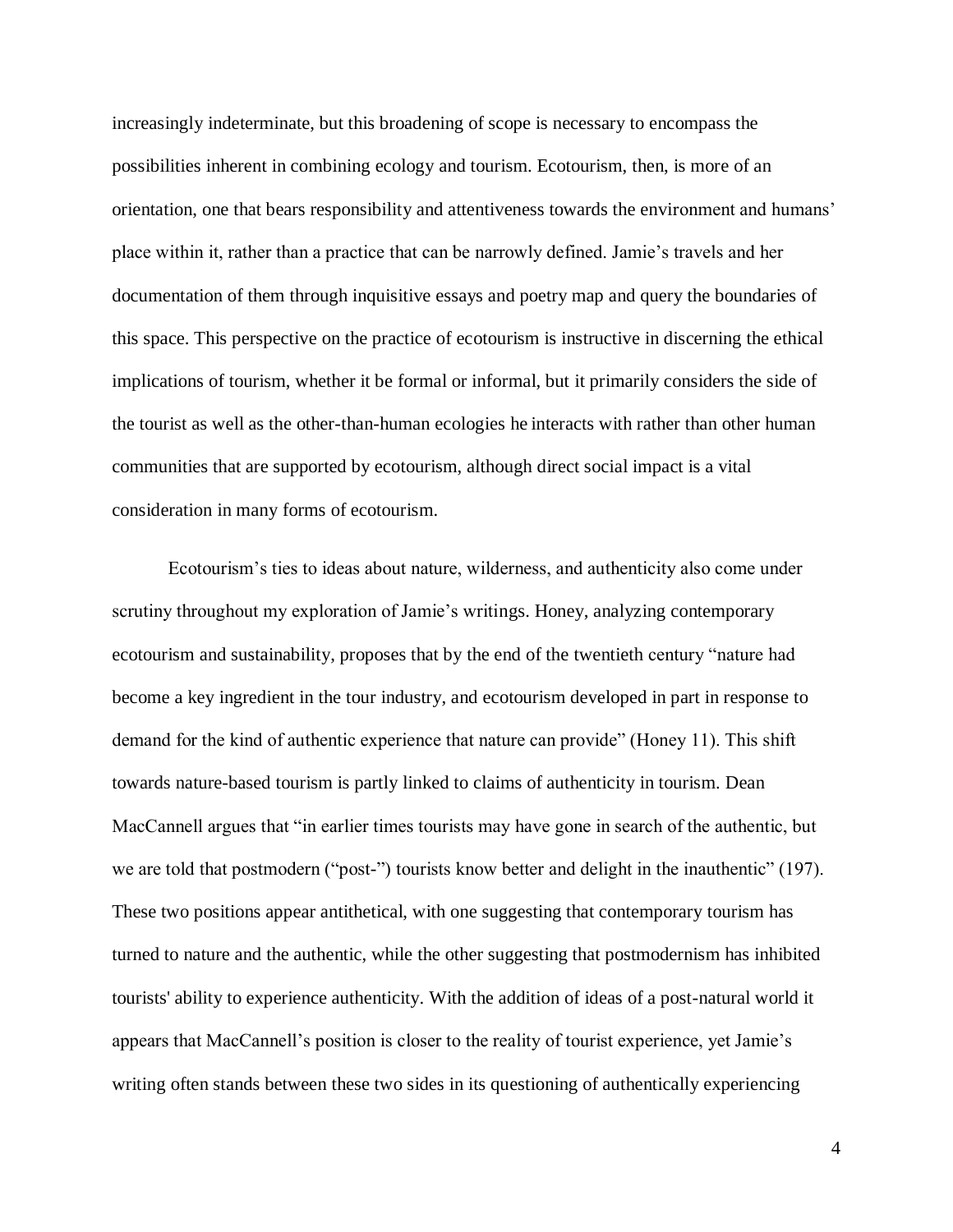something that can be identified as nature.

Combining MacCannell's and Honey's positions is necessary when also considering formulations of a post-natural world. In *The End of Nature*, published in 1989, Bill McKibben argues that, through the massive changes in climate experienced due to increases in carbon dioxide as a result of human technology, "we are ending nature" (48). There have been numerous responses to arguments such as this in the following decades, and Steven Vogel strongly asserts that, in the wake of McKibben's work, "[n]ot only might nature the thing have ended, but the concept of 'nature' might be such an ambiguous and problematic one, so prone to misunderstanding and so riddled with pitfalls, that its usefulness for a coherent environmental philosophy will turn out to be small indeed" (96). The prominence of this idea of nature in ecotourism means the loss of the concept would surely alter any definition of ecotourism as a practice, yet questioning what exactly is 'natural' in studies of nature tourism and ecotourism remains unpronounced. In relation to ecotourism as something that directly engages with the natural world, ecotourism may appear as a parable of a return to wilderness, or 'getting back to nature.' However, William Cronon efficiently deconstructs humans' ability to exist in the wilderness, as our mere presence in such a place works to erode its definition, as both the wild (and frequently the natural) accrue meaning from the absence of human presence: "wilderness embodies a dualistic vision in which the human is entirely outside the natural" (17). Such contradictions become especially apparent in ecotourism, wherein an explicit goal of the tour is likely to involve escaping cycles of everyday, human-surrounded existence and entering into a wild or natural environment. Given the complexities of developing a tourist subject position that considers authenticity in relation to postmodernism and the natural world, a post-modern, postnatural ecotourist might question whether one should have left the house at all! While it is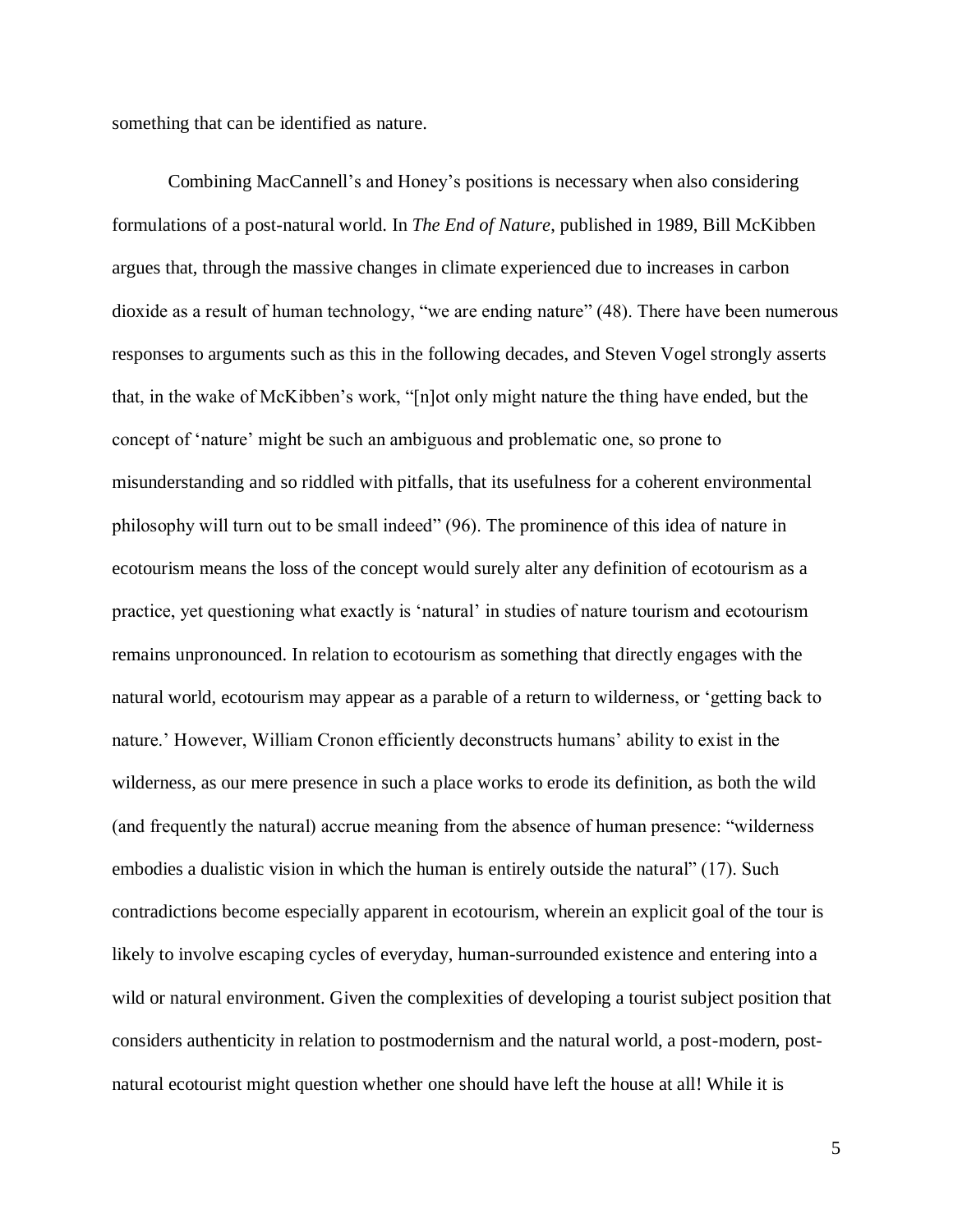fruitful to consider Jamie's tourism as straddling this dichotomy between the postmodern tourist who has given up on the possibility of authentic connection and the ecotourist who still finds a lone stand of authenticity in the natural world, to elucidate an ecotourist subject position it is more important to simply attend to the phenomenology of Jamie's travels. Her writing approaches her subjects with a degree of earnestness that often embraces the stochastic qualities of both nature and authenticity.

In order to examine conceptions of nature in ecotourist travel, Jamie offers a complex interpretation of the intertwined politics of nature and culture and re-envisions some of the more quotidian experiences of ecotourism. It is also important to consider demography, and as the majority of ecotourists are typically "white, upper-middle-class, politically liberal/leftist members of postindustrial western societies" (Fletcher 3), Jamie's experience should be recognized as proximal to this sector of the industry. Such categorization is not to invalidate her experiences as somehow homogeneous, but rather to illustrate a possible caveat as well as to indicate how questioning this form of travel has implications for large sections of the tourist industry. Jamie's approach to ecotourism offers important insights into how one might engage in ecotourism while holding in mind the problematics of tourism as an industry, with its quest-like search for authenticity, as well as the issues of defining an authentic natural world. Studies from ecotourist host locations are also clearly important, especially in regard to the rights and treatment of the people who live and work in these places, and the intertwined state of the environment. Yet, rethinking the other end of ecotourist travel, that of the practitioner or tourist, is also important, and my study of Jamie's texts envisions an ecotourist gaze and its ethos from the perspective of the tourist that her writing and experience propagates.

Through my analysis of Jamie's travel writing, I argue ecotourism is a practice best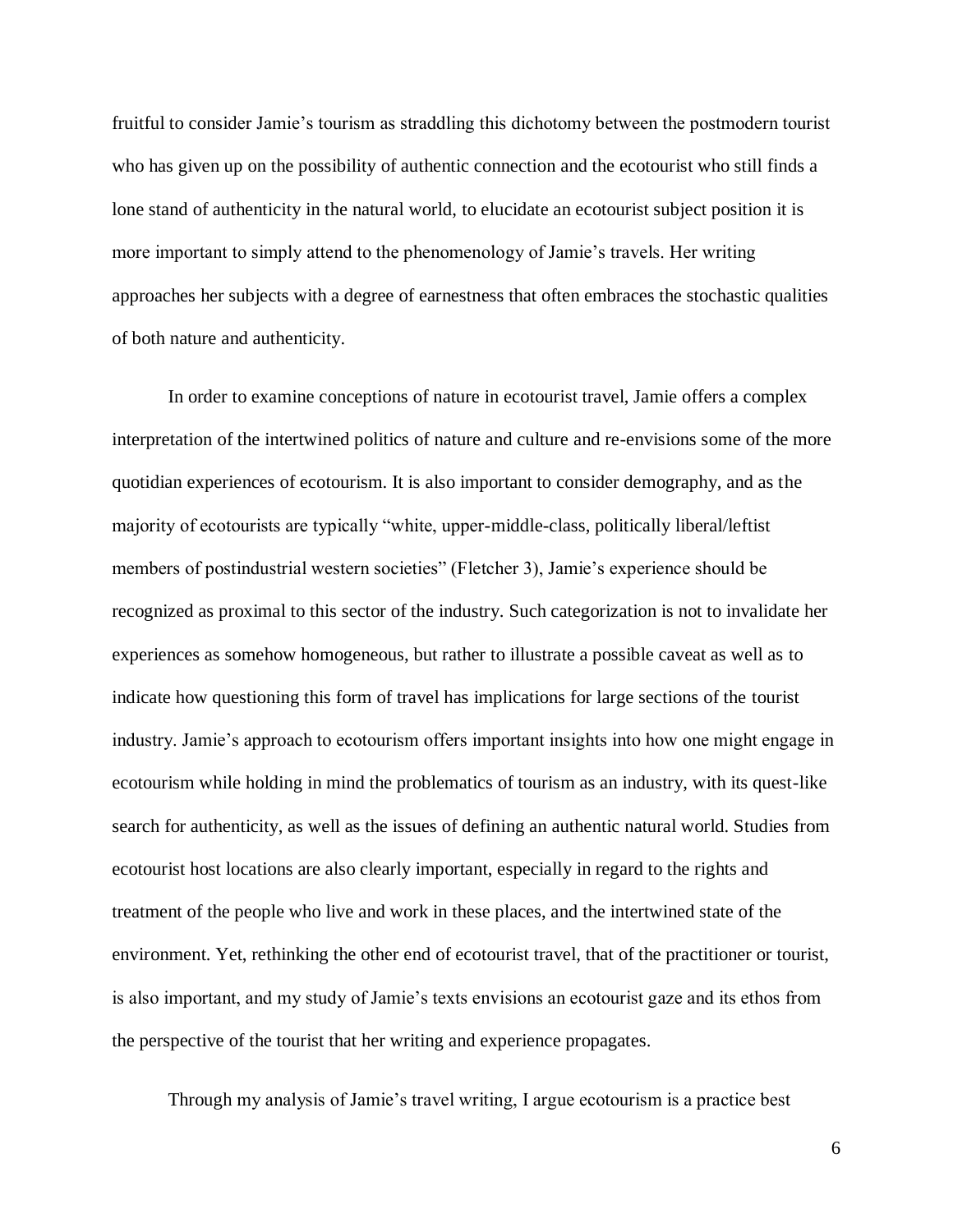engaged in with a degree of failure in defining an authentic connection to the natural world. MacCannell suggests "the ethical demand, in part, is for tourists to discover ways to relate to their own subjective grasp of an attraction. Or, to their failures to understand" (7). In all forms of tourism in Jamie's writing, she is attuned to the possibility of failing to understand or apprehend her subject. Rather than be wearied by such failures, acceptance of the inevitable failure of connection with the nonhuman precipitates Jamie's writing about relationships between herself and her subjects, and in so doing, she explores the idea of "an ecological ethic" (Bate 11) through tourism. Through Jamie's writings there is a way of viewing ecocritical tourism as a failure to return to an already undermined wilderness, and an acceptance of the provisionality of our place alongside the other-than-human. This is of vital importance important given the growth of ecotourism industries and developments in ecocritical theory. My research suggests a way of using Jamie's writings to think about what is labeled as 'ecotourism' given how this wave of theory complicates questions of what constitutes nature and ecology.

Jamie's writing maps a form of ecologically critical tourism that takes as its starting point a degree of failure in "authentically connecting" to the other-than-human world, and combines skepticism of the discursive solidity of the terms nature and ecology, with a place-based and pragmatic orientation towards sojourns into the world beyond one's home. The possibility of failure meshes with the idea of Jamie's writing straddling the ability to locate a true and authenticate wilderness via tourist experience and an inherent inability and failure to do so. Jamie's ecotourism engages in experience of what is often a posthumous kind of nature, or something that is ideologically relegated to the realm of the natural, but that is continually preempted by human involvement. Throughout Jamie's investigative essays and poetry, identifying wilderness or the natural always fails in creating separate categories, and this degree of failure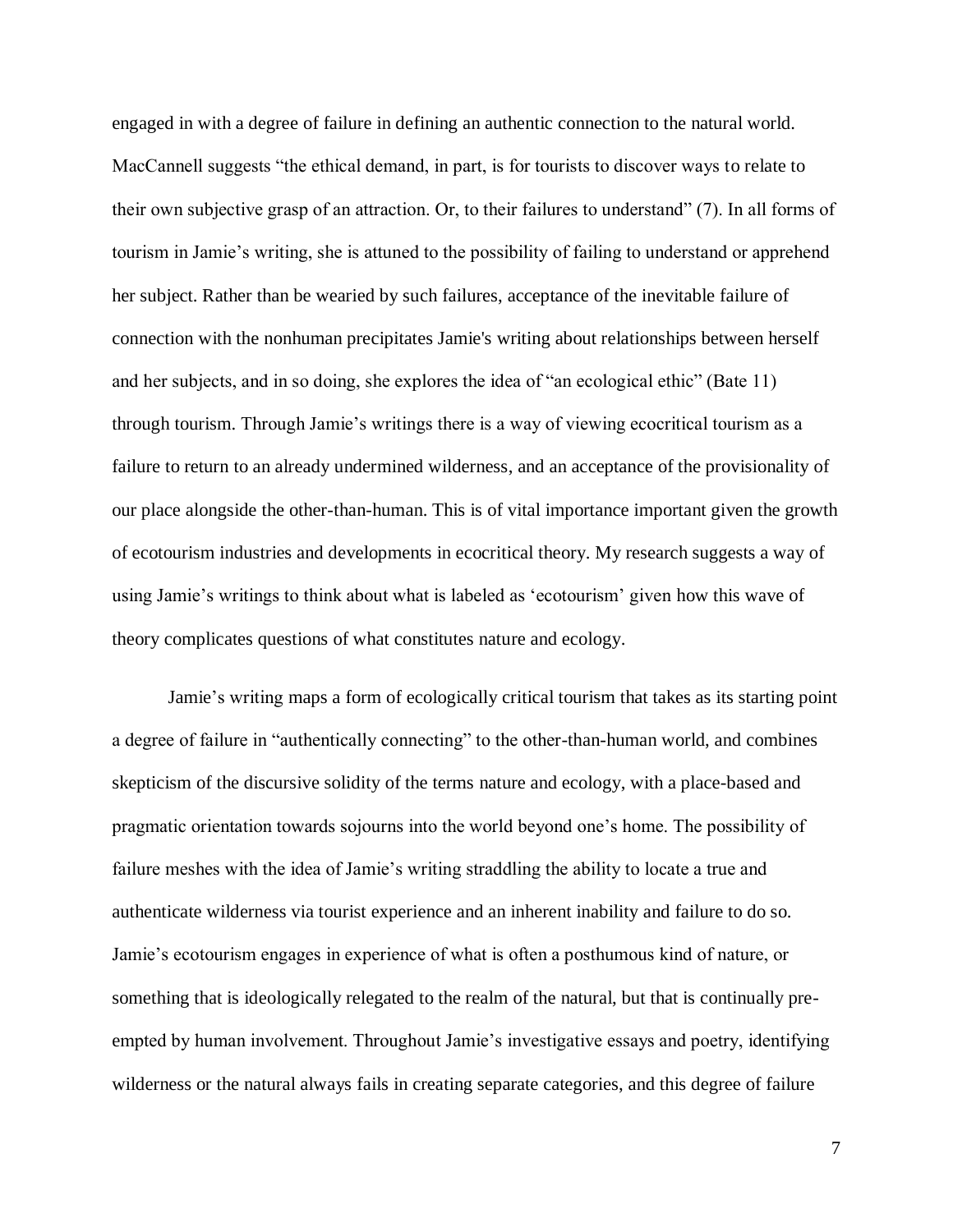acts as an underlying ethos to her form ecotourism. However, this ethos does not necessarily relinquish the earnestness and care that can be evoked by conceptions of an unadulterated natural world.

My first chapter examines the foundational place of failure in attempts to tour the world in search of a nature, primarily one that is tied to ideas of spaces that are "truly wild or abandoned" (Jamie, *Sightlines* 134). Failure and obstruction appear as a repeated theme in these works, and I will begin this project by analyzing the essay "The Braan Salmon" and the poems "Blossom" and "Fianuis," alongside conceptions of failure. If, "under certain circumstances failing ... may in fact offer more creative, more cooperative ... ways of being in the world" (Halberstam 2), it may also offer these benefits to ideas of ecology. With regard to ecotourism, one set of possible failures resides in whether personal experience can somehow connect humans to non-humans. Another related variety of failure arises in strictly denominating the natural and the cultural, as ecotourism involves encountering ecological webs that problematize these distinctions. In both essays, the original quest of locating a wild and remote 'nature' that is secluded from human civilization is destabilized by prior human involvement: the salmon's attempts to climb the falls of the River Braan and a photographer's attempt to represent their efforts as simply 'natural' have already been denatured, as the river serves as a hatchery and is actually impassable for the fish. Unlike the photographer who aims to capture the salmon in their 'natural' setting, Jamie asks what kind of poetics are necessary to observe the post-natural existence of the salmon, and not reductively depict them as a natural, wild alterity. Alongside "The Braan Salmon," the poems "Blossom" and "Fianuis" produce a reading of failure that at once accepts insufficiency, foremost in defining and communicating with a non-human world, while aligning such failure with hope rather than despair.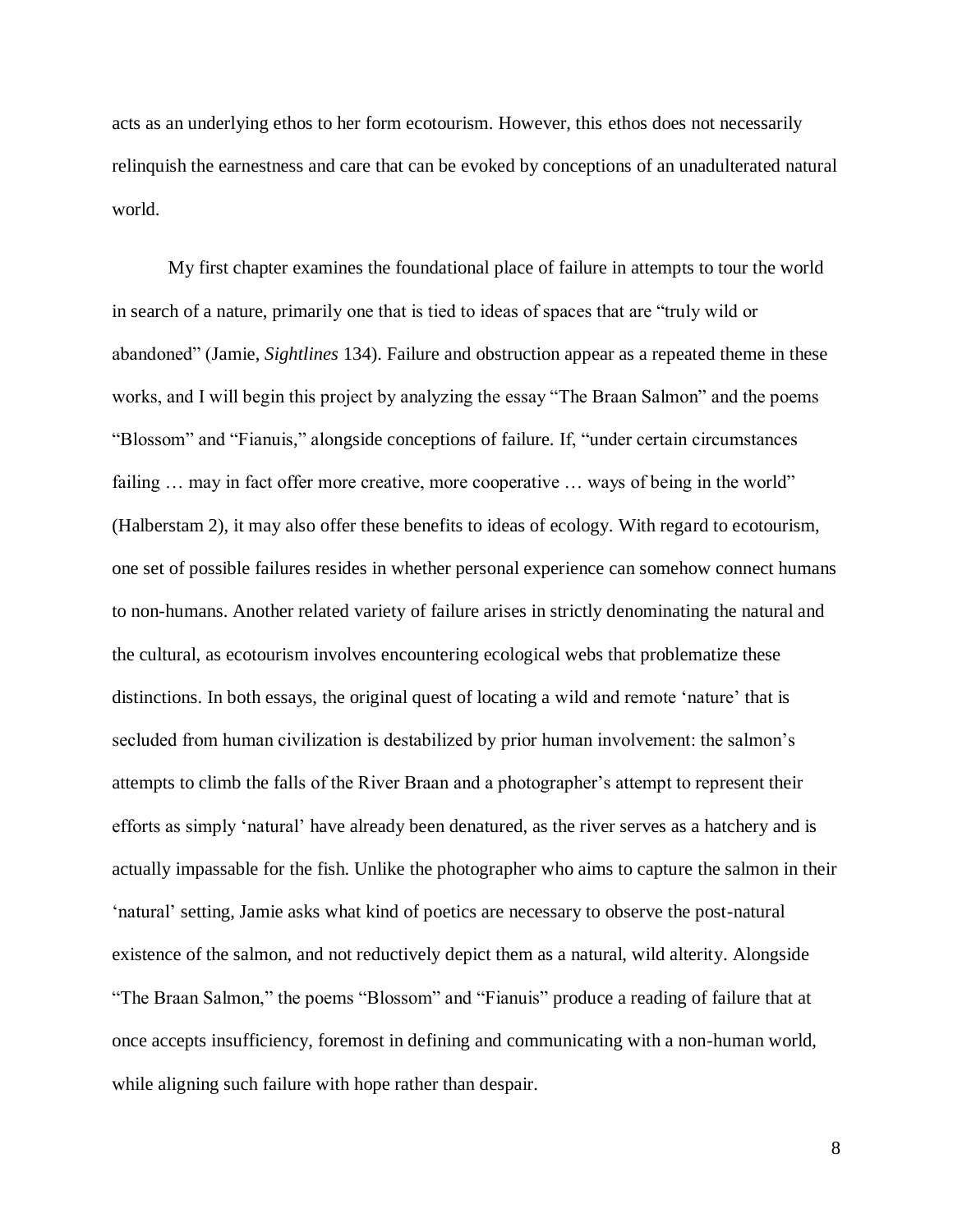What follows in section two is a consideration of the different phenomenological and technological responses to this acceptance of failure. What these kinds of failure entail is a slowing of pace and attending to phenomenological limits and where failures in connection, communication, and categorization occur. On the one hand, this slowing of pace takes the form of attending to the experience of perceptual limits*.* In "Aurora" the iceberg strewn waters of the Greenland's fjords present a stymying of understanding and test the limitations of the bodies perceptual apparatus in their otherness. The response to this variety of failure is an engagement with scientific observation and its accompanying technologies. From the perspective of late twentieth-century ecocriticism, connecting ecology and poetry "usually leads to an indictment of an overtechnologized modern world" (Bryson, *Ecopoetry* 6). In contrast, Jamie's writing engages scientific research as a form of inquiry into how we might incorporate scientific data and instruments into an ecological ethic. As a result of these interactions with science and technology, Jamie's 'nature writing' becomes as much about the mediations that allow humans to come into contact with the other-than-human, as it is about the traditional subjects of the genre. "The Hvaalsalen" and "The Whale Watcher" further examine interactions between the ecotourist, scientists, and non-human animals, but they argue for the possibility of collaborative responses between researchers and the ecotourist in assessing shared vulnerabilities between humans and whales. "The Whale Watcher" continues to examine the precarious position of whale's due to human's actions, yet aims for an outlook of possible reparation rather than despair.

The final chapter of my project looks across a number of Jamie's works to illustrate the diverse perspectives afforded by ecocritical tourism. "Wings Over New York" explores ecosystems that remain undisclosed to the tourist in an urban setting, as well as the uncanny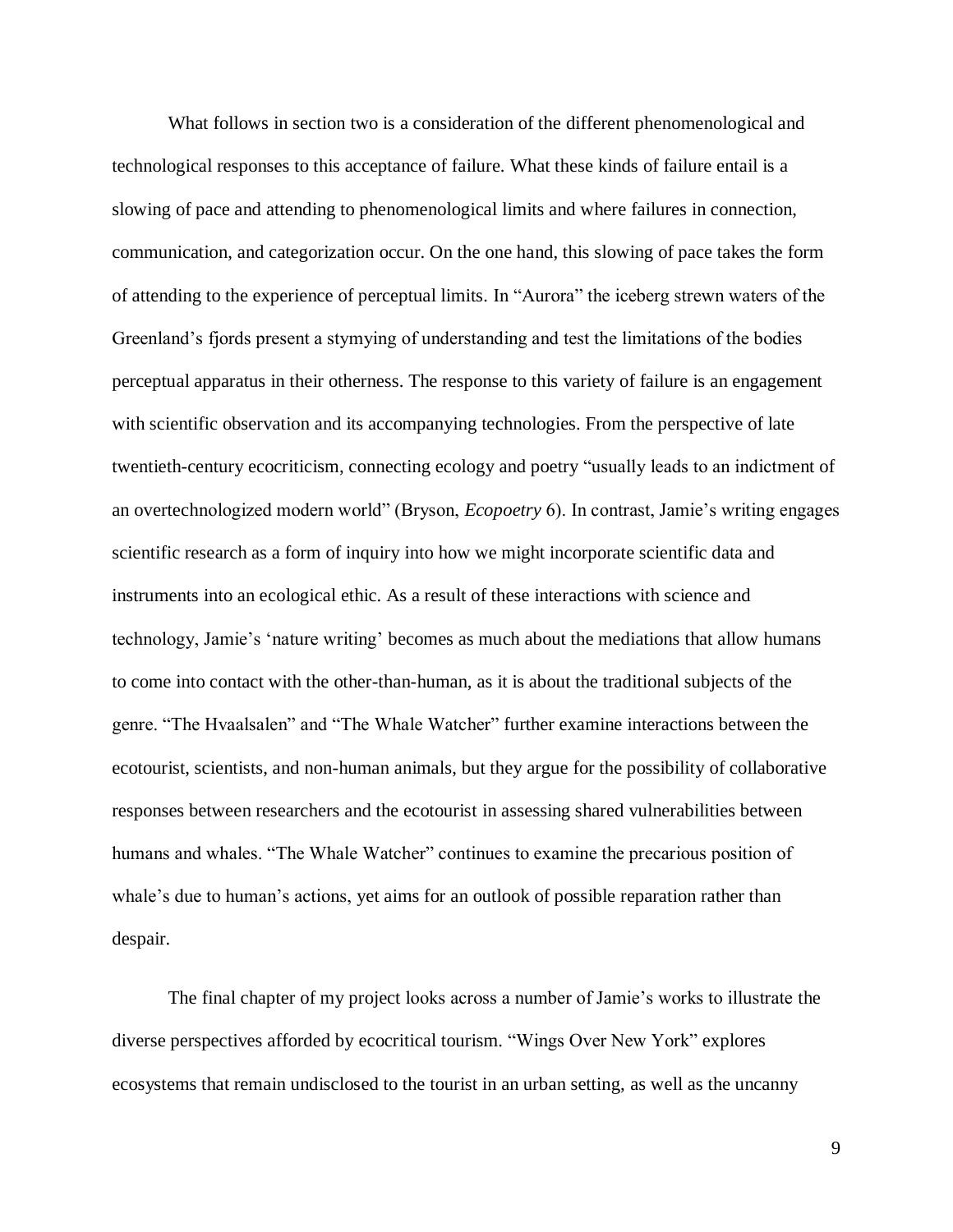ability of 'wild' animals to make their home in such places. Together, these factors allow the ecotourist a different mode of perception even in the most traditional tourist environments. On the other hand, "Wings Over Scotland" looks towards ideas of home in formulating a political position for the ecotourist and examines ongoing collective failures in protecting species. Essays such as "Three Ways of Looking at Saint Kilda" and "Pathologies," further destabilize the boundaries between wilderness and the domestic and enact a reversal of these two terms whereby the human body becomes an unfamiliar setting, while the Romantic wilderness of remote Scottish islands prove largely illusory. Lastly, a number of Jamie's poems present the trope of the shoreline and the collection of "[m]aterials" (*Overhaul* 50) there to support a conception of the writer and the ecocritical tourist as a recorder of assemblages – one who sifts through the shoreline ecosystem, questioning steadfast categorizations that might separate humans from the other-than-human.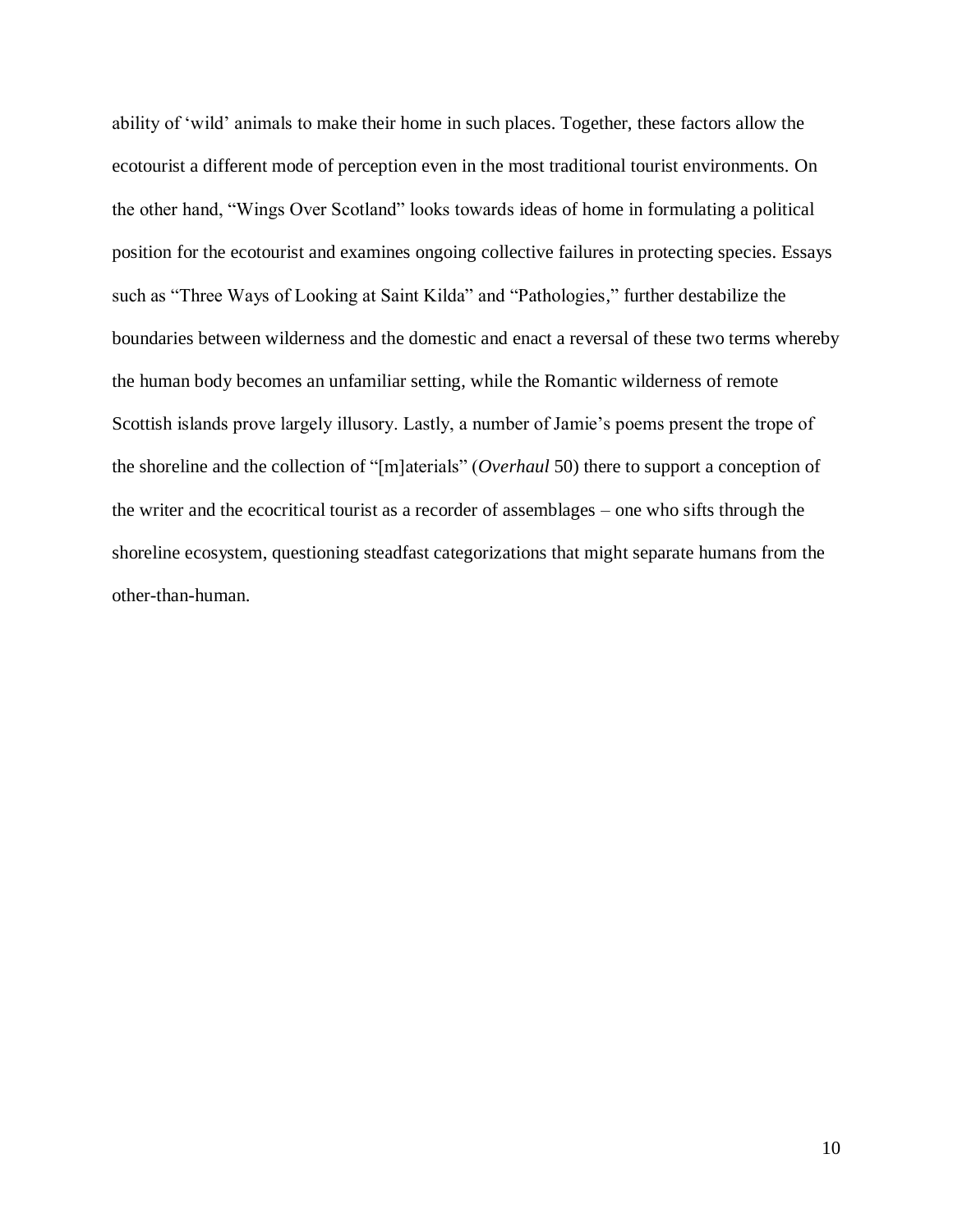# **II An Ecotourist at Home: Wilderness, Tourism, and Metaphor in "The Braan Salmon," "Blossom," and "Fianuis"**

In "The Braan Salmon," Jamie visits the Braan River on her bicycle — this is not a farflung tourist destination for Jamie, but something near her home. As such, it appears as somewhat removed from normalized beliefs about ecotourism, mainly that it takes place in another country, or somewhere foreign to the tourist. The proximity of this destination juxtaposes the role of metaphor in bringing ideas of the natural world closer to the ecotourist subject, and evokes a consistent trope that I explore through this essay, wherein metaphor repeatedly fails to domesticate the natural. In my analysis of this essay I look to define some of the philosophical considerations of how nature and culture are delineated in Jamie's work, and how these relate to everyday experience and travel. I analyze "The Braan Salmon" so as to lay the groundwork for the ways in which the natural world both can and cannot be represented through writing in Jamie's texts. Thus, the representational challenges of the 'natural' world comes to the fore in this essay.

"The Braan Salmon" also orients us to how Jamie confronts separations between ideas of culture and nature, or a lack of separation between the two, in ecotourist settings. This essay raises questions about what constitutes the 'away' of tourism, and points towards the paradoxical nature of ecotourism, insofar as the *oikos* or home of ecotourism must necessarily be a variable location that can be the river in one's backyard, Nordic fjords, or a whale museum in Bergen, and that the necessary 'tour' can be a fairly local excursion. To constitute ecotourism otherwise sets a precedent that privileges energy rich modes of consumption in itself and impedes defining an ecology that one can interact with on a familiar basis.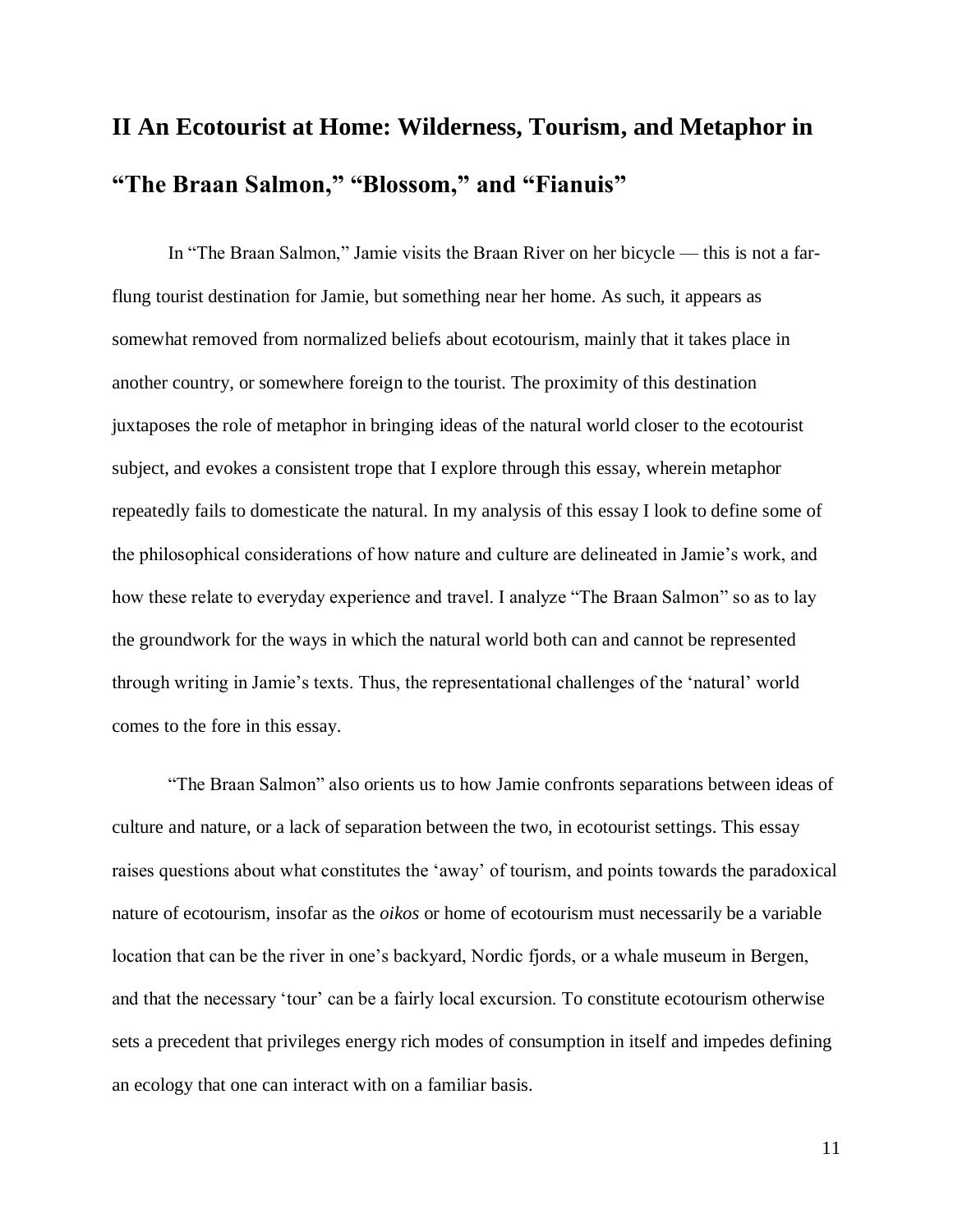"The Braan Salmon" presents a trope important to Jamie's writings wherein the dividing line between nature and culture is revealed to be tenuous, and the incorporation of wilderness into everyday life through metaphor is problematized by this lack of distinction. Over the course of this section, I analyze the metaphors by which we understand the concept of wilderness in Jamie's essay, as well as their repeated failure to accord to any binary conception of nature/culture. I also examine why the recurrence of metaphors that fail to work towards resemblance is important in shaping Jamie's form of ecocritical tourism. Early on in her essay, Jamie attempts to identify the wild and natural through observation of salmon attempting to leap Black Linn waterfall on the River Braan, near Dunkeld, Scotland. In looking for a discrete separation between nature and culture, Jamie questions our ability to extrapolate life lessons from the nonhuman world. In this move towards personification and allegory, Jamie asks whether the salmon's attempts consist of "technique, or pure 'Ho!'" (*Findings* 62), and how these two forms of effort might translate to her own writing. The one form of endeavour here is technique or something aligned with craft and continued practice, while the exclamatory "Ho!," presents the converse, that is, inarticulate finesse unconcerned with strategy. While watching the salmon, she meets a photographer teaching a one-week photography class on "wildscapes" (62), and, with faint cynicism, ponders this concept:

Wildscapes. How to make a better photograph of the natural world. How to master all that technical stuff but make the image look fresh, natural, accidental even. How to employ all that technique expressly to make the result look natural, techniqueless. (62)

Such description readily carries over as comment, or more accurately, as precaution, on Jamie's own practice of writing. Wild denotes its difference to human created "land" for the photographer, but such difference is figured ironically by Jamie. While the photographer's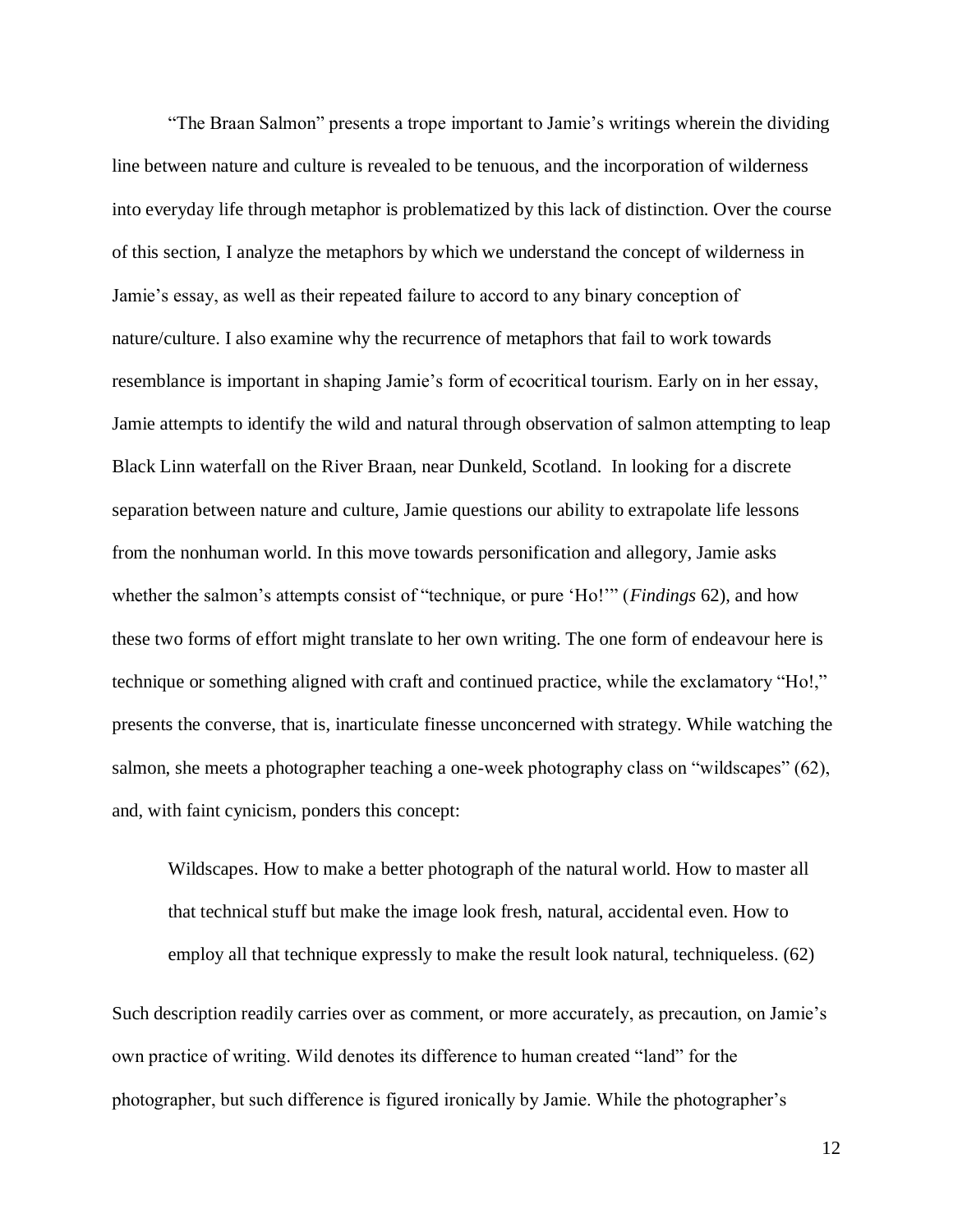technical devices are effaced in images that appear 'natural' and unaccompanied by any instrumentation whatsoever, Jamie witnesses the mechanics of digitally capturing the fish. The mere presence of the camera means that "in that split instant of framing, the old culture-creatures re-emerge from their lair" (Schama 12) and any form of purely 'natural' photography begins to collapse. In the brief time that it takes to frame the photograph, the cultural frame creeps back into the equation, that is, and decisions of inclusion and exclusion undermine any 'naturalness' of representation, both at the level of technique and the representation of a world that is ostensibly removed from human culture.

Coextensive with this impossibility of natural representation in the photographer's images of the salmon as well her own writing and teaching, any obscuration of human involvement around the habitat of the salmon also dissolves by the end of the essay. Jamie's conversation with her neighbour about the salmon attempting the falls reveals her own investment in the heroic myth of the salmon and the human interventions that affect the fish and make such myths inaccurate: "It's a wonder any of them manage it at all, I said. "They're so . . . heroic. Do any of them just fail," and her neighbour responds by informing her that, "none of them clear the falls. It's deliberate. It's not a natural salmon river" (64). With this revelation, the comparison of the salmon's efforts to those of humans becomes fundamentally inaccurate, not due to a lack of resemblance, but due to prior human intervention that undermines the entire comparison — their practices and survival are more closely tied than any previous metaphorical connections suggested. This begins to establish a common practice in Jamie's essays wherein metaphors are generated and then pushed to their representational limits, which leads to a focus on the aporia between referents rather than resemblance.

Returning to Jamie's neighbour's revelation, the salmon on the Braan become another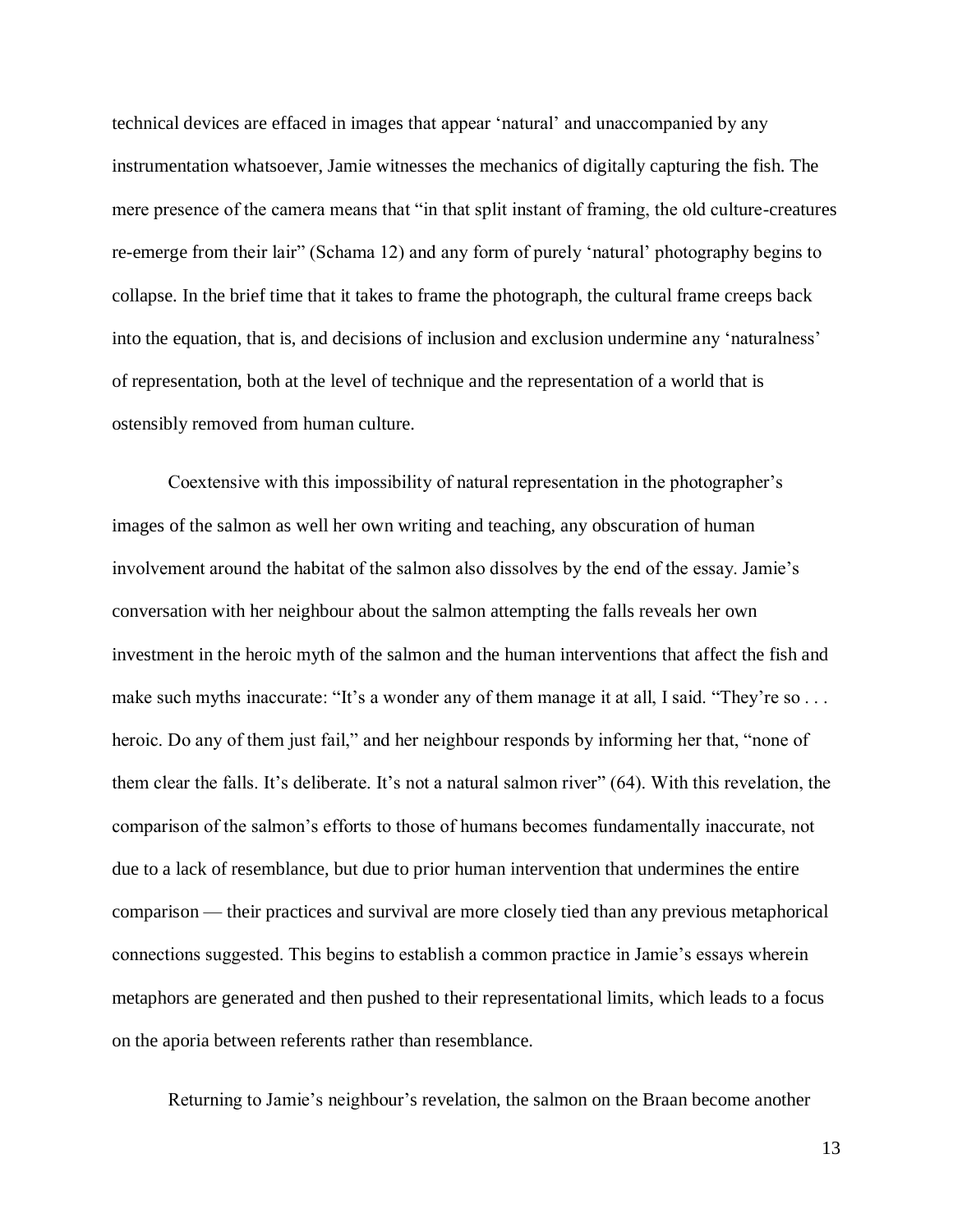instance where the environments or animals "that we suppose to be most free of our culture may turn out, on closer inspection, to be its product" (Schama 9). For the salmon, it is not a matter of "technique or 'ho!' (63) that dictates whether or not they make it up the falls because their close ties to humans, due to the establishment of hatcheries upstream and the impasse of the falls, means that they already have a storied relationship to the human's watching them. As such, any lesson for photographing or writing (or simply living as a human) fails to carry over information from a removed natural world to that of the cultural. The ostensibly wild is undercut by the realization that what initially appeared as separate from human involvement is actually deeply connected to it, and this realization facilitates the undermining of allegorical connection to nature. In "The Trouble with Wilderness," William Cronon succinctly articulates this paradox wherein "wilderness embodies a dualistic vision in which the human is entirely outside the natural" (17). It follows that "if we allow ourselves to believe that nature, to be true, must also be wild, then our very presence in nature represents its fall" (Cronon 17). This directly relates to the irony of the "wildscape" that Jamie points out previously, where artistic representation means the natural and cultural become intertwined. In "The Braan Salmon" the idea of wilderness critiqued by Cronon is compromised at the level of representation, where human depiction means "wildscapes" are not so wild, and that of the salmon themselves, whose existence is one already in negotiation with humans through hatcheries, dams, and other human factors.

A major influence on the 'wild' connotations of the River Braan is that of Romanticism, and this historical lens inflects the way Jamie and those she encounters experience the river. The Romantic view is inscribed in the cultural imagination of the place, and just as Wordsworth found in nature the "the guide, the guardian of my heart, and soul" (Wordsworth 111), the photographer in "The Braan Salmon" asks if Jamie's visit to the falls will "replenish the soul"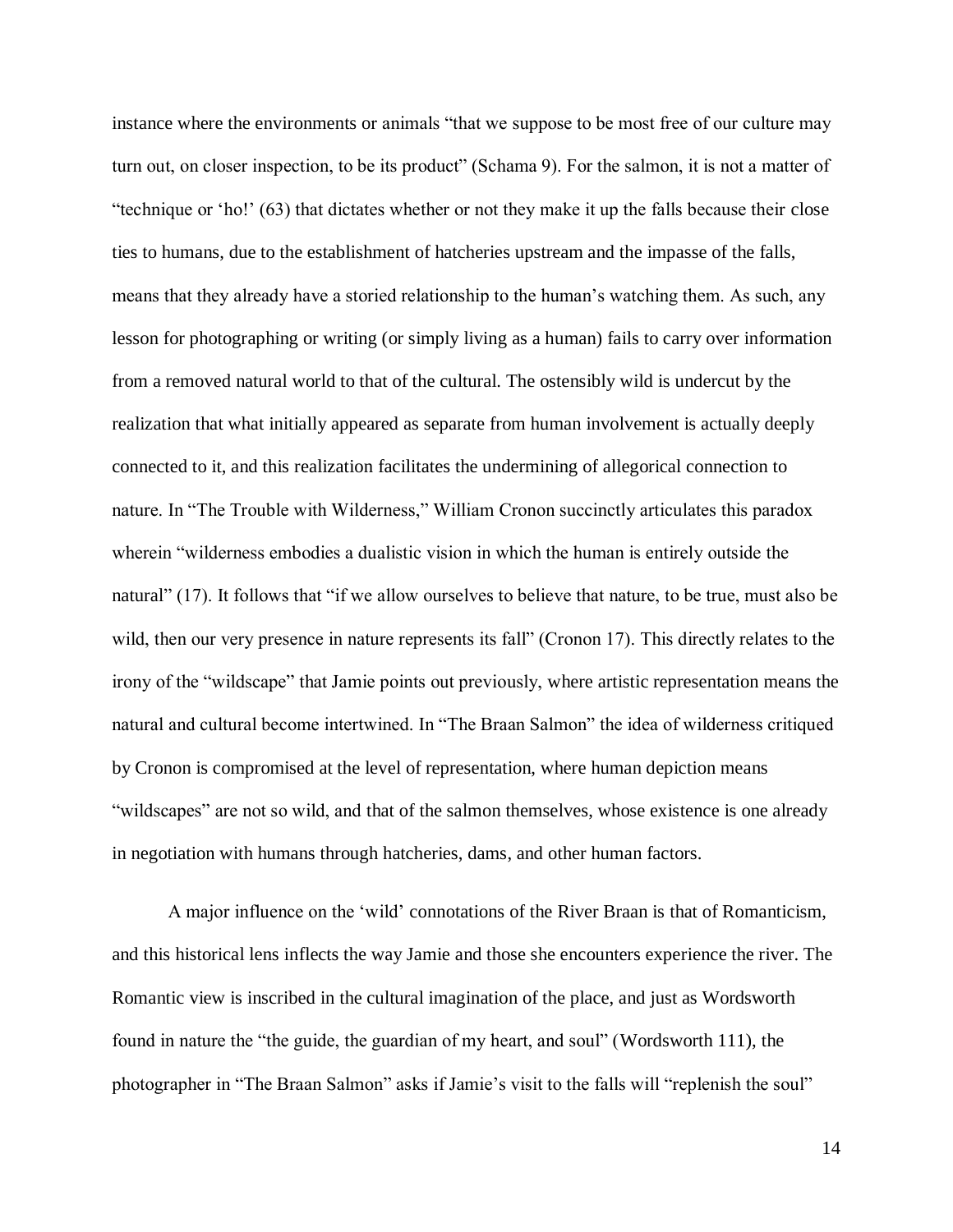(61). Wordsworth's idea of nature as a sacred site remains prominent in the cultural landscape of ecotourism that Jamie travels. In this view, wilderness figures as a place removed from the city, and as a result of this separation, as a place of revitalization. In short, the Romantic view inscribes an environment that is dominated and thus degraded by the human, or a nature that is wholly removed from the human world and thereby rejuvenating.

In informational tourist guides to the River Braan there are similar allusions to the Romantics, and Jamie attempts to negotiate her experiences of the place with more sublime conceptions of nature. The Dunkeld and Birnam Tourist Association directs visitors to "follow in the footsteps of notable visitors of the past including Wordsworth, Mendelssohn and Turner as [they] wander around this magnificent designed landscape with it's [sic] dramatic natural features" (Dunkeld and Birnam Tourist Association). These more conventional tourist instructions combine the eighteenth-century tropes of the picturesque and the sublime to attract visitors. They also reinforce a traditional separation of nature and culture. The "magnificent designed landscape" beckons tourists to come and witness a moderately human-sculpted environment, which is sprinkled with "dramatic natural features." Further, their list of historical visitors constructs the site as one of cultural importance in relation to Western artistic tradition. Such cultural importance helps tame the wildness of the place, yet the suggested importance of the area to Wordsworth and Mendelssohn simultaneously argues for a sublime wilderness. Interspersing elements of the River Braan that go to support its wilderness with those that testify to its cultural capital may begin to disclose that "the concept of wilderness . . . is entirely a creation of the culture that holds it dear" (Cronon 79), but in Jamie's essays wilderness is not considered entirely illusory or merely a social construction.

In comparison to Cronon, Jamie asserts that there is some form of wilderness which does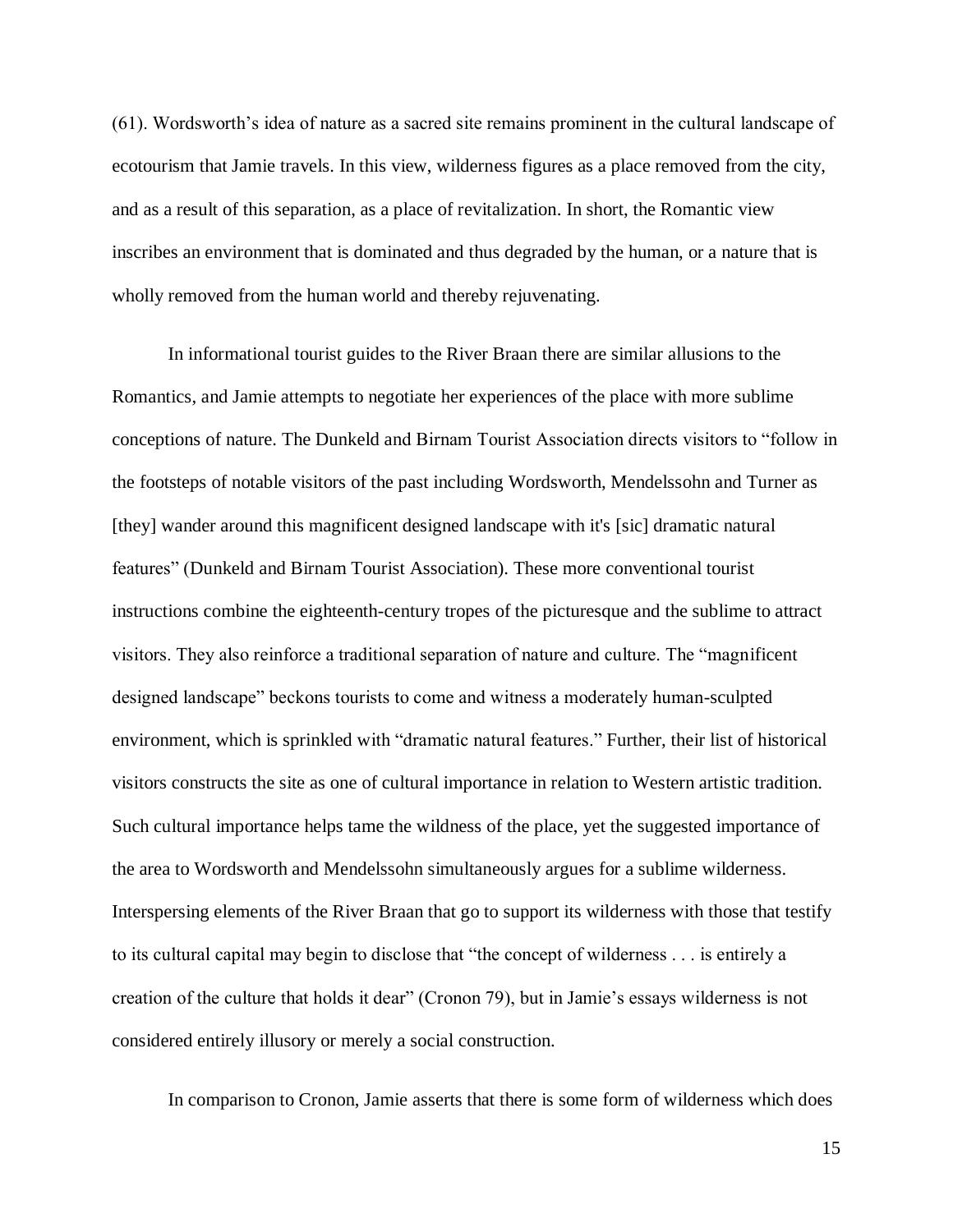indeed exist. Though "The Braan Salmon" focuses on revealing the implications of attempting to identify a wilderness that is wholly different from humans, it still suggests there are possible ethical benefits to retaining the concept of wilderness:

They say the day is coming — it may already be here — when there will be no wild creatures. That is, when no species on the planet will be able to further itself without reference or negotiation with us. (65)

While Cronon critiques the idea that there is a wilderness that stands apart from human culture, Jamie proposes that there are, or have been, wild creatures, and that all of wild-nature will come to refer to or negotiate with humans at some point. At least initially, one side of this is about aesthetics — representing other-than-human nature, and one is about ethics, "when our intervention or restraint will be a factor in their continued existence" (*Findings* 65). Jamie appears to believe in some form of wilderness due to the ethical dimensions it can encompass, and Cronon makes a similar concession, stating that "wilderness teaches us to ask whether the Other must always bend to our will, and, if not, under what circumstances it should be allowed to flourish without our intervention" (Cronon 23). For both, defining wilderness determines the timing and orientation of interventions in the other-than-human world. However, in Jamie's formulation the day when wilderness disappears seems difficult, if not impossible, to determine, as the day of its arrival is uncertain, and it *may* have already occurred whilst we have no way of certainly knowing. For Jamie, the primary way of coming to understand where wilderness resides is in the scrutiny of an extant wilderness that is never locatable, or in the failed delineations of the domestic and wild.

Later in "The Braan Salmon" there is a re-uptake of the salmon's inevitable failure as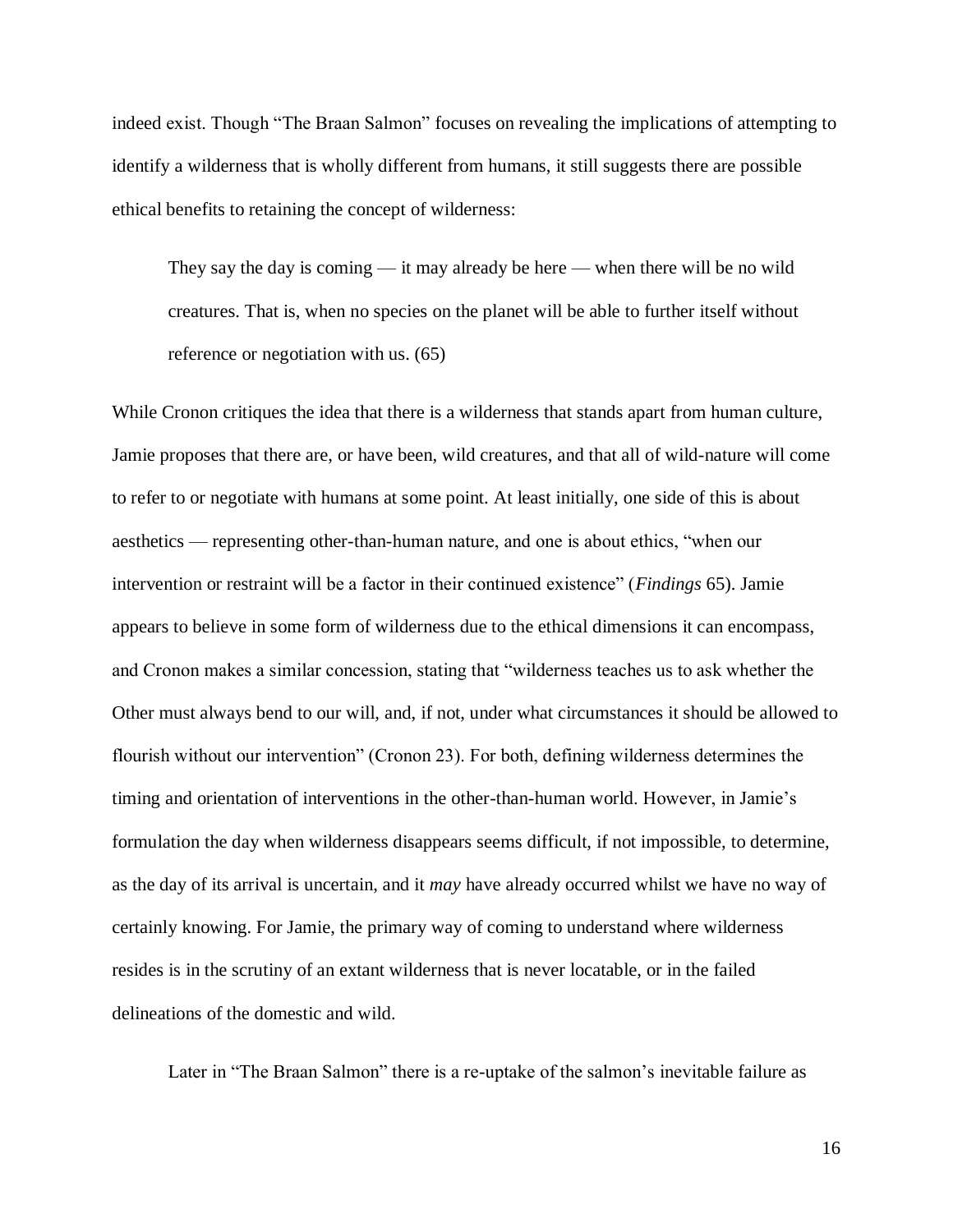another kind of allegory for the everyday, but this allegory of the salmon's failure is also a metaphor about the failure of allegory. Although this appears tautological, it is an important step in Jamie's acknowledgment of the failure of translating other-than-human lives into parables for humans. Although this instance is another attempt to extrapolate a life-lesson from the ostensibly natural salmon, here the metaphor is characterized by resignation:

Not survival of the fittest, as the photographer had thought, but the survival of the ones who give it up as a bad job and settle someplace quiet. A small life in the suburbs. Salmon wisdom. (65)

Though the salmon are diverted from a metaphor of wilderness and evolution to one of domesticity and suburbia, the crux of Jamie's allegory is in the shared resignations between human and salmon. This form of resignation and failure also applies to the metaphor itself, where it is no longer positioned to answer the grand question of "technique or 'ho!'" (63). Instead, it settles on tentative and partial correspondence — not landing with hubristic precision at the urban epicentre, but accepting a degree of distance from its referent. Alongside the previous failure of linking humans to non-human animals, there comes a new lesson which carries a certain tentativeness and consideration of failure that accounts for the prior human involvement in the salmon's lives. If metaphor is "the place where words put their authority at risk, implicitly confessing their inadequacy to the task of re-presenting the world" (McKay 85), "The Braan Salmon," and many of Jamie's writings, ask what function their inadequacies play in our repeated return to them.

With mind to the previous failure of linking humans to non-human animals, there comes a new personifying lesson that carries a certain tentativeness and perspective on failure that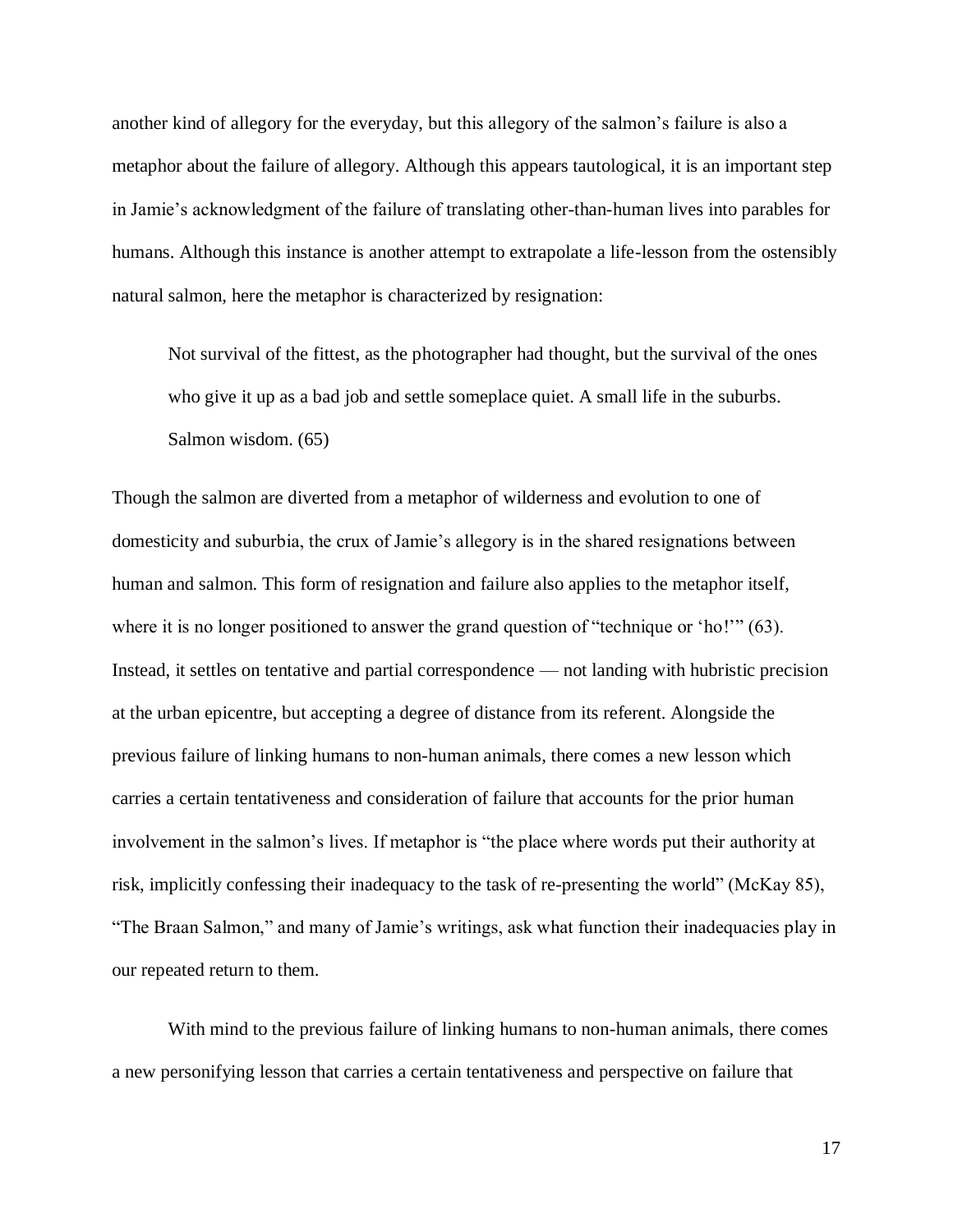accounts for prior human involvement in the salmon's lives. At the end of the essay there is no closure as Jamie ponders the seals and the salmon's ability to locate the stream where they spawned, but notably, the essay does not end with allegory: seals make a "housewifely *wa-wawa*" (67), but they do not project any particular message at the end of an essay that repeatedly sought to allegorize the salmon's behaviour. There is personification employed here, but it is not interpreted — it is open-ended and allows for aspects of failure, rather than just resemblance, to inhere and come to the forefront of metaphor. Asserting "our inability to commune, to be a community with nature" (Mackay 90), the seals bear a resemblance to the sounds of maternity and domesticity, but any message or dicta is left hermeneutically unresolved. Instead, what we are left if is "an ongoing mortal collectivity, an unstable, disordered engagement with creatures who we cannot fully know" (Mackay 90). This form of chaotic engagement with an unknowable yet intimate other-than-human world is gestured at in "The Braan Salmon," but becomes a repeated theme throughout many of Jamie's texts, and I return to this formulation of connection later when analyzing Jamie's essay "The Hvalsalen."

To clarify the valence of failure in discussing ecotourism and metaphor, I next examine two of Jamie's poems that orient these kinds of failures towards a degree of hopefulness. "Blossom" and "Fianuis" are two poems from *The Bonniest Companie* and each addresses ideas of failure and insufficiency in measuring up to a formulation of the natural world that lies tenuously out of reach from humans. Though my project here is to problematize how we travel through ecologies and think about the natural world, I find that "Blossom" and "Fianuis" modulate failures in connecting to 'nature' with hope rather than despondency. This is to say that although my discussion of Jamie often focuses on elements of failure, I also identify a somewhat heterodox metric of failure that finds positivity in the transience and an ultimate inability to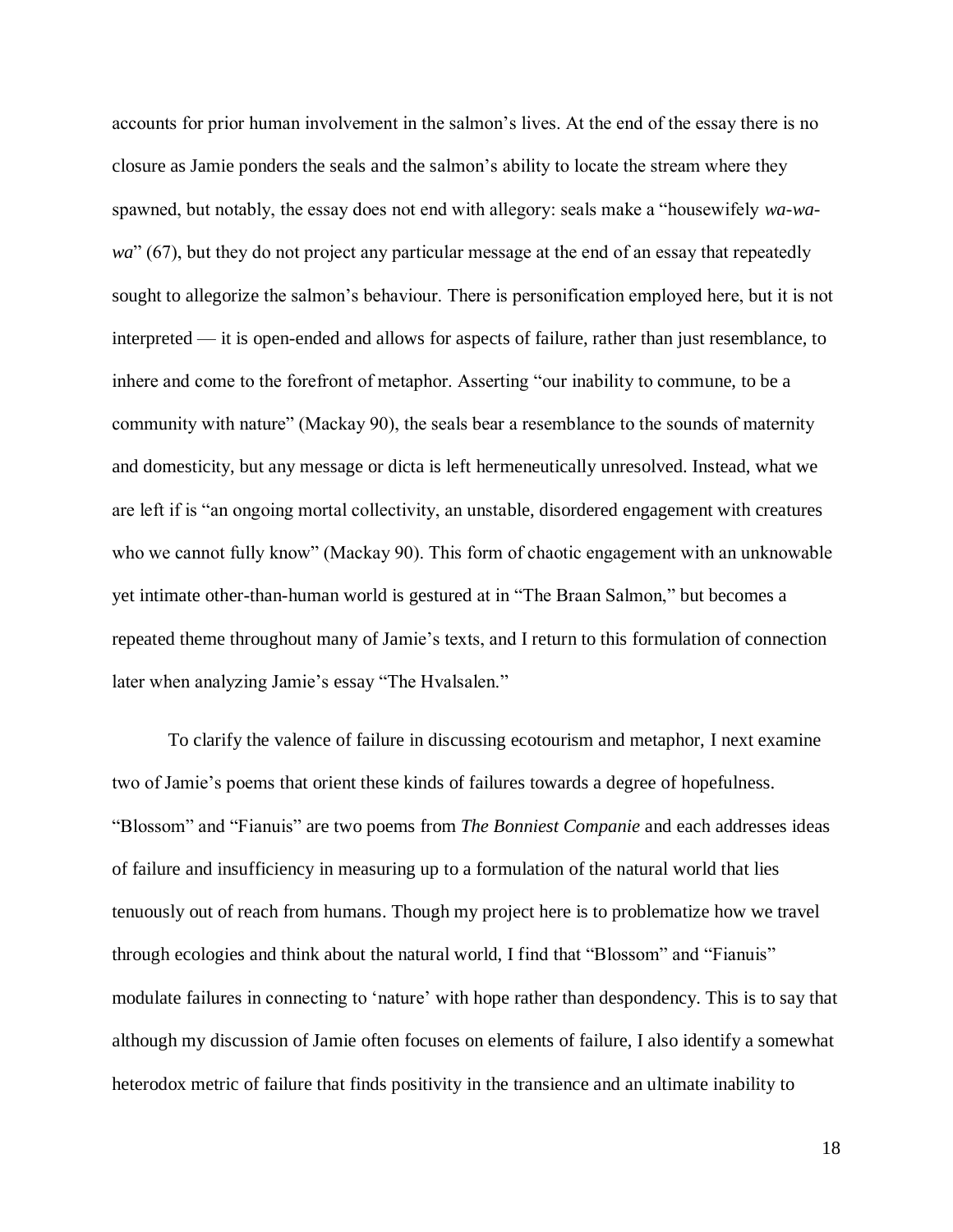communicate with an other-than-human world.

"Blossom" begins with a speaker who chastises themselves for their own lack of initiative in setting out to see the world, and this perspective is immediately at odds with tourism writing. It is a poem that ponders the impetus for travel rather than detailing any outer world. Midway through the poem, the speaker questions, "How many May dawns / have I slept through, / the trees courageous with blossom?" (6-8). Whereas with each year's spring the trees are out in blossom, seemingly in celebration and unison with other plants and animals, the speaker and their "laggard soul" fails to "leap at the world's touch" (5-6). Rather, with the assonance present in "many May dawns," the speaker is portrayed as a slumbering figure who fails to embark on any kind of tour or experience the world around them. The speaker perceives a disconnect between the human soul and the rest of earth's inhabitants which easily accord with seasonal rhythms, and there is no point in the poem, unlike some ecological poetry, where "the human speaker … merges with the whole of nature to the extent that the speaker and her world are barely distinguishable" (Bryson, *The West Side* 90). Instead there is always a fractious contiguity that stresses dissimilarity rather than a human speaker who is able to speak from within or for the natural world. The poem ends with a reference to Daniel 5:27, wherein the speaker finds that:

I shall be weighed in the balance

### and found wanting.

I shall reckon for less

### than an apple pip. (10-13)

Though the poem ends with a message of want, lack, and insufficiency, with the first couplet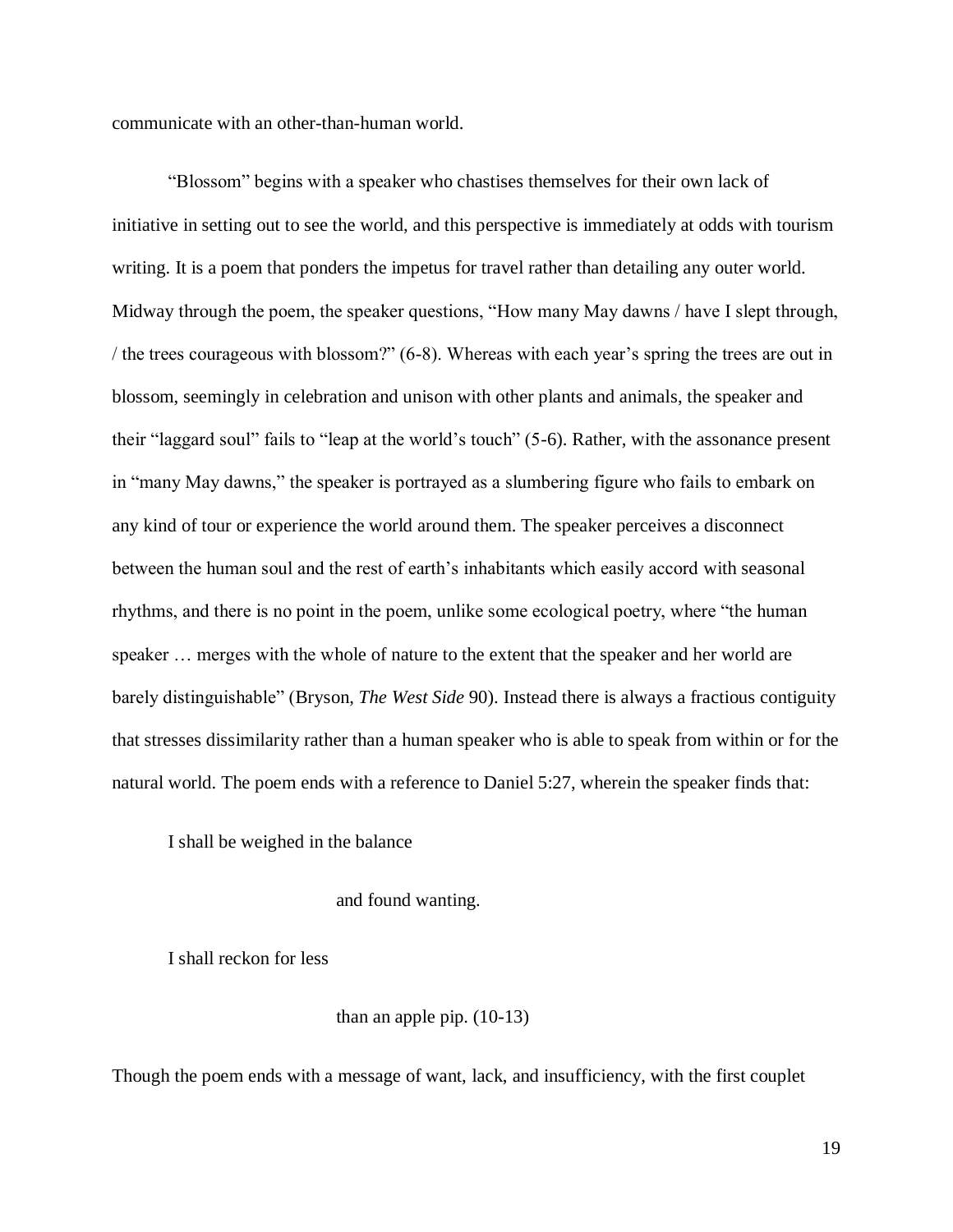magnifying this deficiency to draw a comparison with King Belshazzar, the final couplet reframes this lack in terms of the natural world and emphasizes the comparison through the repetition of "I shall" and the repeated indentation in lines 11 and 13. The speaker's lack appears as enduring and of biblical proportion, but it leads into a hopeful representation of the mundane vegetable realm: the speaker suggests the seeds of an apple tree will weigh more in the scales than themselves. There is an element of self-reprobation here, yet it also accords with Judith Halberstam's proposition that, "under certain circumstances failing, losing, forgetting, unmaking, undoing, unbecoming, not knowing may in fact offer more creative, more cooperative, more surprising ways of being in the world" (2-3). While the speaker fails to be as brave as the May blossom or the pip that leads to it, their lack is one that invests in the capability of the apple blossom and begins to establish a different metric of failure.

In "Blossom," the failure of human will in comparison to even the smallest seeds aggrandizes the endurance of flora and the natural world, but "Fianuis" (38) counteracts this movement and further establishes that "this is not poetry as the song of the earth, or of a revelation of dwelling, but as a stymieing and troubling of communication" (Mackay 91). "Fianuis," a poem named after a peninsula in the Hebrides, ends with lines that allude back to the previous poem: "Listen: a brief lull, / a rock pipit's seed-small notes." Both seeds and pipit are reminiscent of "Blossom"; however, these instructions come at the end of a poem about the transience of shoreline, "the land's frayed end." The "frayed end" of coast the speaker walks along establishes the liminality of the setting, and the rest of the poem focuses on the ephemerality of the place as well as the broader significance such settings might have on our lives:

Change, change — that's what the terns scream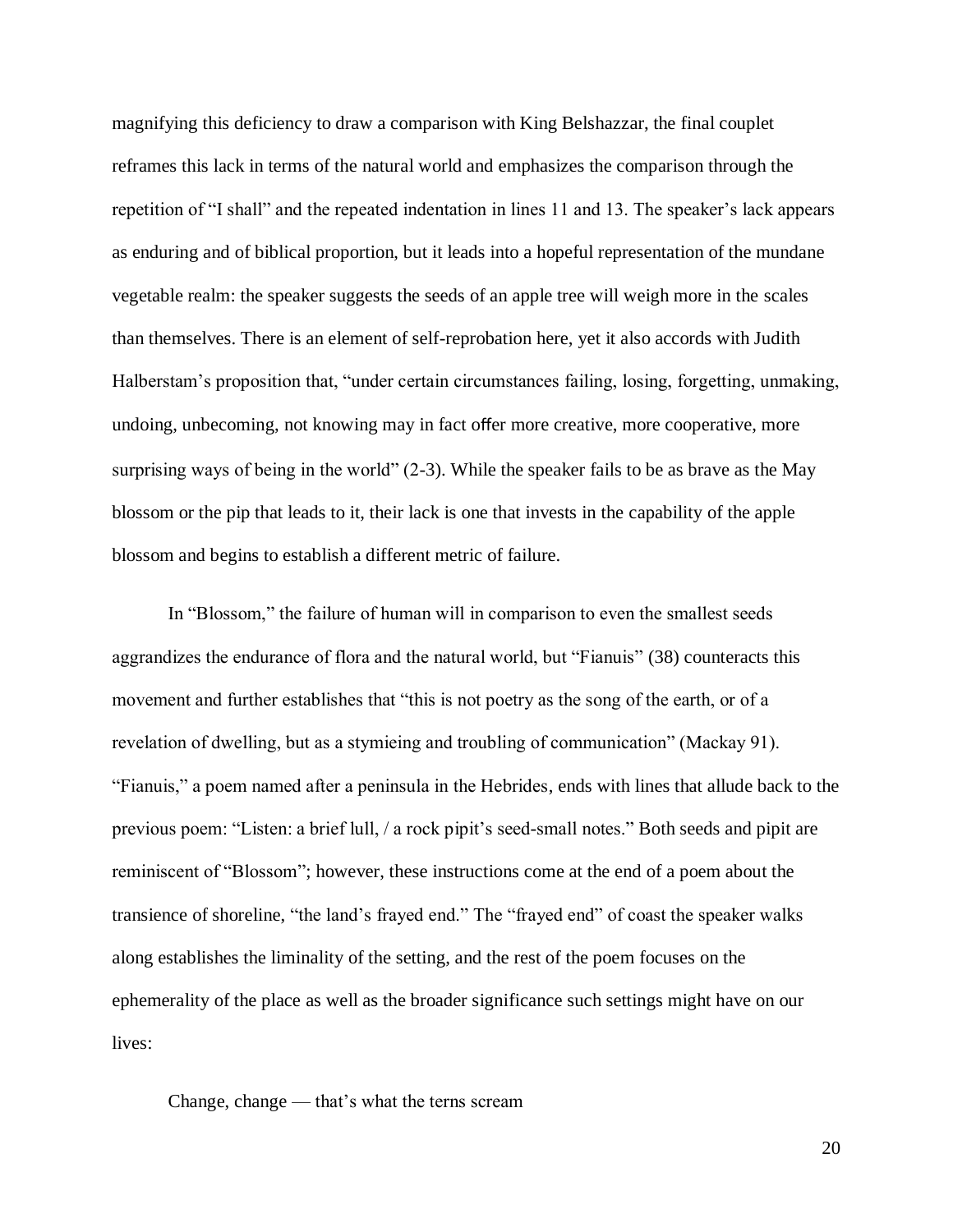#### down at their seaward rocks

fleet clouds and salt kiss —

everything else is provisional,

#### us and all our works. (38)

While the speaker in "Blossom" is found wanting in the balance in comparison to an apple pip, "Fianuis" reclaims the small, quotidian, and ephemeral. It also returns to a "troubling of communication" (Mackay 91), where knocks on the bull seal's skull go unanswered as "no-one's home." What is audible in the environment at the end of the poem is the "rock pipit's seed small notes"— a small, fleeting piece of information. Returning to "Blossom," being found to be wanting in the balance in comparison to an apple pip becomes not entirely about the speaker's inadequacy in experiencing nature, but about a fleeting, not-entirely satisfying communication that is never commensurate with an other-than-human world— it always contains deficiency and a degree of failure. The terns decree of "change, change" presides over the contents of "us and all our works" (38), as much as over the other inhabitants of the peninsula, and any union between alterities is dictated by this overarching character of ephemerality. Although this perspective is derived from a closer trip than what is more readily identified as ecotourist travel, its proximity to home, as a physical place as well as a concept, is essential in examining Jamie's tourism. To relate this back to the divide between wilderness and civilization, we can return to Cronon who suggests that "we need to discover a common middle ground in which all of these things, from the city to the wilderness, can somehow be encompassed in the word 'home.' Home, after all, is the place where finally we make our living" (Cronon 24). Home becomes slightly paradoxical in Jamie's ecocritical tourism, as it involves taking ideas of home into the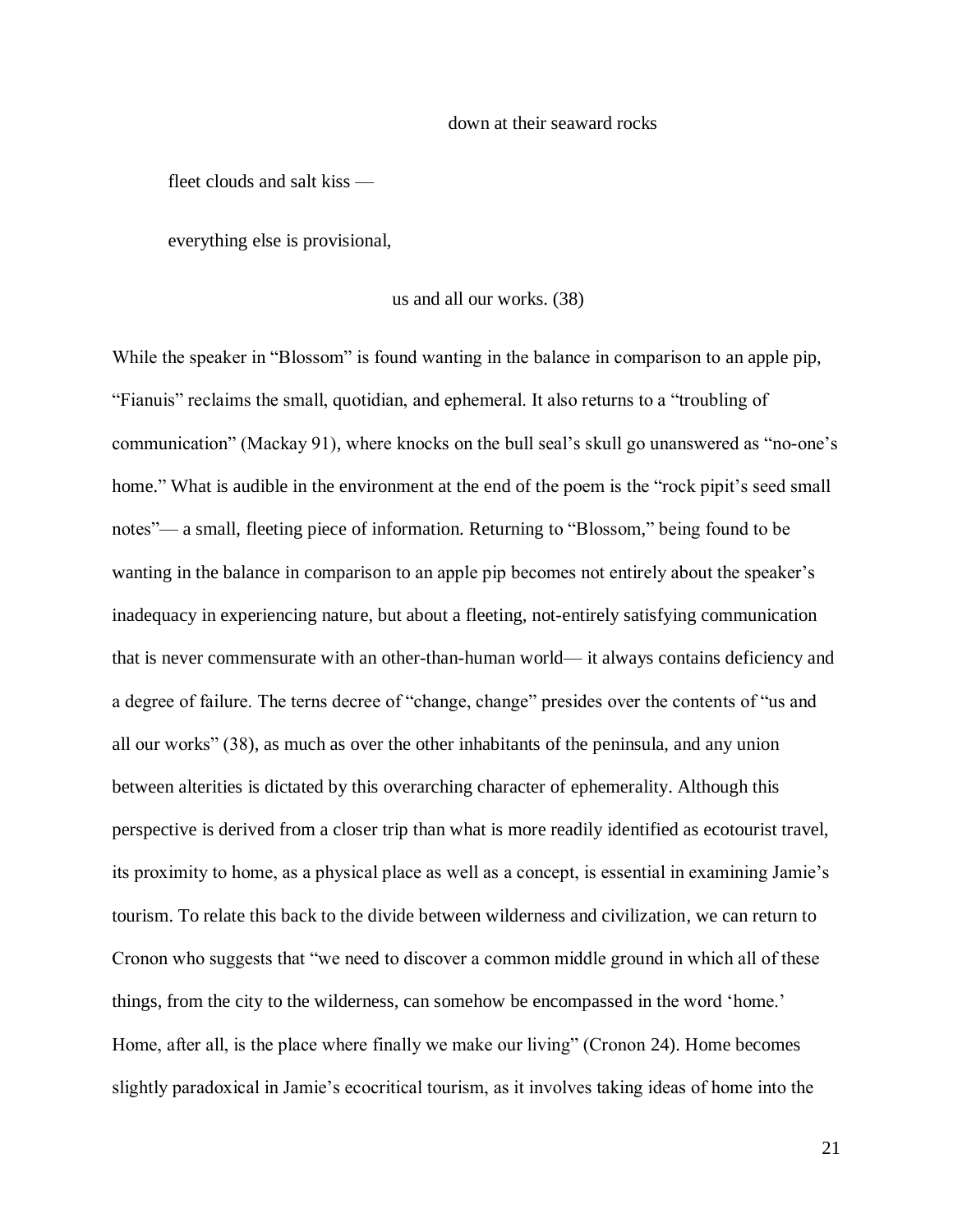world recognized as apart from it, but this is of vital importance when thinking about how humans engage and relate to the ecosystems we deem both home and away. Jamie cultivates a hopeful consideration of diverse and occluded perspectives in the strandlines and streams near her home, but she also transports this perspective into her more distant travels and her experiences with the technologies of international travel.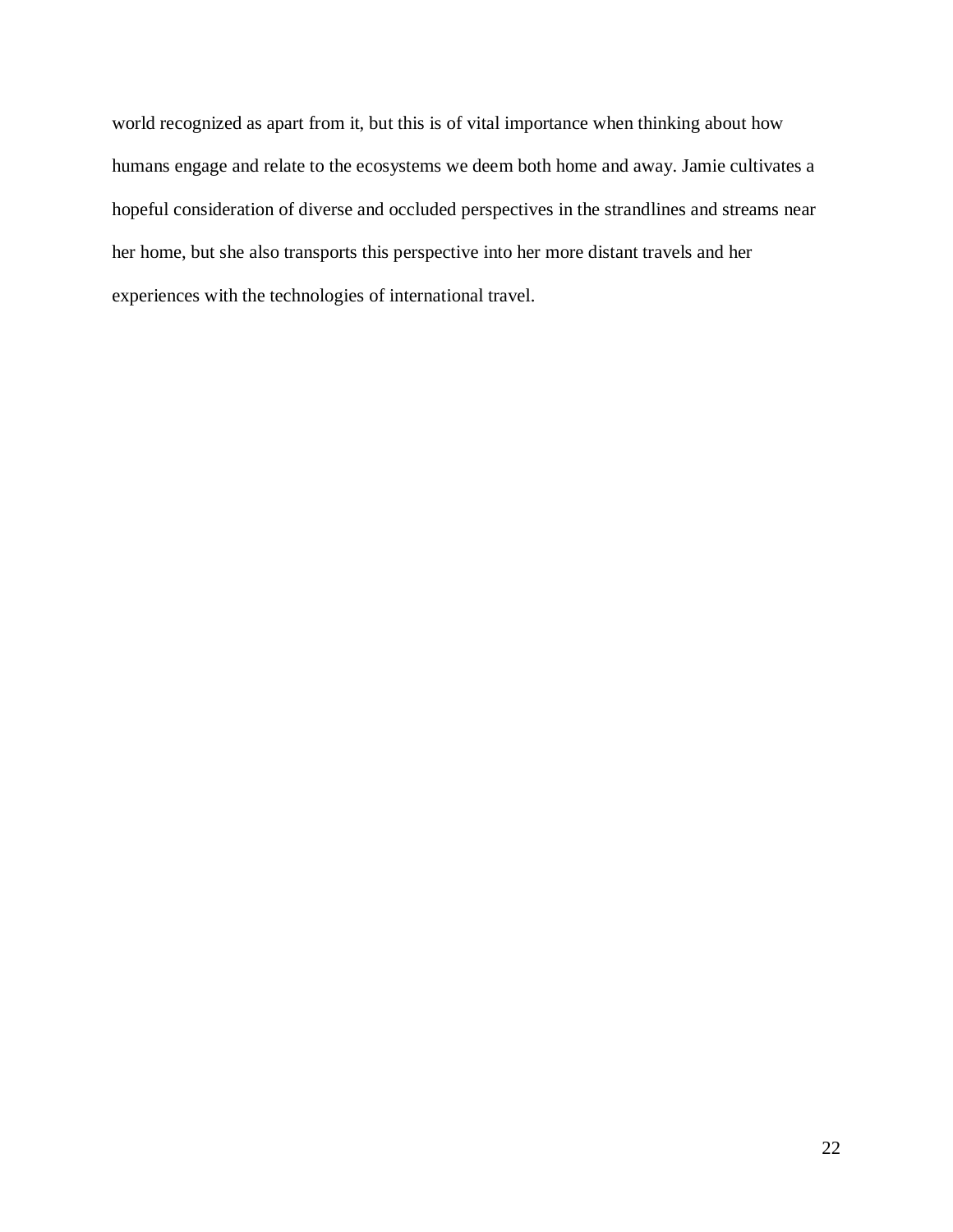# **III The Ecotourist and the Whale: Perceptual Limits and Histories of Shared Vulnerability in "Aurora," "The Hvalsalen," and "The Whale Watcher"**

In this section I look at two essays and a poem to explore embodiment, perceptual limitations, and articulating a shared history with non-human animals. In "Aurora" (Jamie, *Sightlines* 10*)* I examine the limitations imposed on the tourist by the human body itself. When wind and temperature inhibit experience of the surrounding environment the body becomes a site of investigation and also illuminates larger epistemic limitations. Here I discuss "Aurora" as an explicitly touristic trip, and look at how Jamie perceives the relationship between the body, technology, and the environment. In confronting the alien-appearing icebergs of Greenland, Jamie discusses the technologically and scientifically mediated experience of a tourist subject. This mediation involves relying on others, and this reliance is further examined in "The Hvalsalen" (Jamie, *Sightlines* 97*)*. With a retreat indoors, the museum in "The Hvalsalen" acts as a site of ecotourist investigation and a place to consult scientist experts. In learning their stories and perspective on relationships with the other-than-human world, Jamie begins to craft a collaborative response to failures in conservation and experience, which involves an exchange of ideas about how refurbishing whale bones becomes a way of articulating their histories. Such articulation is set against the historical backdrop of whaling, and this is where the poem "The Whale Watcher" begins. I analyze this poem by explicating its relationship to precarity and the possibility of hope and reparation amidst the threat of extinction.

In the first essay of *Sightlines*, "Aurora," Jamie travels through the fjords of Greenland. She recognizes herself and her shipmates as tourists, having left their everyday lives for an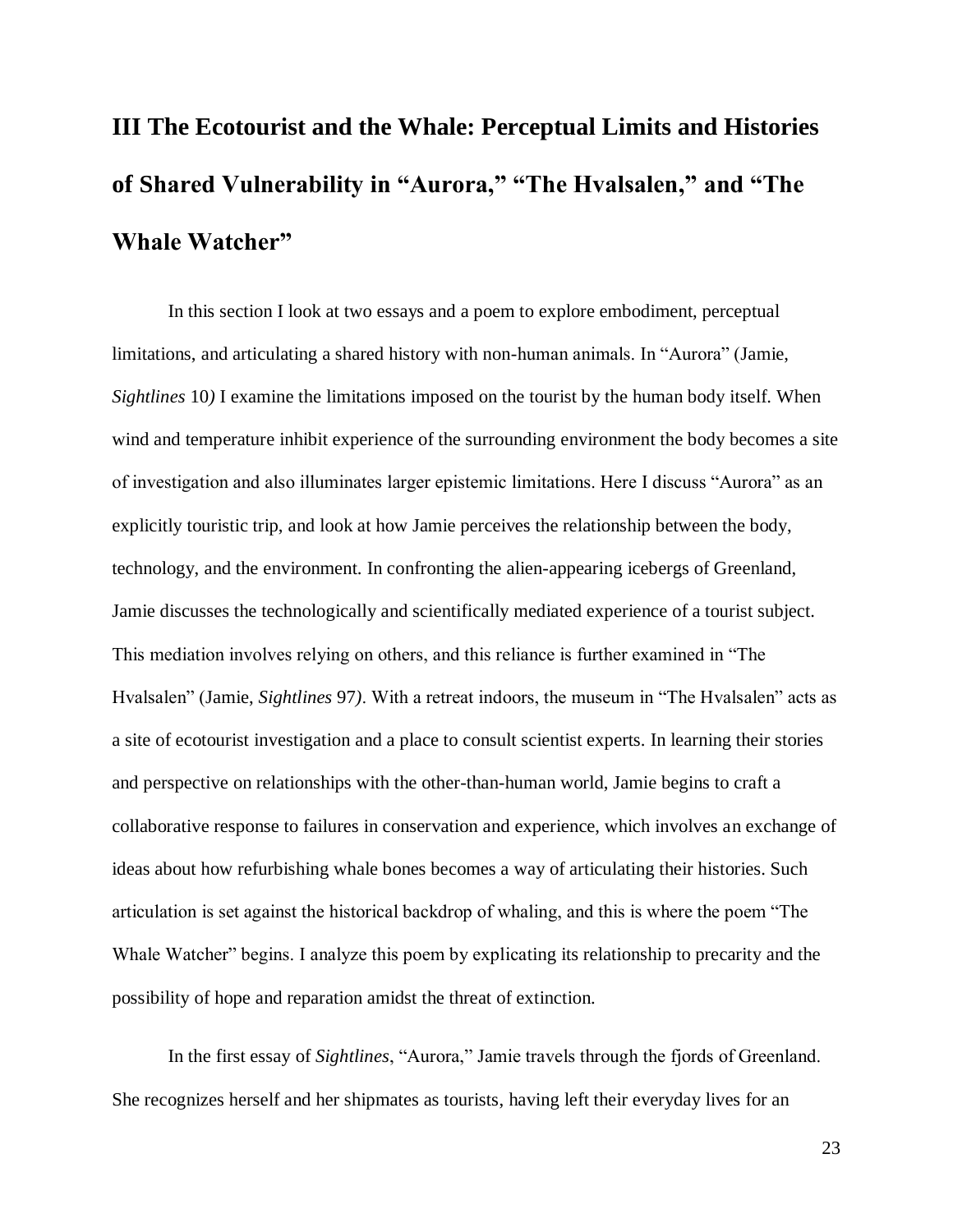excursion to view the extraordinary: "There's about a dozen of us, from Europe and North America, tourists, … getting to know the world a little, if that's what we're doing, such is our privilege" (12). Jamie is tentative in her evaluation of the tourist subject and questions whether this excursion is a viable way of coming to know the world. She is also upfront about the privileged character of such a voyage, and throughout the trip continually questions what might be learned on such an endeavour, or what kind of meaningful interaction might take place between tourist and environment here.

If a tourist's travels are spurred by the desire to reach an imagined place, and the "other of tourism is the destination, an *other place"* (MacCannell 11), then the northern fjords indeed present an otherness of place for Jamie. For her it is "a whole new world, a world with ice" (10). The icebergs that dot the ocean are a large part of what creates this foreignness for Jamie, and to her their "shapes and forms are without purpose, adapted to no end. They are huge and utterly meaningless" (15). They appear bereft of any kind of human utility, and thus outside what characterizes humanness and even evolution. To bridge this disconnection, Jamie attempts to translate the icebergs into the realm of human experience: "They appear ahead, one after the next, conveyed from a great manufactory" (14), or as "a preposterous cake, with ink-blue shadows" (16). Both of these metaphors lend the icebergs utility, as any kind of utility would be more familiar than their perceived lack of purpose. In *Arctic Dreams: Imagination and Desire in a Northern Landscape,* Barry Lopez notes a similar account of the northern environment, where the "physical landscape is baffling in its ability to transcend whatever we would make of it" (Lopez, xix), and the "white nihilism" (16) Jamie sees correspondingly defies metaphorical relation. Despite Jamie's attempts to incorporate them into a framework of the familiar, they are ultimately "preposterous," and she detects "nothing but colossal, witless indifference" (18).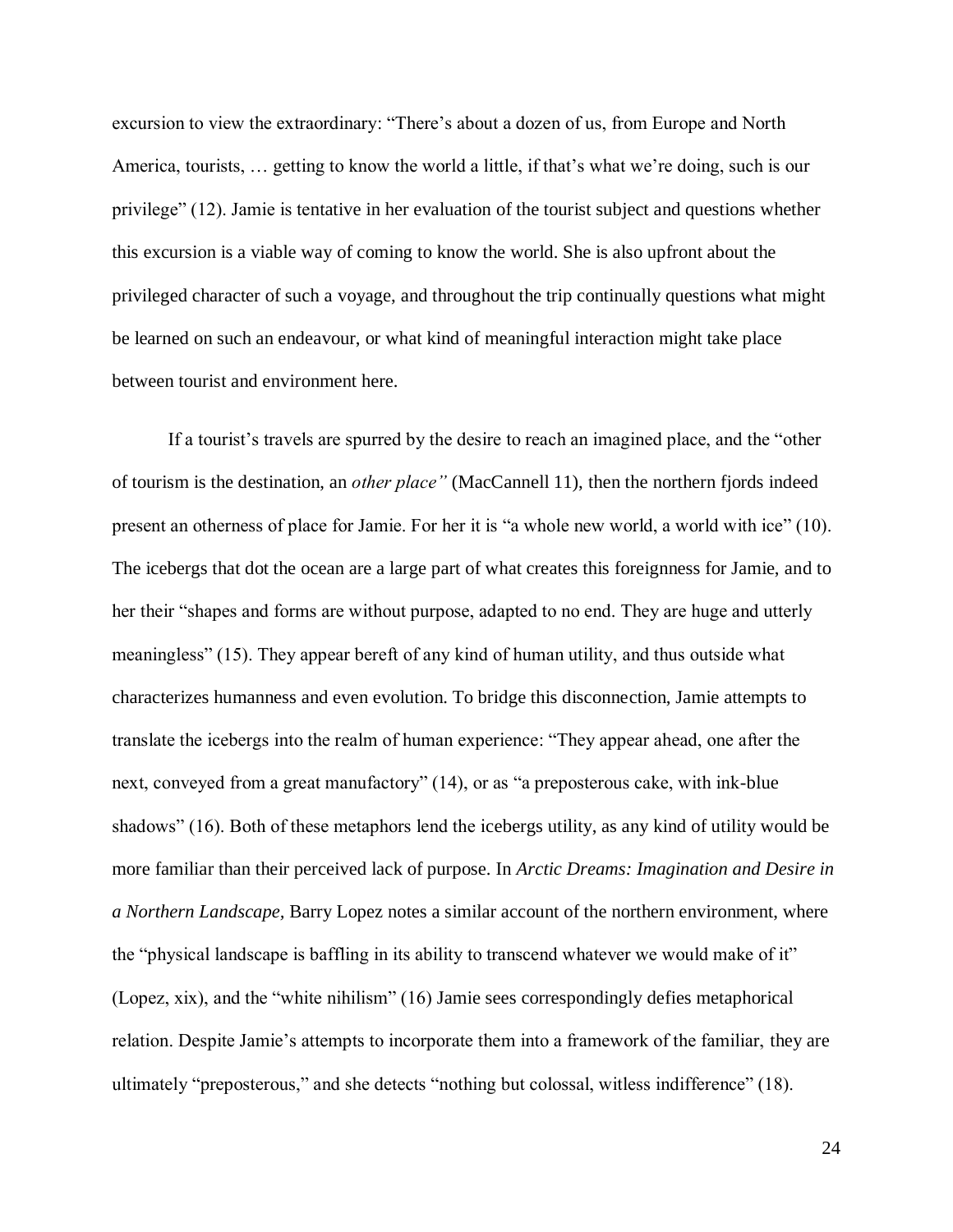However, one connection Jamie does forge with the icebergs relates to climate science.

Although the icebergs appear impervious to human senses and technology through her senses, Jamie notes how she "float[s] on the surface of knowledge, too. Of climate science, for example," and how scientists in Greenland are talking samples from deep inside glacial ice, "bringing the deep past out of its silence, waking it up to ask it about change." Her knowledge of climate science merely floats on the surface, much like the icebergs themselves, and it is only through "people who crawl about on glaciers, measuring speeds and surges, and the calving of icebergs" (25) that she can begin to know them. This also relates to their preposterousness, where, etymologically, they contain a temporal paradox of both before and after, and, counter to their "lifeless," "meaningless" appearance, their relation to deep time reveals much about the present and how, as a fellow traveler suggests, "[t]hey are changing without moving" (20). That is, through scientific research into the ice itself and mirroring the aurora, Jamie has glimmers of understanding about the ecology of the north. However, this also stresses the layperson aspect of Jamie's role as tourist while on this trip, and, though privileged in her ability to travel here, she is not privy to in-depth information about the environment. This inhibition of knowledge is reinforced by the limitations of her body in such an environment.

When confronting the "mineral silence" (13) of the Greenland Sea, Jamie notes how "some people say you can never experience true silence, because you come to hear the high whine of your own nerves" (14). Rather than enable listening, the body's sense organs are in conflict with their function and result in a failure to perceive the environment rather than facilitate perception. While "Jamie's investigations are … often either mediated through the body or use the body as the source of investigation itself" (Bell 131), the tourists embodied perspective is inherently limited, and, when "wind and cold become unbearable" (16), Jamie's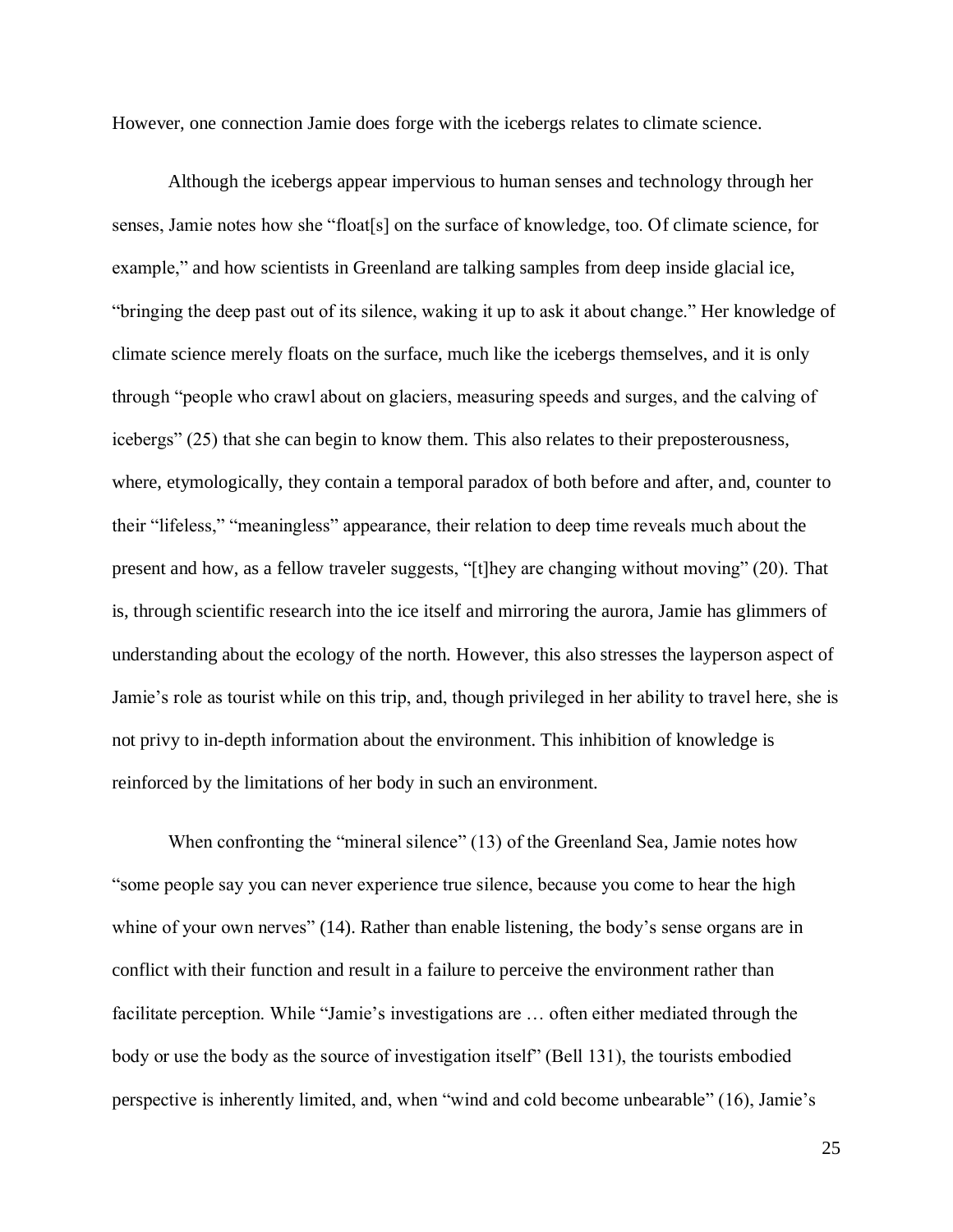observations centre on these retreats and limitations. In doing so, they also assess what Don Ihde refers to as "embodiment relations," or perception that "may be materially extended through the 'body' of an artifact" (Ihde 40). In "Aurora," the main forms of perceptual extension are through the ship, which protects the tourists in the cold climate, and the "glowing green instruments" (21) of the bridge that facilitate their navigation, and mirror the shades of the aurora borealis above. In terms of arctic voyage, such technologies of navigation and transportation "are the means by which the explorer-scientist extends the range and amplifies the sensitivity of his normal bodily perceptions" (Bryson, *Visions* 49). Yet Jamie emphasizes how she is not an "explorer-scientist." Her role as ecotourist is important in how she absorbs and relays information in this setting. She works with the technologies of the ship and benefits from the crew's understanding of GPS and other navigation systems, but she is not equipped with a thorough understanding of them. We can return to Jamie's admission of her cursory understanding of climate science and see how there is a link between an ecotourist epistemology here that accepts a degree of unknowability in the comprehensibility of their subject. Jamie says she is "not necessarily comfortable with having a place, a vast new landscape, mediated by guides, but it's how it is. I wouldn't last five minutes alone here, in the cold and the ice" (24). Her experience of ecotourist travel in the north becomes a meditation on epistemological limitations more broadly, for instance in relation to global warming, where the "nonlocal" (Morton 47) character of the phenomenon ensure it is inherently difficult to pinpoint. Acknowledgment of such limitations gestures at vulnerability, to both the environment and to gaps in knowledge that are difficult to fill even with mediation, yet acknowledgement of limitation does not come to mean resignation. This theme of vulnerability also becomes a prominent in "The Hvalsalen," wherein Jamie's interaction with scientific experts begins creating a history of shared vulnerability between humans and whales.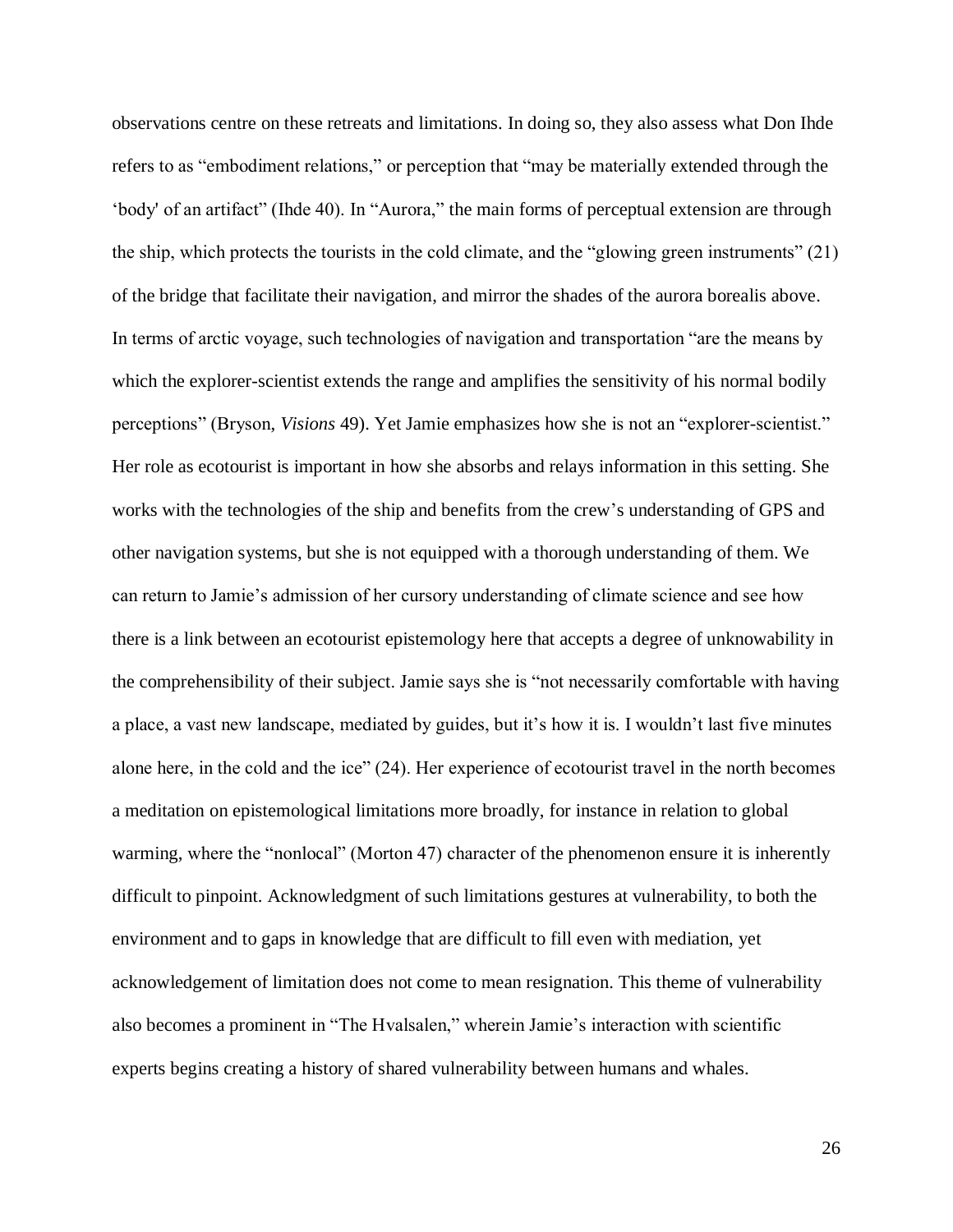The narrative of "The Hvalsalen" begins with an act of turning around and revisiting. This essay from *Sightlines* details a trip Jamie takes to the Hvalsalen, or whale hall, at the Natural History Collection in Bergen, Norway. The Hvalsalen houses a large collection of whale skeletons acquired throughout the nineteenth century during a boom in commercial whaling. The essay begins with Jamie's initial visit to the Hvalsalen, where she peruses the whale skeletons by herself, noting that "[i]n the way of old-fashioned museums, there was next to nothing in the way of explanations or information" (99). Given this lack of information, the essay's narrative unfolds only after Jamie finds that "the *presence* of all those whales' bones … had got under my skin, so to speak," and she proclaims, "[t]o hang with it, turned and went back in" (100). The effect of the whales lingers for her and hint at an insufficiency in her first walkthrough of the whale hall. She signals these lingering effects by making a pair of puns that play on idioms, where the bones wryly 'get under her skin' and persist in her memory, while the fact that the skeletons actually hang in the museum doubles as a statement of her spontaneous decision to return. Her visit could have ended with a lack of information and connection to the community of whale bones and the people who work preserving them, but in revisiting, turning around with this pair of puns that begin to assert a humorous discordance of her presence as a writer among the whale skeletons and scientists who appear more at home here, Jamie embarks on a more replete experience of the Hvalsalen. This act of reconsideration leads to one of my central arguments concerning Jamie's written account of the Hvalsalen: that it is an indoor counterpoint to outdoor ecotourism and gestures towards the possibility of the musty museum being as integral to ecotourism as outdoor activities such as whale watching. This more tame, curated, and contained experience of the whales appears removed from the kind of wilderness expressed in seeing whales "breach up out of the water, 'spy-hop' to see what's going on in the upper world"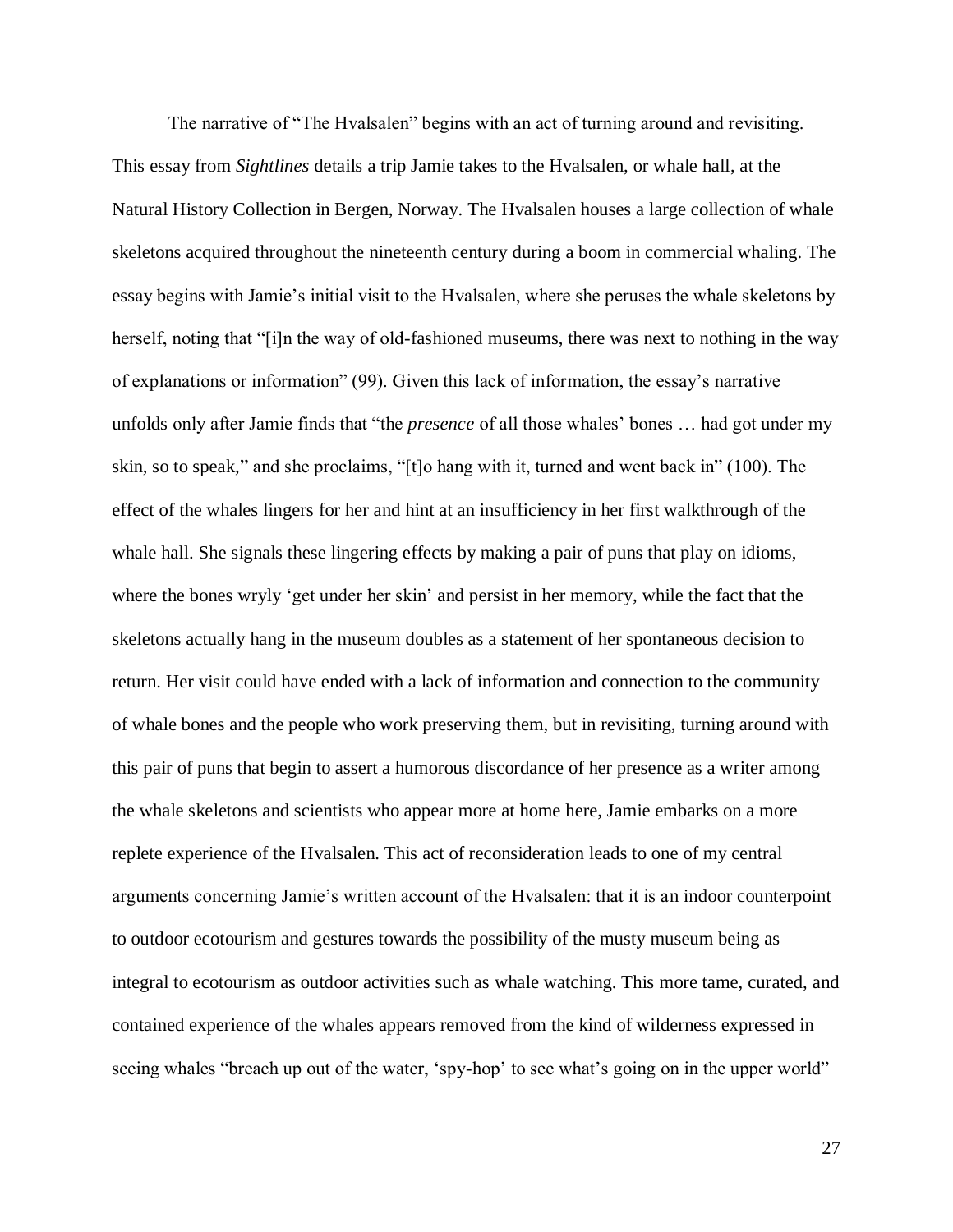(110). In this departure from what is generally considered 'ecotourism' there may appear to be some kind of failure, something akin to what the speaker of "Blossom" asserts in failing to experience the outside world. However, with this apparent lack of information and knowledge there comes a proliferation of imaginative opportunity and on her return to the Hvalsalen Jamie encounters the head of osteology at the museum and another scientist who eventually invite her to come back the following spring to observe a group of conservationists work on the whales while the Hvalsalen closes for renovations.

In her return to the Hvalsalen there is a confrontation of previous failure in order to deepen one's understanding of a particular relationship with the non-human world, and the narrative of the essay is built around this doubling back. This return attests to a certain kind of praxis that informs Jamie's travel and writing: by returning, Jamie connects directly with the scientist-conservationists at the Hvalsalen and acquires a richer understanding of the efforts going on there. One perspective Jamie gains from the conservationists is their regard of whales: "Later, over tea, I asked the conservators if they thought of the objects they were working on as animals, or objects. 'Animals,' they said. They were all of a mind" (112). Though long dead and distanced from the height of industrial whaling, the bones of the whales have a lingering animal "presence" (100) in the whale hall.

Norway, a country central in industrial whaling of the nineteenth century as well as modern whaling after its rejection of the International Whaling Commission's moratorium on whale hunting, is also a key destination for whale watching. While Norwegian tourist websites such as visitnorway.com suggest "the welfare of the whales is a top priority on our tours," the site makes no mention of the history of whaling. This absence is comparable to greenwashing, or a misrepresentation of the practice as more environmentally responsible than it may be, and it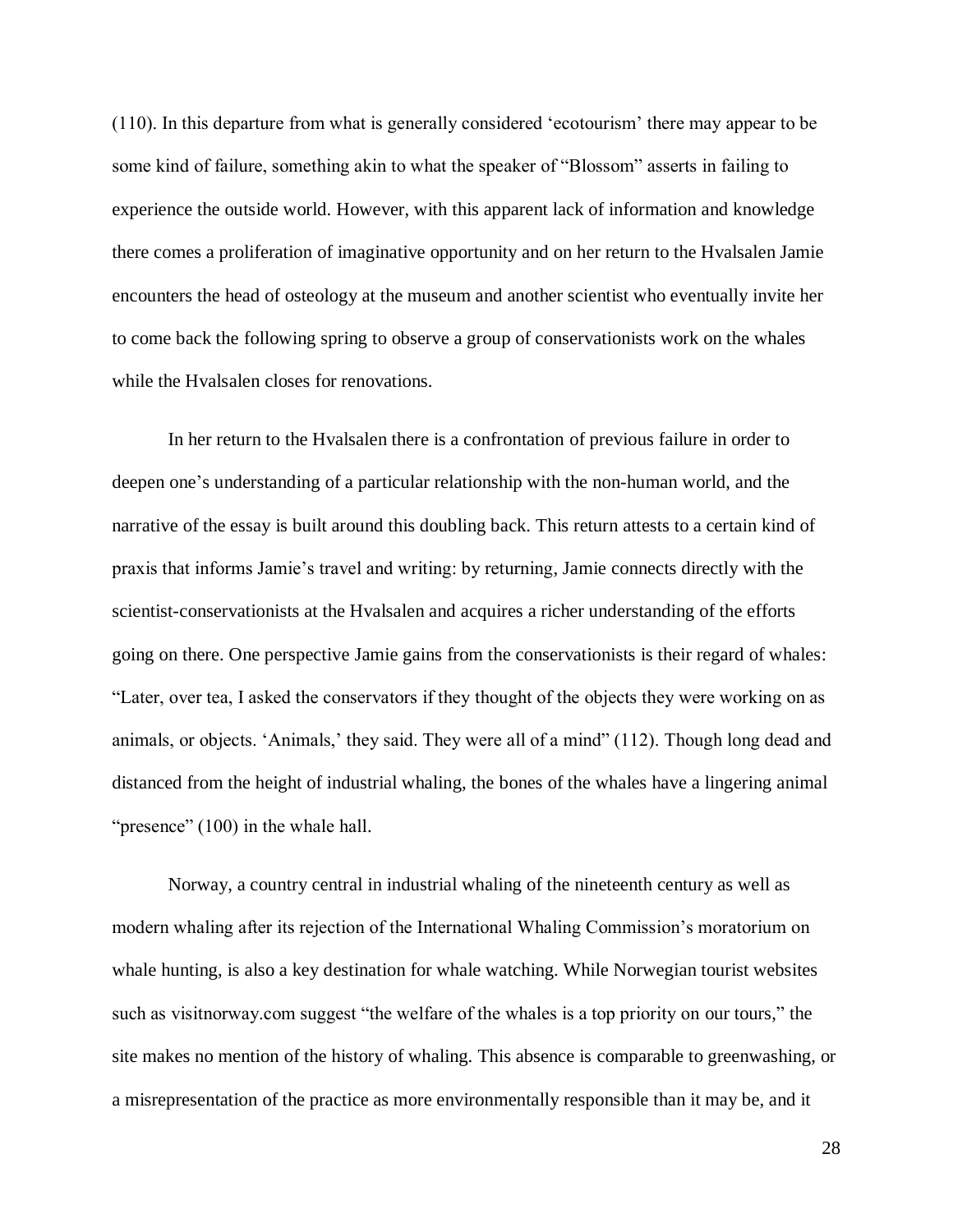makes Jamie's essays that cover whale watching in the oceans and in the museum vital. In an examination of the connections between whale hunting and whale watching, anthropologist Katja Neves suggests that "while the potential damages of whale watching may seem trivial in comparison to the damages of whale hunting, the important issue it raises concerns the fetishization of ecotourism *as* conservation practice" (727, emphasis in original). Neves goes on to use the concept of metabolic rift, derived from Marx's *Economic and Philosophic Manuscripts of 1844*, to trace the continuities between commercial whale hunting and whale watching; in Neves's usage, metabolic rifts in relation to cetourism (cetacean tourism) are the disruptions to dynamic ecosystems due to human investment. Certainly, hunting whales is not the only way to adversely affect their habitation of the oceans, and whale-watching clearly has the potential to disrupt many facets of a whale's life. For example, Neves also uses past research to argue that the concentration of vessels involved in certain whale-watching practices could involve enough auditory output to disrupt whales' echolocation abilities and thus interrupt their ability to procure food (730). Neves goes on to link the practice of whale-watching to a shift in market conditions when the petroleum industry replaced oil derived from whales, rather than just a shift to a more environmentally responsible understanding of the relationship between whales and humans. Jamie makes similar historical connections when she notes how "a century ago" the young men guiding their tour "would have been the very men putting out with the whalers, out of Stromness and Stornoway, to get themselves locked up in the Arctic ice. Now, for a fee, they were showing the whales to us" (*Findings* 146). Neither Neves nor Jamie is attempting to disparage cetourism outright in these instances, but rather to identify possible assumptions and over-estimation of ecological responsiveness that ecotourist business attaches to whale-watching. Overall, Neves points to a mainstream belief that whale watching equates with conservation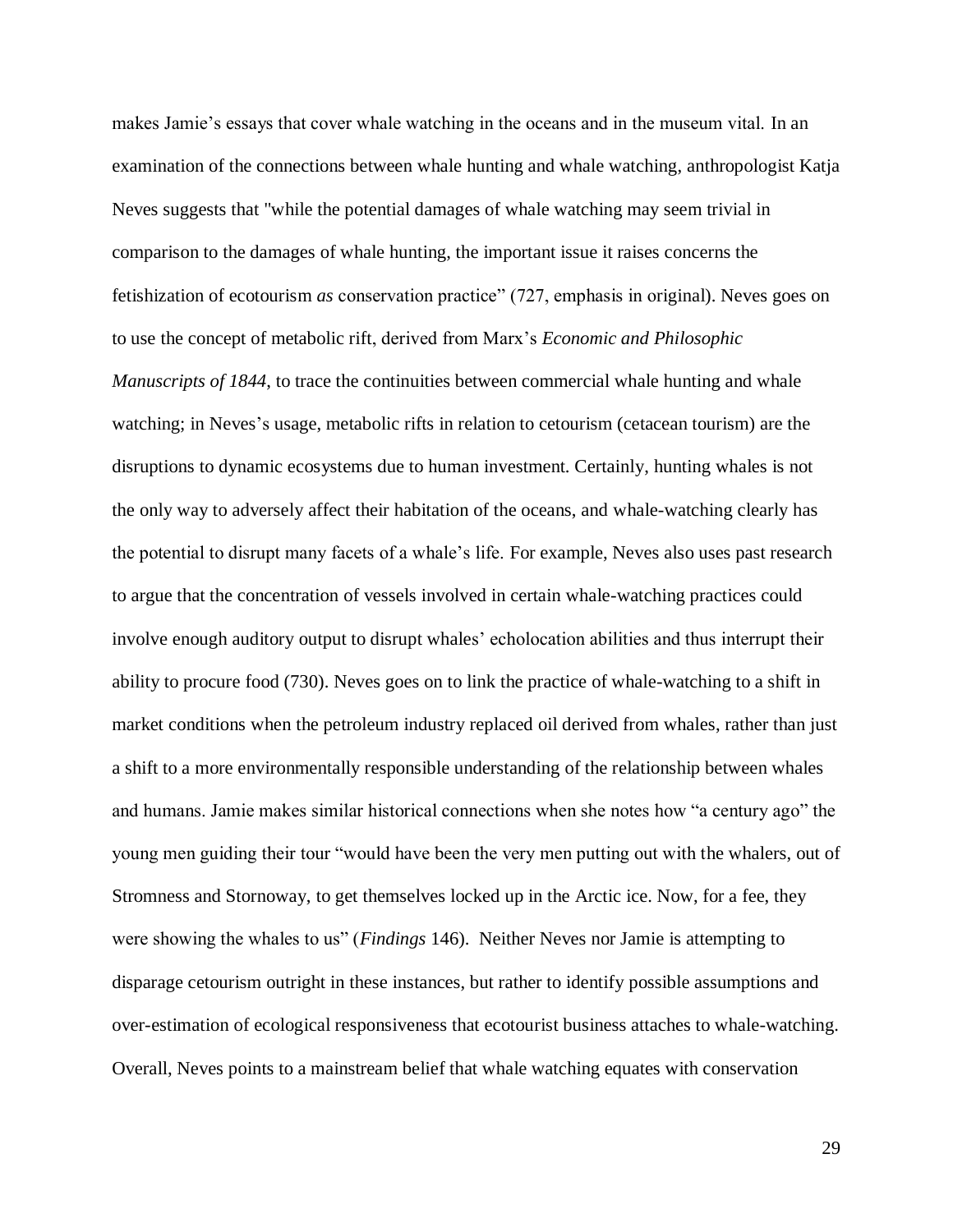indubitably, while in reality this is not always the case. This lack of awareness results in the continued fetishization of whales as a specular commodity, and this is one of the primary links between whale-watching and whale hunting.

Each of these activities, though separated by time and degree of violence, both bring about "the conceptualization of 'nature' as a bountiful pool of resources that exist either in the form of material resources or, more recently, in the form of services that are meant to satisfy human needs" (Neves 726). These economic ties between whale hunting and cetourism strongly direct contemporary perspectives to consider the intertwined history of humans and whales even in seemingly benign activities such as whale-watching. A view of sperm whales from the deck of a boat in Norway may easily neglect to account for the degree of historical trauma humans have inflicted on nearly every species of cetacean over the past two-centuries, and effectively reduce them to an attraction who "visit the Norwegian coast every year, showing off for tourists and locals alike" (*Visit Norway*). Jamie's writing is not devoid of an appreciation for watching whales at sea, and in order to account for different perspectives of cetourism, it is important to consider these kinds of experience before returning to the embedded histories of humans and whales in the Hvalsalen.

"Cetacean Disco" is a short-essay from Jamie's collection *Findings* in which she describes going on a whale watching tour in Tobermory, Scotland. While on the ocean, the group sees a pod of white-sided dolphins, a first for this whale watching operation, and an unidentified whale — Jamie refers to the sight as a "cetacean disco," and, once the engines on the ship are stopped, she writes how "a great silence fell, like the silence of the beginning of the world" (147- 8). This experience of cetourism is here more aligned with the overtly positive and voyeuristic experiences promulgated in ecotourist advertising, yet the sublime grandeur of the whales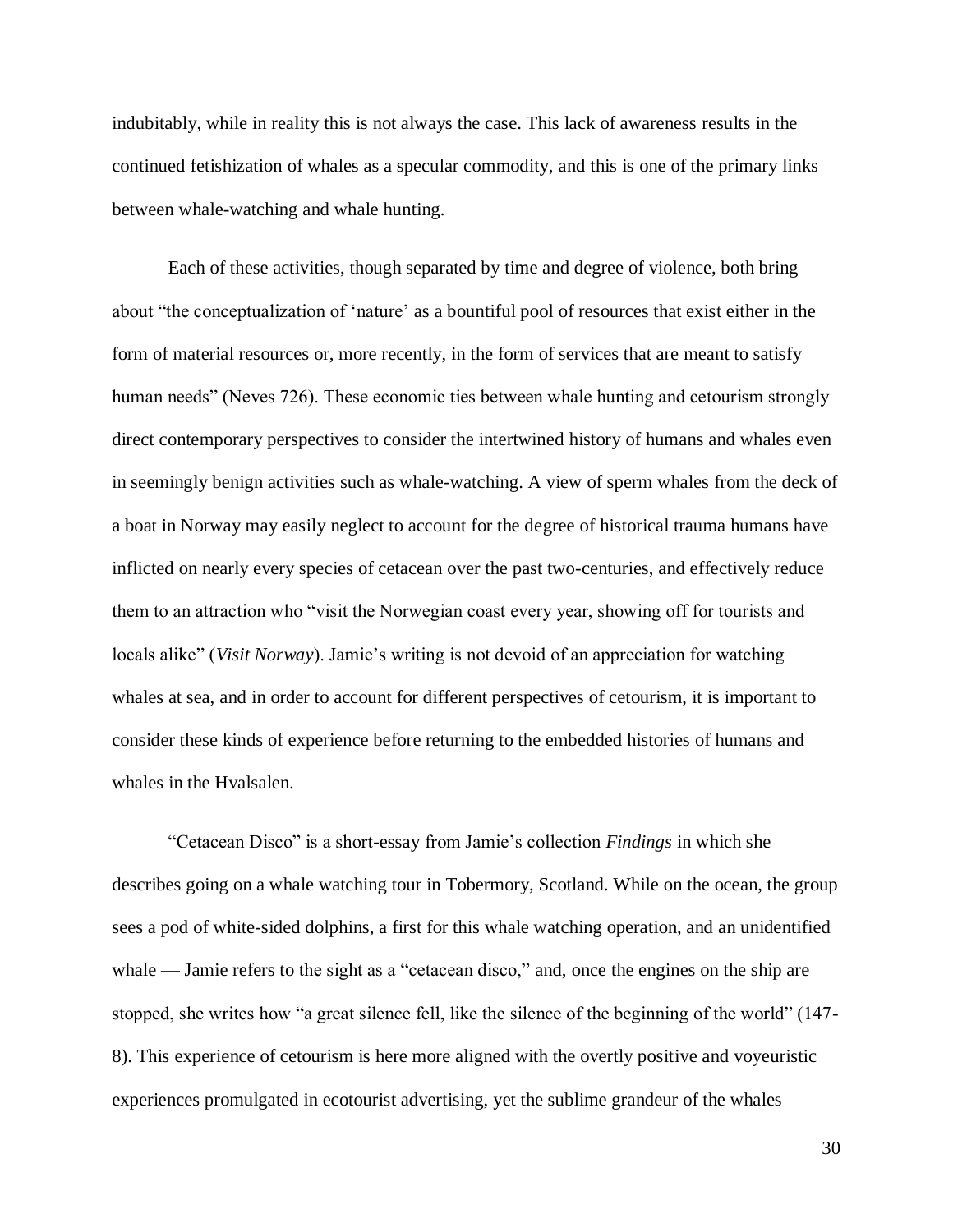conjured in the "great silence," like that of creation, is tempered by the phrase "cetacean disco" (147-8), which is nearly bathetic in its shift from erudite and taxonomic to the popular and colloquial. Bathos, however, is a fitting term as it etymologically relates to depths or sinking, and rather suits a discussion of the deep-diving, discoing whales. Kitschy descriptions of the whales like those found in advertisements for whale watching trips that speak of "life-altering experience[s]" and "reports of tourists leaving the scene in tears" (*Visit Norway)* are not entirely separate from Jamie's accounts of whale-watching, and this overlap is a shared point of experience between Jamie's practice and conventional, market-driven ecotourism. Although Jamie alludes to an unabashed grandeur of whales similarly to how ecotourist advertisements do, it is back at the Hvalsalen where her methodical interaction with whales and their history informs her understanding of whales and whale watching. Her experience with conservationists and researchers encompasses another side of her understanding of human-whale relationships. In the whale hall, the whales with their "lingering presence" (100), come into being as assemblages of human interaction with cetacea over the course of human history and as an inalienably nonhuman other whose history extends back into evolutionary time before recorded human histories.

One aspect of the whale-as-assemblage in the Hvalsalen is the re-articulation of their bones through human engineering and the synecdochic relationship this has with the history of whaling. Nearly as important to some of the researchers at the Hvalsalen as the whale bones themselves is the metalwork that holds the whales together. One conservationist, who first conveys his interest in bone by relating that "Bone is my passion, a beautiful material, a wonderful material" (107), goes on to speak about his excitement around the human-built components of the preserved whale skeletons:

Yes. I love metalwork, too. Archaeological metal, especially iron. And these chains –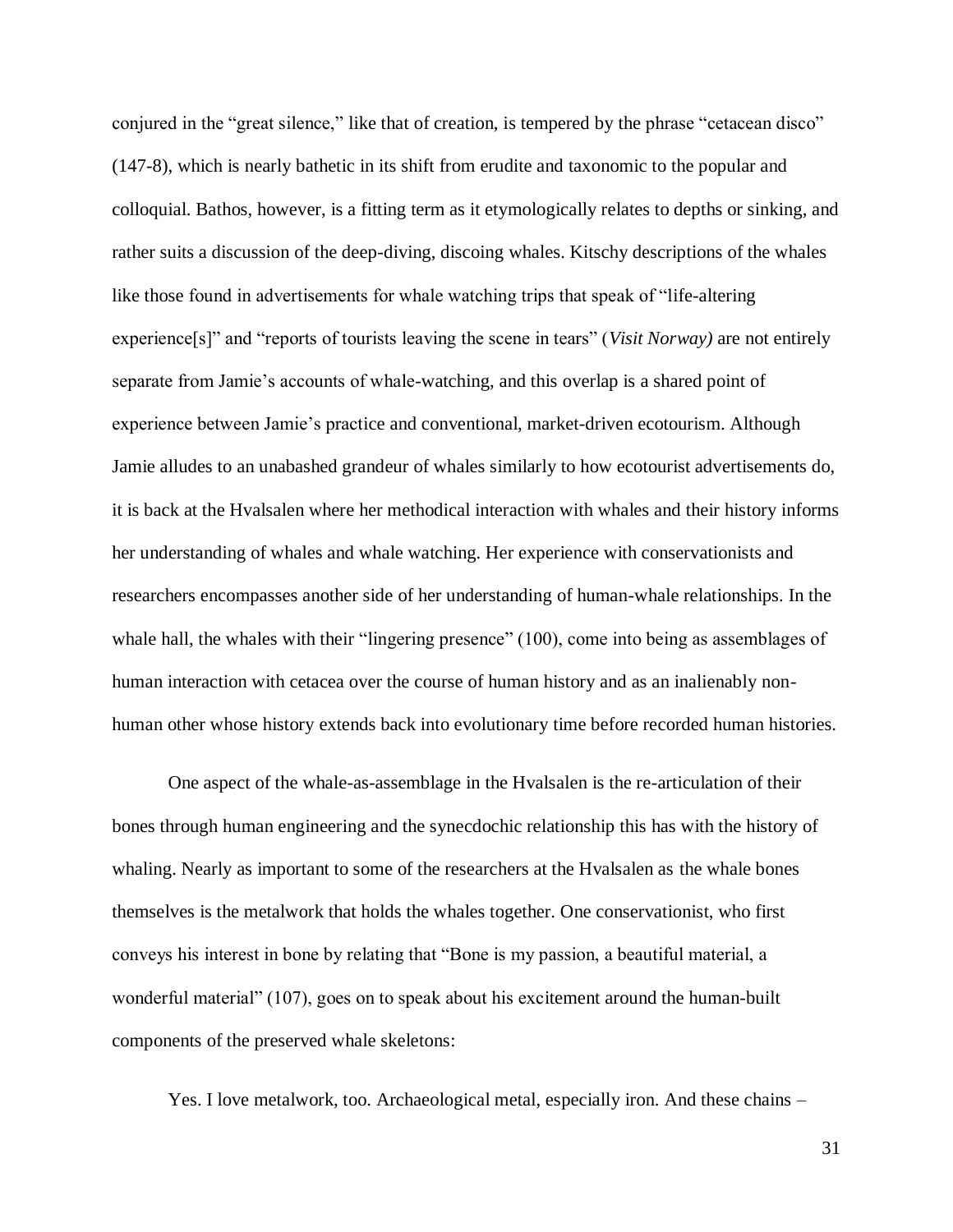look at them! It's part of the thing – it's like the whales were giants that had to be restrained. They're all handmade – all hand-forged. … The way I see it, this Hvalsalen is a monument to the whales – their only monument – but it's testament to those working men, too. (111)

Firstly, the way the essay contains this conservationist's comments is important, as is the element of reportage the non-fiction format of Jamie's writing allows for. Through the essay form, we see the researchers' perspective and how it is informing Jamie's personal understanding of the whales and the Hvalsalen itself. This investigative essay format allows for Jamie to write about what the whale bones come to mean to her personally, as well as give voice to the researchers who work in this space. It also establishes an investigative and interpretive framework for the ecotourism Jamie undertakes here. Returning to this particular conversation, the conservationist's interest in the metalwork that now holds the whales' skeletons aloft gestures towards a long history of using whale products. At the height of whaling in the nineteenth century "whale oil was the petrol of its day, … [and] whalebone was its plastic" (Hoare 206). The ubiquity and familiarity of whale products, something Jamie accidentally touches upon by suggesting the bones smell of "wax crayons," to which a researcher responds that they were "probably made of whale oil, ... [m]ost things were" (106), belies the whale's rather alien presence suspended in the museum. Both the human work that went into assembling the whale skeletons and the bones themselves reside in a liminal space between familiarity and foreignness — with "scant records" of how the whales arrived at the Hvalsalen, their presence here remains a "mystery" (110-1).

The conservator's concern for the working men that constructed the Hvalsalen at first reads as a possibly anthropocentric perspective, with its outlook focused on human ingenuity in the face of cetacean atrocity; yet, the clearly dedicated researcher elucidates a deep-seated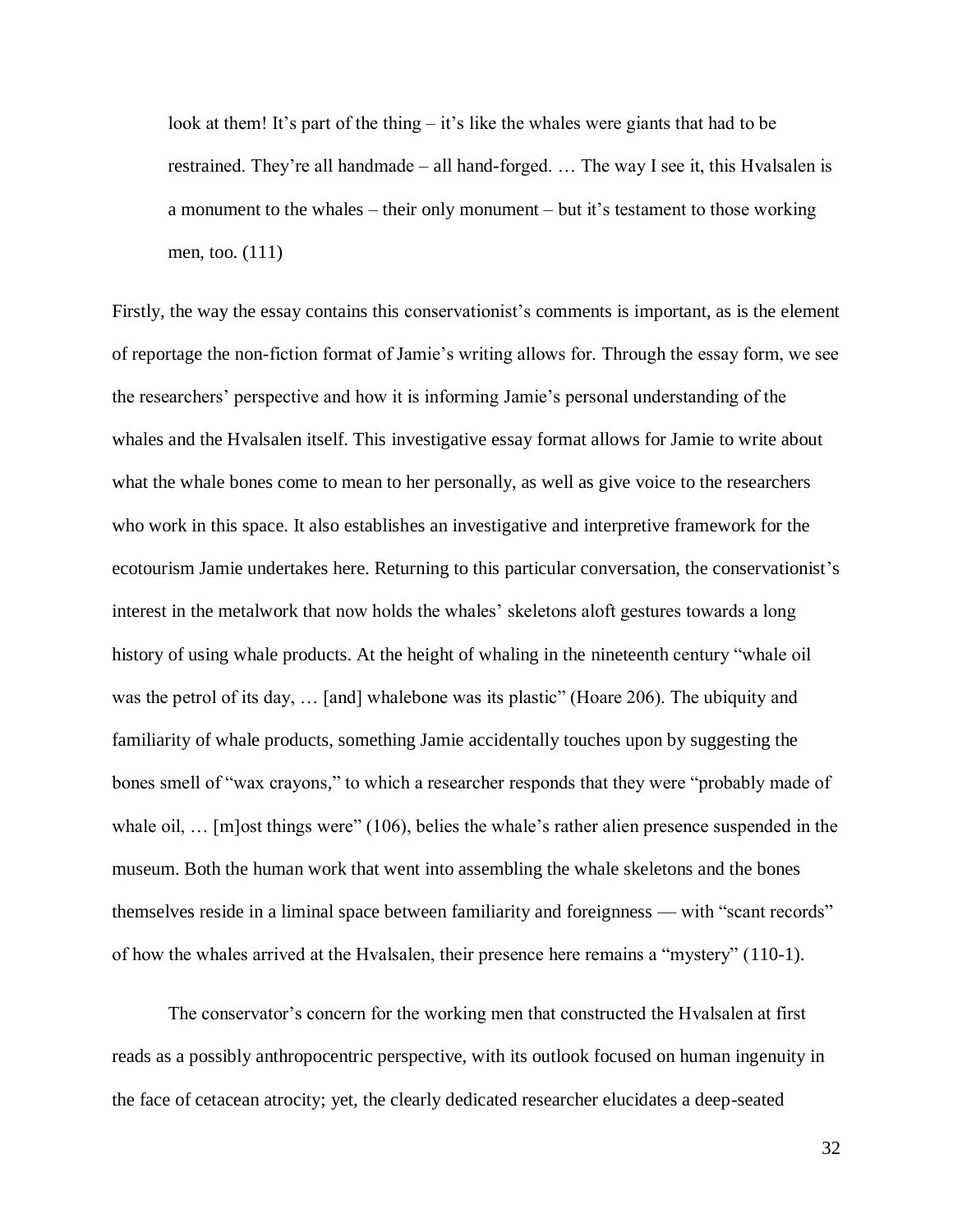interest in human-whale interaction as opposed to adopting a one-sided view of this history. For the conservationist, it is through the study of materials that this relationship unfolds. Rather than vilify those who fitted the whale skeletons together into the Hvalsalen, the conservationist's profound interest in both bone and metal, joint materials in an industrial whaling enterprise that often mistreated both humans and whales, seeks to establish shared points for repair in the relationship between humans and whales. Anna Tsing writes of assemblages as "open-ended gatherings. They allow us to ask about communal effects without assuming them. They show us potential histories in the making" (Tsing 23). Her analysis of mastutake mushrooms and the complex ecological and economic webs they give rise to marks an excellent study of the way in which ecologies are sometimes counterintuitive (matsutake only grow in disturbed soil, and forests with human activity such as logging are places where they are most fecund), and how the relationships that grow out of them can be equally surprising. In "The Hvalsalen" the assemblage of whale and human, of bone and metal, raises just such questions about the effects of whaling on both communities and offers a glimpse of how conservators are in a position to mediate "potential histories in the making" (Tsing 23). In the space that Jamie and the researchers construct to literally repair the whale skeletons, there is care for the "animals," which the bones of the dead whales represent for the conservators, while also empathy for the humans that brought about "'waste' and 'slaughter' and 'holocaust'" (112) for most cetaceans.

Such connective work as Tsing's formulation of assemblages via the study of matsutake is reiterated by the perspective that Jamie forms in her work with the researchers at the Hvalsalen. The conservationists who spend their time at the whale hall use "the word 'sympathetic', too, as in 'a sympathetic repair'. They were concerned for the future, about carrying things into the future in a fit state" (113). Conservators and archaeologists at work in the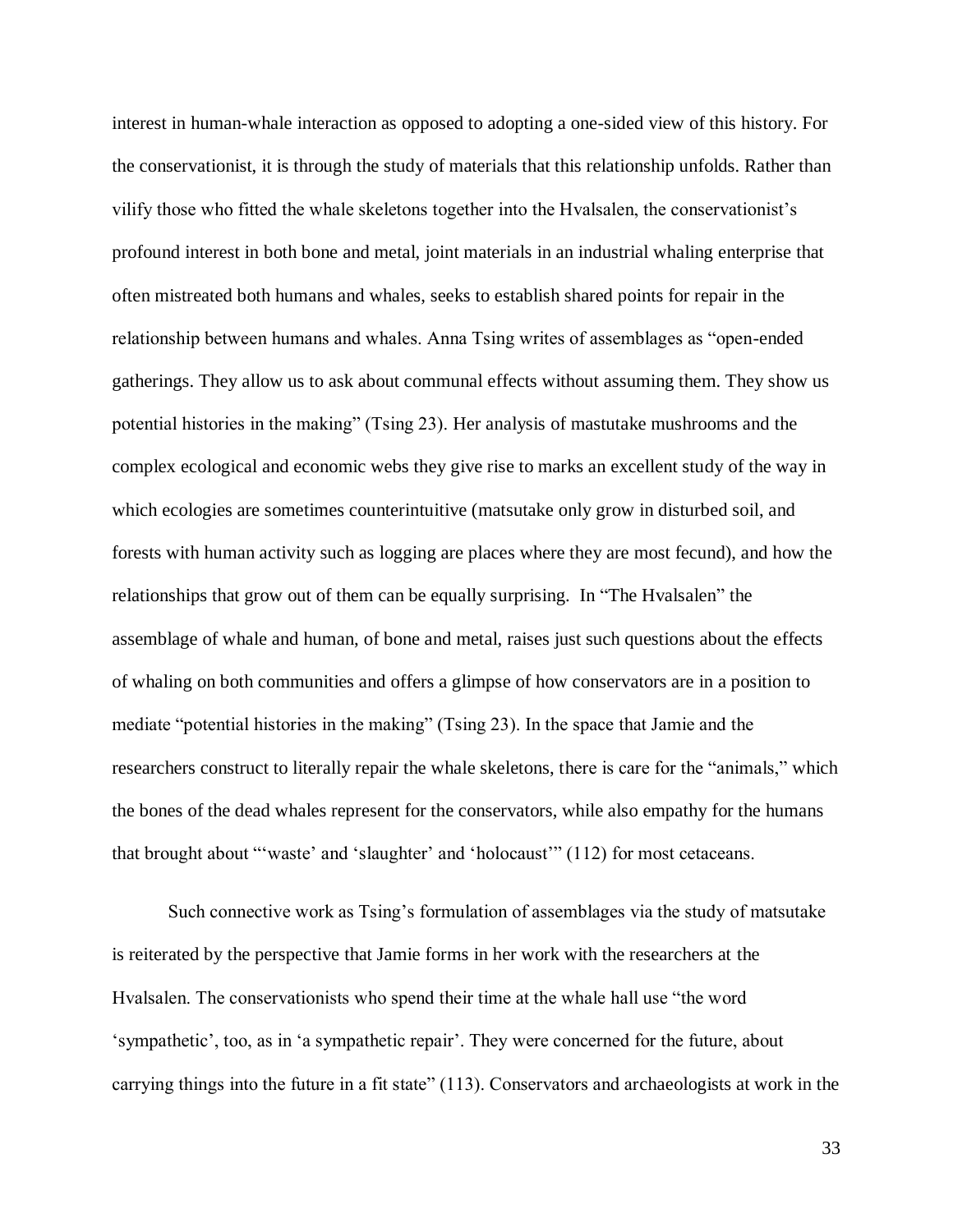Hvalsalen have a difficult task set for themselves in their "repair" work. Part of the difficulty is evidenced by Jamie's questions concerning conservation work generally: firstly, she asks a conservator whether "they think the whales will ever really recover?" (115) and, at the end of "The Hvalsalen*,"* asks another conservator, "[h]ow clean [do the bones] have to be … ?" (120). Jamie notes the naiveté of the questions almost as soon as she asks them, but rather than excising the naivety from the story it is retained and instructive. Both questions centre on limitations: on the one hand, have whale populations been brought to a point below the limit of their sustainability and recovery? And on the other, when is conservation work 'finished,' when will the bones be in a 'fit' state? The naive position for both these questions is derived from the fact that there are no easy answers to either question, and Jamie's guess is nearly as good as the researchers and conservators.

The whales' current state is distant from their previous life in the oceans as well as the museum of the nineteenth century. Their existence is entirely mediated here by their relationship (however unjust) with humans — the metalwork and plastics that fuse their bones together, and the cleaning of the conservators does not return the whales to any kind of previous state, but can only be an anthropically defined "fit state" (113). Determining what a fit state might refer to is another slippery slope that raises the question of whether this fitness is simply for voyeuristic consumption or some other metric. In its absolute construction, fittest, the phrasing recalls pseudo-Darwinian terms such as survival of the fittest, and indicates that discussions of 'fitness' can easily lapse into destructive programs rather than those of conservation. Yet Jamie attunes her writing to a message of hopefulness against the bleak backdrop of historical injustice: "Sympathy and future concern, up amongst the great dead whales" (113). She largely adopts the perspective of the scientists and researchers who are working in the Hvalsalen but tempers this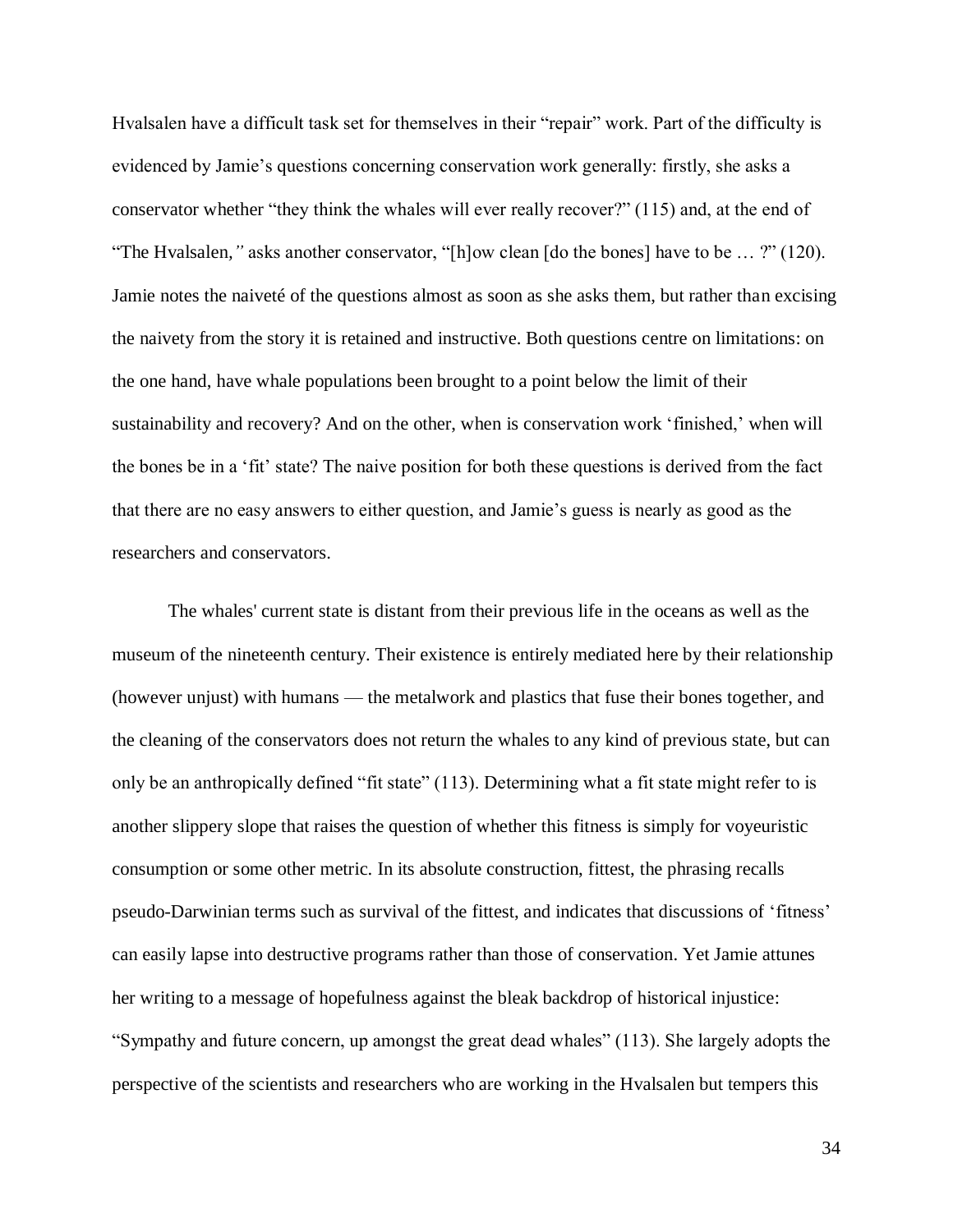with a glance towards the possibly Sisyphean nature of the task. While the conservators must work with toothbrushes and other small, household instruments to clean the massive bones, any project that aims to protect whale numbers in the oceans will confront similar issues of scale.

Against such grim odds, signs that tell museum goers to "'not touch the animals'!" appear futile, and Jamie responds by noting how "[s]ometimes our species beggars belief" (120). Human hypocrisy is brought into focus here, as is a human desire to remove the traces of our violent interactions with whales and focus on the few who are left in the oceans that might superficially appear untouched by human violence. But this focus is a kind of myopia, one wherein a view of pristine wilderness greenwashes over violence and calamity. In the essay, it becomes largely left to the conservators working with their bones, rather than official historians, to weld together a potential history between whales and humans that accounts for atrocity and leaves the possibility of future remediation open. As "arbiters of so many fates," the stories humans create out of the whale bones need to be attuned to the conservators' ethos of "sympathetic repair" (113). It is this possibility of repairing a relationship while considering the shared vulnerabilities of human and non-human animals that this essay ends with and it is where "The Whale Watcher" begins.

The poem, "The Whale Watcher" (Jamie, *The Tree House* 25) directs us back to the perspective of the particular while suggesting a way of embedding some of the concerns of "Aurora" and "The Hvalsalen" into an ecotourist outlook. Primarily, "The Whale Watcher" presents a speaker who confronts the precarious existence of species, while still attending to the possibility of reparation. This is another shoreline poem, much like "Fianuis," and I assess it while considering futural perspectives and skepticism. In "The Hvalsalen" the conservators are concerned with "sympathetic repair," and "The Whale-watcher" orients itself similarly, where a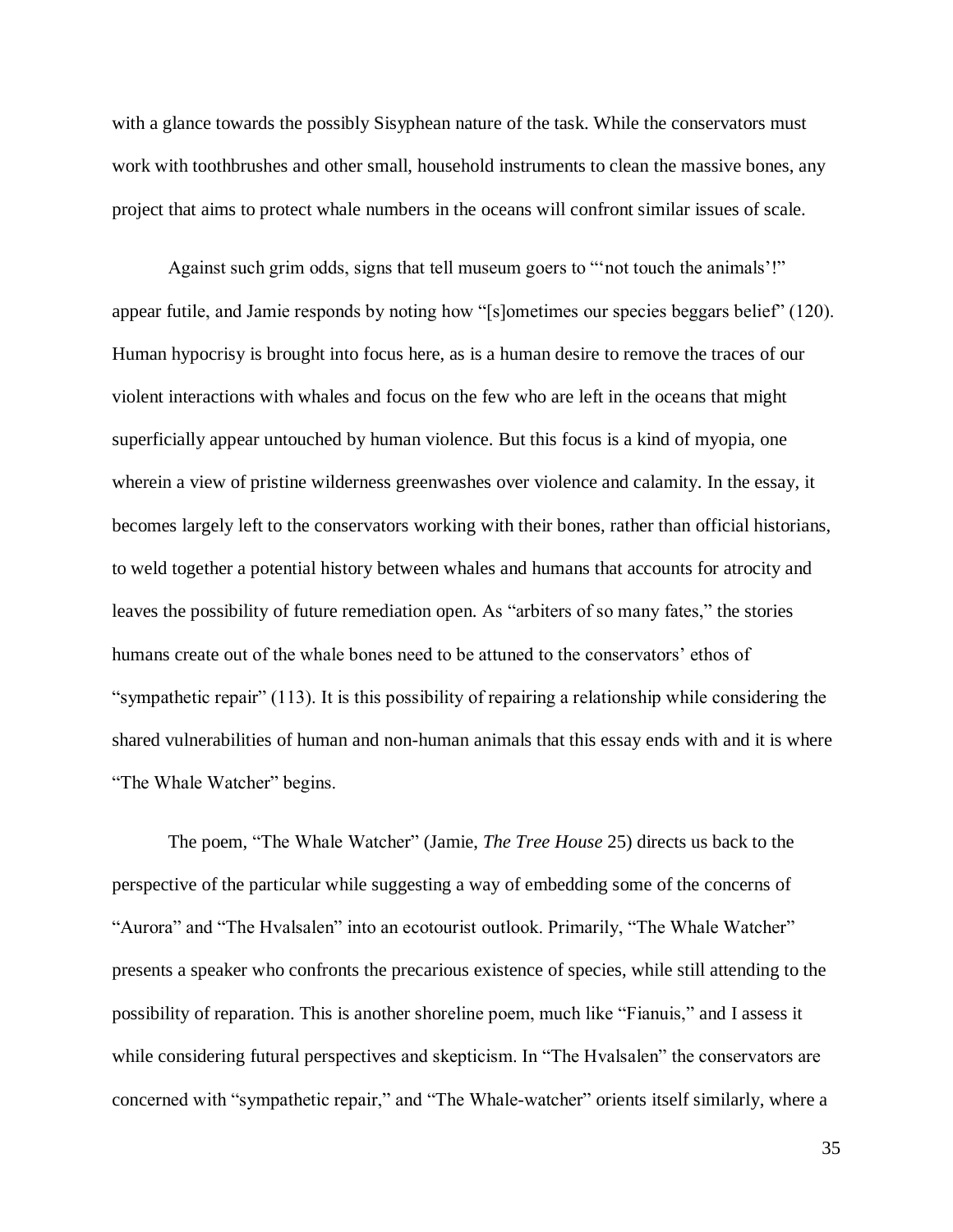speaker looks outward for whales on the horizon:

having watched them

breach, breathe, and dive

far out in the glare,

like stitches sewn in a rent

almost beyond repair. (25)

While "The Hvalsalen" presents the conservator's "sympathetic repair," this poem transports us to a scene that is "almost beyond repair." While it serves as counterpoint to the optimism found in the collaborative historicism and concern in "The Hvalsalen" and incorporates the possibility of failure to a greater degree than the essay, "The Whale Watcher" is not entirely pessimistic. The poem begins "And when at last the / road gives out" and the ocean begins, but it also contains connotations of the end of civilization and something closer to apocalypse, which the last stanza revisits. The end point of road and a situation beyond repair both gesture at some sort of eco-apocalypse, and if this is only for whales in the poem, they can certainly be understood as a portent for human life as well. "Continuing mass extinctions, growing toxicity in many global systems, and intense pressure on habitat diversity," and the whales' imperilment here, serve as "reminders that environmental politics is as much an ongoing failure as it is a success" (Purdy 255). That is, any politics derived from interactions with whales certainly needs to acknowledge a large degree of ongoing failure in conservation and protection. Further, although cetacea serve as an excellent, if tragic, example of ocean toxicity and extinction, instead of merely symbolizing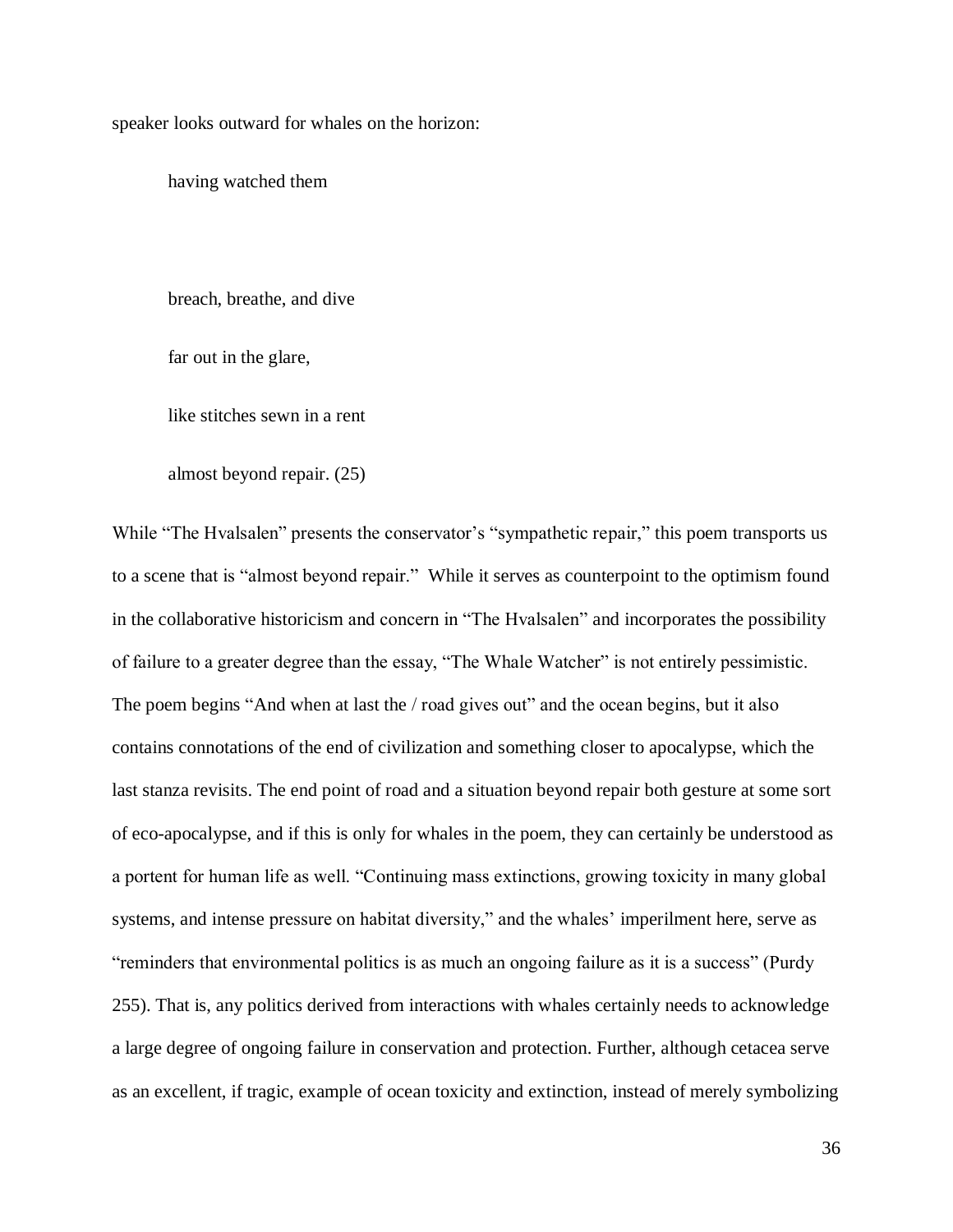failure in the poem, they also come to stand for a prospective vision that looks towards the possibility of repair on the horizon.

Beginning the poem with "And," makes the conjunction indicative of events that preceded it, which, although absent from the poem, allow the history of what has come before to exist in the reader's mind. However, this consideration of the past becomes important when examining the actions and future-directed outlook of the speaker. The speaker "holes up," taking some refuge on the shore. Yet, instead of fragments shored against ruins, the speaker peers outward despite improbability and uncertainty. This uncertainty is conveyed by the speaker's reluctant "willing[ness]," as well as the aleatory connotations of "deal[ing]" themselves in to return to gazing at the sea. It is also reinforced by the poem's somewhat sporadic rhyme-scheme, where only three of the four the stanzas have rhymed lines. Nevertheless, such uncertainty is the normal mode for whale-watching, as sightings of whales are inevitably unpredictable and typically ephemeral when they do occur. In the past tense of "having watched them," we are given a glimpse into previous sightings and the possibility that the whales may reappear. While their "breach, breathe, and dive" offers a window into the little we can see of them normally, the repetition of plosives gestures both at the auditory experience of witnessing the whales, and a repetitious and thereby continued past existence — their long period of dwelling in this place. Their existence "long before we appeared" (Jamie, *Sightlines* 120), is contrasted by the indefiniteness of their return: they are "far out in the glare," near the limits of our perception, and have only been sighted in the past.

It is only in these past sightings that the whales appear "like stitches sewn in a rent / almost beyond repair," and their present status is even more precarious. The simile at once conveys the uneven but essential role the whales have in a vision of remediation, as they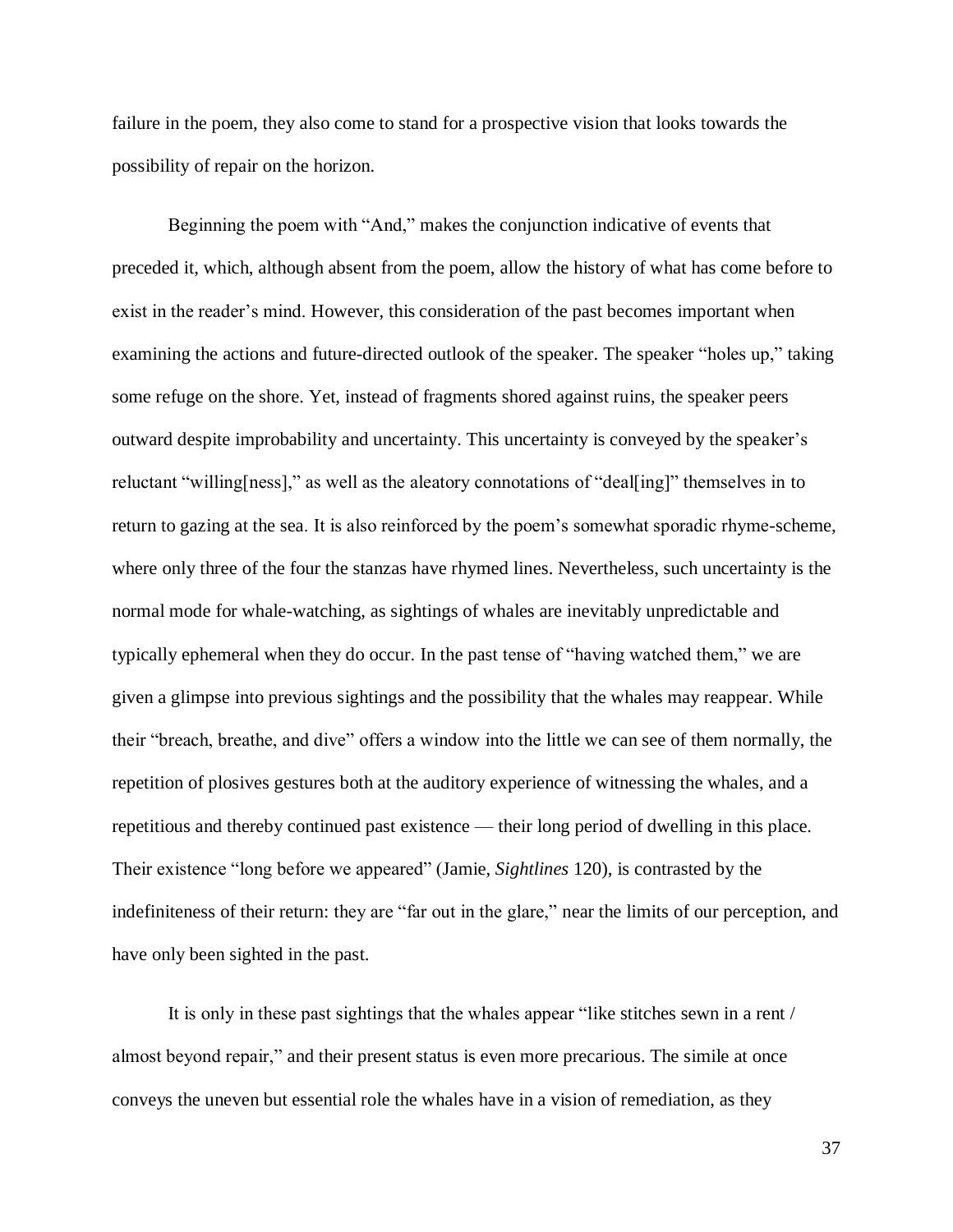themselves are the stitches integral in repairing a connotatively violent "rent." These factors emphasize the precarious position we exist in with other animals, wherein "[p]recarity is a state of acknowledgment of our vulnerability to others" (Tsing 29). "Aurora," "The Hvalsalen," and "The Whale-watcher" each stress human vulnerability as well as other-than-human vulnerabilities, and the need to work on the histories we develop with other species. "The Whale Watcher" focuses on precarious or uncertain vision, and uses the uncertainty of whale sightings as a metonym for the precarity of species more broadly. The poem suggests uncertain futures and, along with the previous essays, questions how to determine a just relationship with other beings when our past actions are unjust and when translating human ethics to the non-human world is inherently incomplete. From this perspective, the ecotourist's outlook becomes inflected by "environmental imagination," rather than just a desire to reach a place marked as other. Here, imagination can be understood as "how we see and how we learn to see, how we suppose the world works, how we suppose that it matters, and what we feel we have at stake in it" (Purdy 6- 7). "The Whale-watcher" becomes about questioning how to remedy relationships that suffer from violent historical injustices and how to look towards collaboratively rewriting histories while defining what stakes or investments humans and other species share.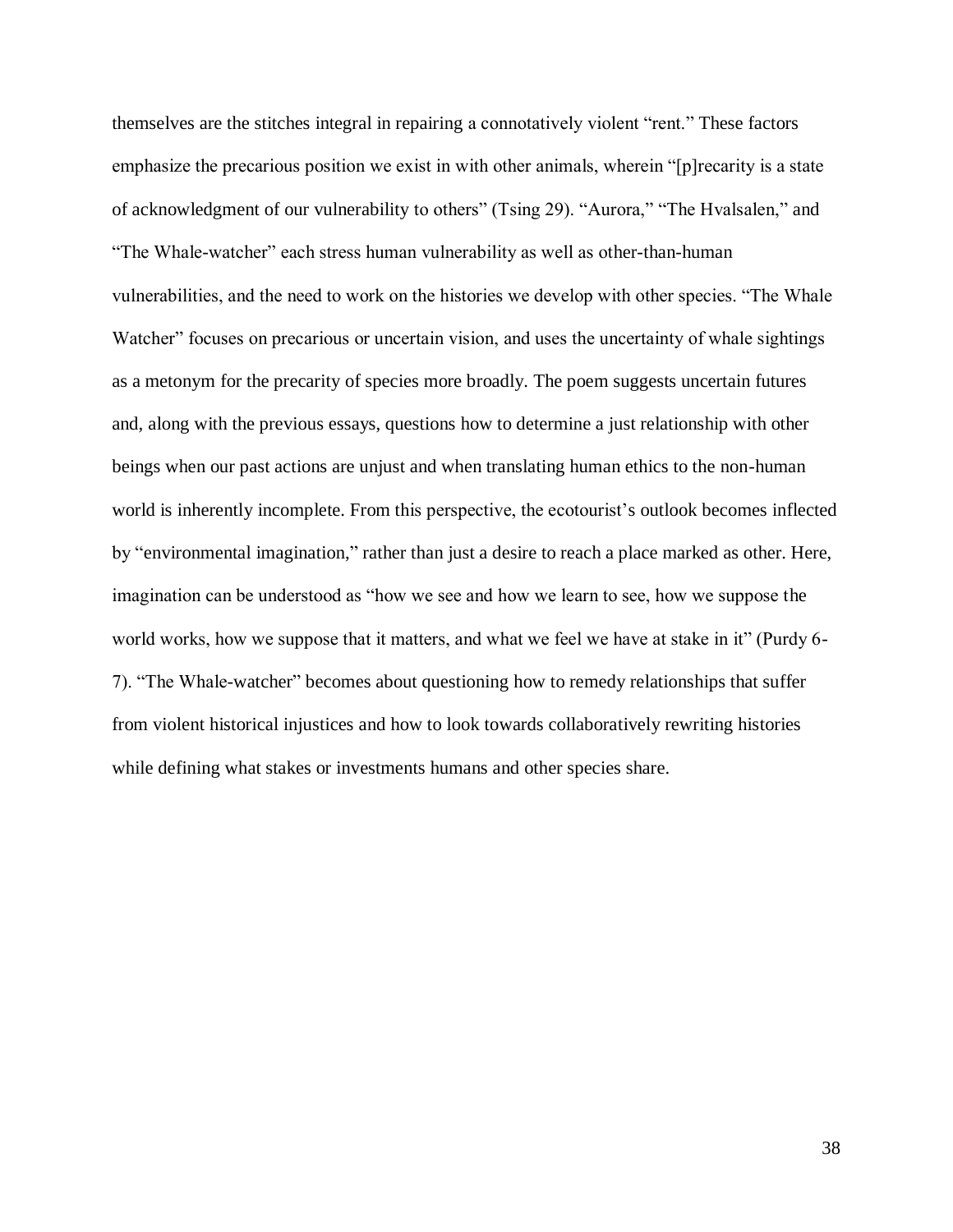### **IV The Many Worlds of Ecocritical Tourism**

Concepts developed throughout this project apply across a number of Jamie's poems and essays and illustrate the breadth of concerns embedded in Jamie's ecotourism. A nuanced and multi-perspectival view of ecocritical tourism becomes discernable throughout her writings and travels amidst this variety of environments. In this section, I look at essays and poems such as "Wings Over New York," "Wings Over Scotland," "Pathologies," and "Materials," from across Jamie's different collections, to suggest the range of ecotourist possibilities present in her work. I examine continuities in perception enabled by critical ecotourism across these different texts to suggest they refocus tourist attention to ecological elements of travel in places we might not expect and thereby suggest a shift toward political activism at home as well as epistemological changes towards collaborative histories.

"Wings Over New York" and "Wings Over Scotland" are a pair of poems twinned in name and both appearing in *The Bonniest Companie*. Unlike the typical tourist points of New York, "Wings Over New York" locates an ecotourist perspective within the most populous city in the United States. The poem is set in Central Park and depicts a Red-tailed Hawk first "pecking at a polythene bag," and then as it "plunges head down" after its talons becomes tangled in the plastic. Meanwhile, onlookers display their complacency in immediately shifting the "gasps" of the conversation about the bird's endangerment back to the normal register of migration and seasonality: "*Where they nestin'?*" */ …* "*I heard on Dakota, this year,"* as if the bird had not just nearly fallen to death. From the free-fall terror of "— dreadful winged pendulum —", to the filmic redemption of "it frees itself and soars," to the common musings of "*Where they nestin'?,*" the hawk's brief narrative mirrors reactions to environmental imperilment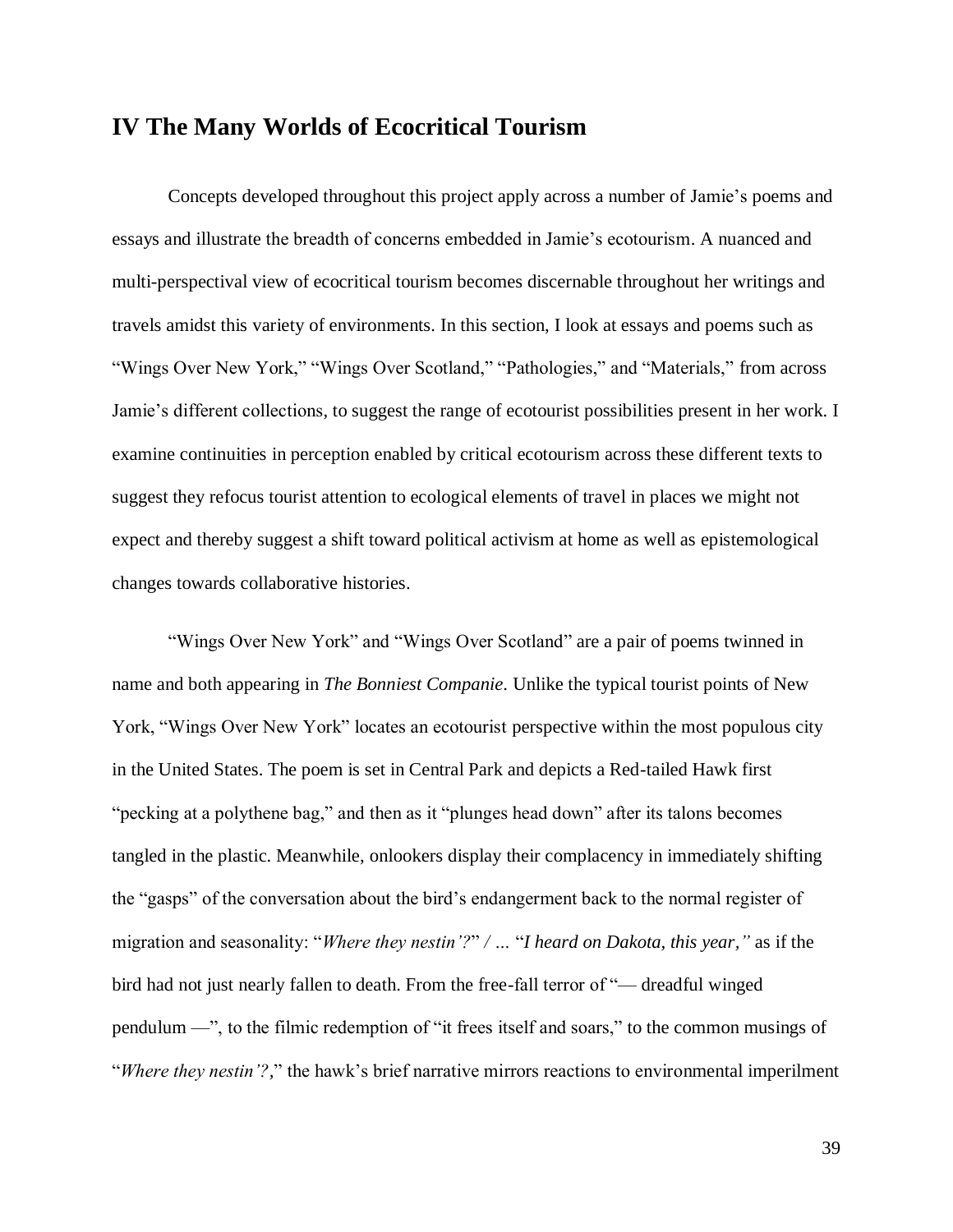more broadly. For instance, rapid transitions like these illustrate a tendency to revert back to undifferentiated perception and conversation rather than remaining focused on scenes of ecological destruction and violence. Pointing to such shortcomings is not necessarily a criticism of the conversation overheard, but serves as comment on difficulties we have in accurately capturing and attending to such scenes. Something uncanny also resides within the sidewalk conversation that Jamie relays: although Dakota might normally evoke the Dakota states or something more geographic, in the context of New York it refers to the heavily mediated Dakota building, which is notable as the home of John Lennon at the time of his murder and the building used in the 1968 film *Rosemary's Baby*. Contrary to the incongruences between nature-watching and ecotourism on one side, and cultural touchstones and urban areas on the other, the red-tailed hawk is a permanent resident of New York, and its ecosystem comes to include the human culture which surrounds it.

In a study of Red-tailed Hawks in central New York it was found that "Red-tailed Hawks can propagate under these human-made habitat conditions just as well as in non-urban habitats" (Minor 437). Further, certain Red-tailed Hawks are famous in this metropolis. Pale Male, named for his atypically white plumage, is a Red-tailed Hawk who has resided at 927 5th Avenue since the early 1990's and has numerous books and documentaries on his life. In December 2004, Pale Male and a mate garnered "world fame and advocacy when their nest was unceremoniously dismantled by the building's co-op board" (McCully 142). Research and activism of these kinds both suggest the close connections between Red-tailed Hawks of New York and the cultural landscape of city, and even tend towards acculturating them to the point where they resemble the celebrity citizens whose buildings they share. Withstanding this incorporation, Jamie depicts a hawk at a point of dire conflict with the city and its manufactured character, its polythene bags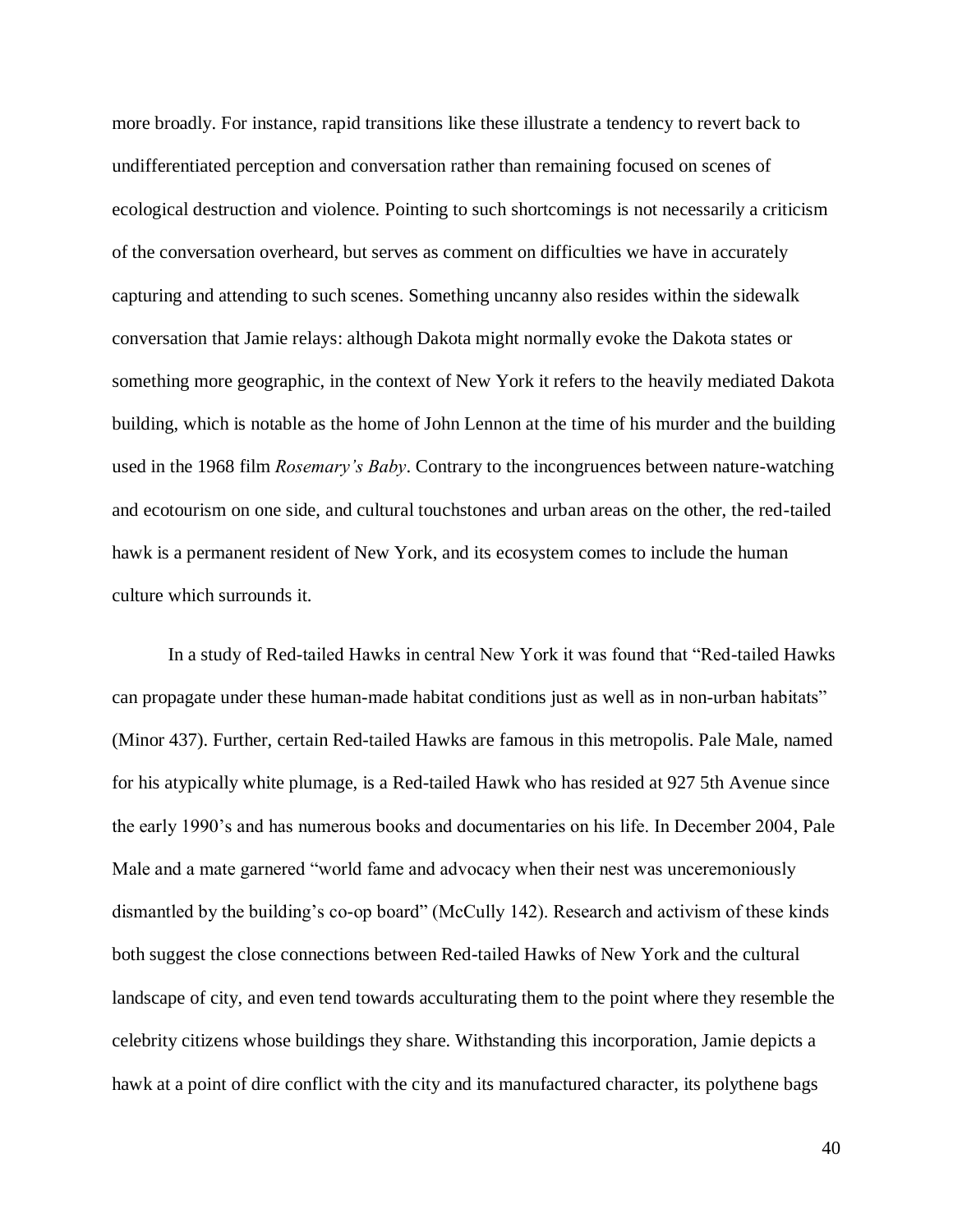and concrete structures. In the poem, the hawk's life is imperiled directly by the human elements of its environment, while, ironically, human structures literally support its nest and facilitate its propagation.

Above the "American Natural History Museum" is where the hawk's entanglement and fall occurs, and this setting introduces some of the different temporalities in the poem that depict the birds of Central Park as both integrated into the urban fabric of the city and at odds with it. While travel writings may "differ in the kinds of temporalities and time experiences they depict" (Korte 49), Jamie's poetry embeds several different temporalities, including evolutionary time, human history, as well as the futural, into its depiction of urban ecotourism and birdwatching. As the Red-tailed Hawk falls in real-time, the "American Natural History Museum" directs us towards the possibility of extinctions and threats to species along evolutionary timelines. The museum underneath the falling hawk ironically indicates the already precarious position for many species and for some their sole resting place. This is further emphasized by the troubled scene with the hawk. Issues with temporality and pollutants are also brought up by the "polythene" bag the hawk becomes entangled in. Plastics such as this bag present "very large finitudes" and like"[s]tyrofoam cup[s]" that will outlast any currently living human "by over four hundred years" (Morton 60), the bag that endangers the hawk serves as metonym for other human-created pollutants that will exist far into the future. With its plummet from the sky near Central Park and its outer environment of dense urban life, the hawk presents a number of environmental problems in relation to the time and space of the ecotourist.

There is a complex interplay between time and space in "Wings Over New York" wherein the Red-tailed hawk is both at home and an uncanny resident in the city. Mikhail Bakhtin's concept of the chronotope, "the intrinsic connectedness of temporal and spatial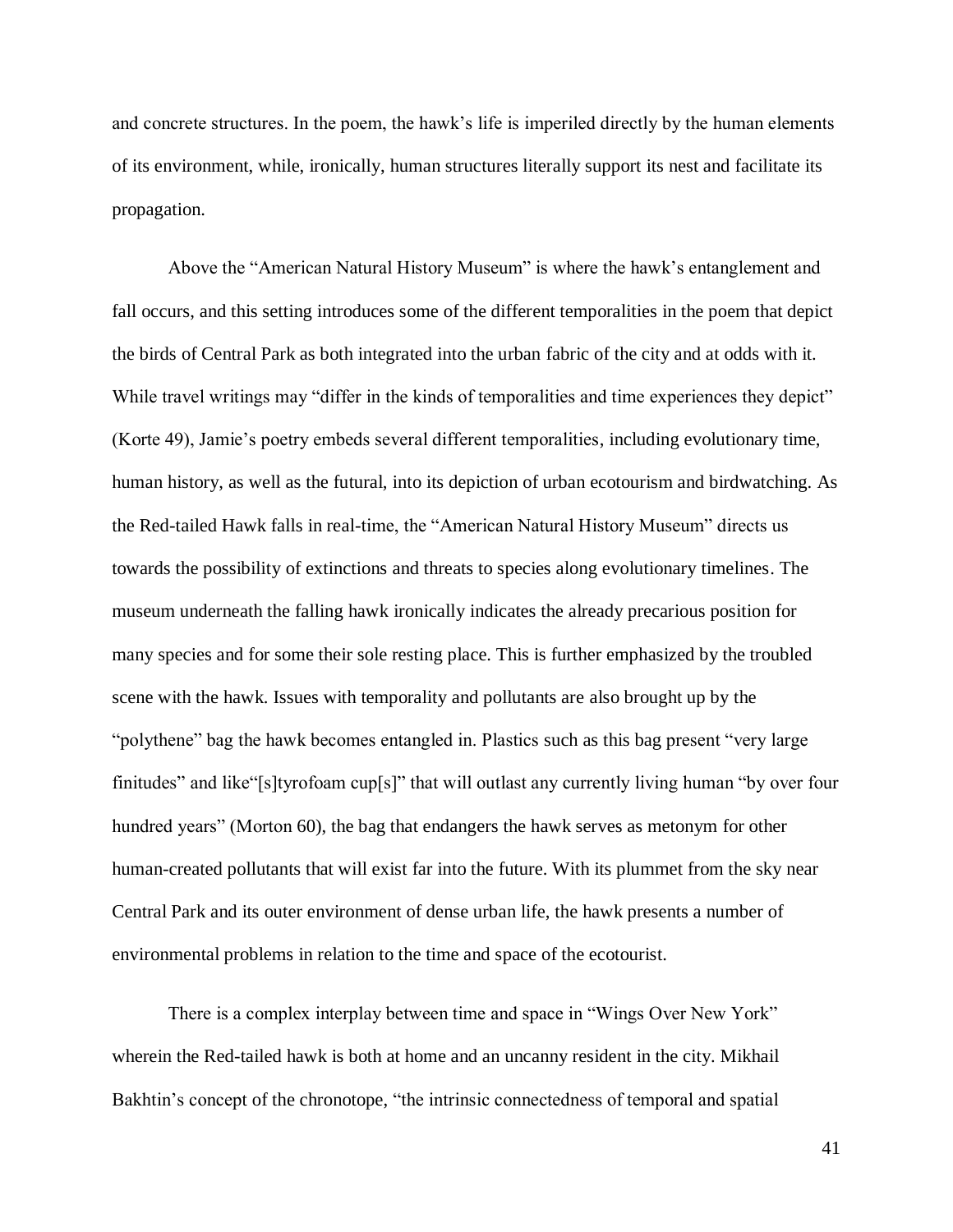relationships that are artistically expressed in literature" (84), which he developed to talk about the novel, also applies to ecology, insofar as it may "direct our focus onto [the] environment, and in particular onto the concrete, physical spaces in which the action is situated" (Müller 98). In Jamie's poem, the hawk exists on a different temporal scale than the urban space which it inhabits, and this separation, that between culture and nature, is signified by the natural history museum. The museum acts as an artificial temporal box which holds in suspension certain ideas about nature, mainly that it is removed from culture and the realm of the museum. Above the museum the ecological drama of the hawk's current existence unfolds, and uncanny or *unheimlich* are apt words for describing its life here: it is a species that has become just as successful here as in any environment freer from the effects of humans, yet will inevitably appear as displaced from its 'true' home in the wilderness. However, there are clearly still hazards in the city, and the hawk becomes both at home and endangered in this ecosystem. Further, the different temporalities in which it is entangled also hint at a precariousness peculiar to wild animals who become permanent residents in cities. Like the removal of Pale Male's nest in 2004 and subsequent inability to breed fledging hawks for a number of years, the hawk's attunement to an urban environment may be quickly upended or sent into free-fall by an all too common polythene bag. The rapidity with which humans can alter their environments becomes of vital importance for non-human species who cohabitate with us.

A strange mix of urban environment and animal life is also conveyed in the last stanza of the poem and it suggests the impossibility of separating one from the other. This configuration stems from a conflation of the sounds of the city and bird sounds:

At the pond side hop hermit thrush,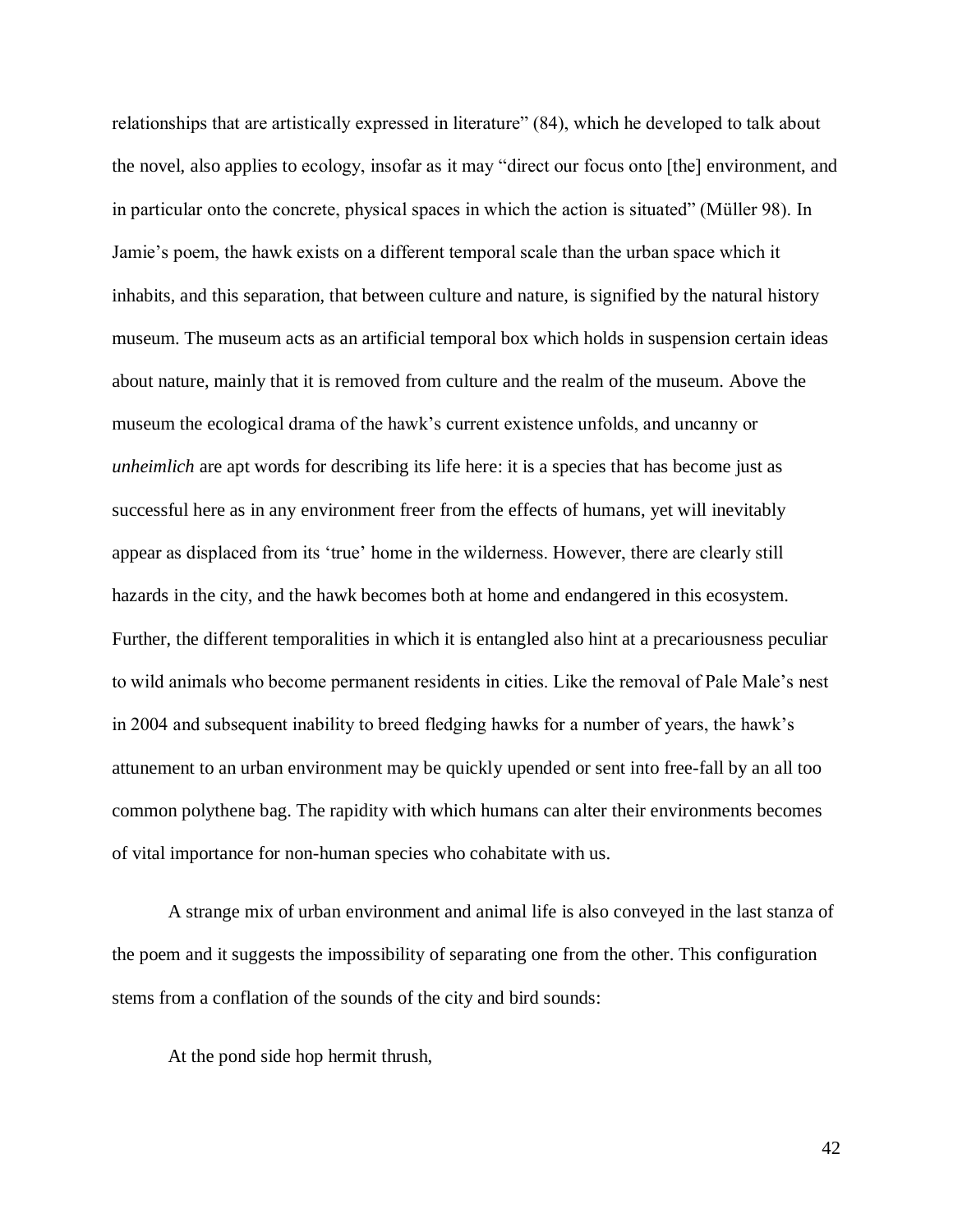fox- and swamp-sparrow

### and elsewhere in the Ramble

sounds a tiny NYPD siren

— a starling, high in a red oak. (21)

At first, through the repetition of plosives 'd' and 'b,' and iambic meter, the visual of the "hermit thrush" hopping onomatopoeically mimics the sounds of a thrush. Here, the thrush appears settled in the environment without giving any indication of the urban surrounding of the poem. Yet, all this occurs in "the Ramble," which is a primary feature of Central Park that consists of a woodland walking route through a variety of topographies. It acquired this name through the definition of ramble, which refers to a walk for pleasure and without set destination, but ramble, as a verb, also suggests unsystematized, digressive thought. Such digressive or excursive thought and movement accords with tropes of the birdwatcher's walk where throughout a walk the speaker maintains their "desire to see (or hear) a bird while making the most of the experience and what the experience makes possible: a chance for introspection, … an opportunity to reflect on such desires, a realization that there is more than one way of knowing, of being in the world" (Mason xiii). "Wings Over New York" makes accepting other ways of knowing somewhat inescapable, however. Sounds of a "NYPD siren" and "a starling" become indistinguishable by way of the poem's lineation and a long dash in the final line of the poem, effectively blurring the natural and mechanical through the imitative voice of the starling, a bird who frequently mimics other sounds. Within this auditory ecosystem, the speaker's experience is one of aural confusion and a thorough inter-splicing of the birds and the urban environment. The poem leads us to confront some other ways of being due to our inability to parse the cultural and the natural in our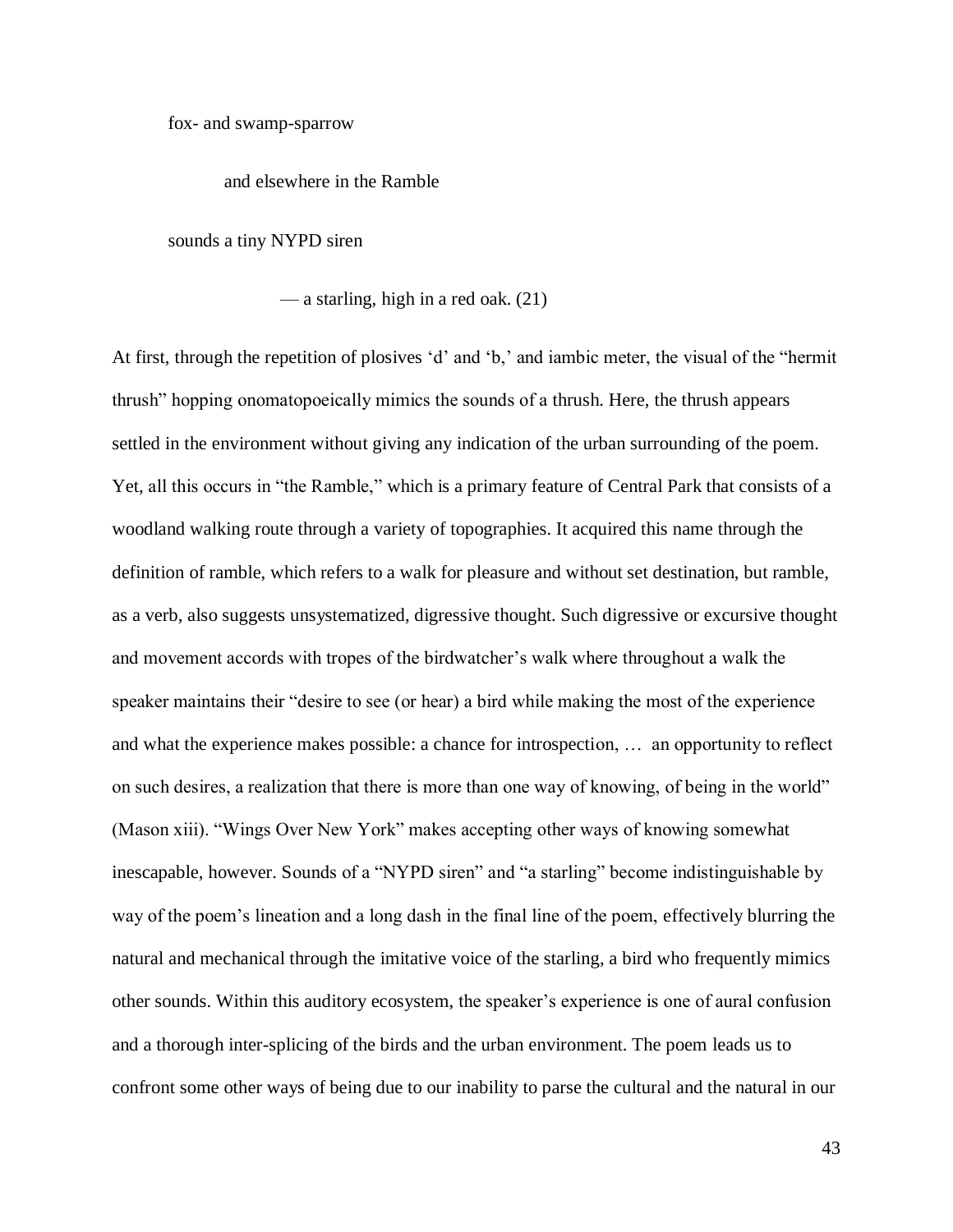aural environment.

The poem stresses this environmental focus and an inability to systematize the natural and the cultural even in a densely populated and highly touristic urban environment. In effect, the poem acts as something of an antidote for a particular kind of tourist attention — one that examines only the buildings, galleries, and the cultural touchstones of a city. It suggests the possibility that all the tourists in the city are in effect ecotourists, while some are merely less attentive to certain ecologies they are interacting with. As such, it proposes a less anthropocentric tourism and emphasizes how even in the places where non-human animals seem to have little import, their existences here are more replete than we may expect, and that a greater consideration of them requires attention given to different elements of complex ecosystems that include more than just humans.

While "Wings Over New York" examines the kinds of attentiveness that can create an ecotourist perspective in a markedly urban setting, "Wings Over Scotland" posits a political position for the ecotourist. "Wings Over Scotland" incorporates concerns from the previous poem but, in its integration into the concept of home, it becomes a resolute and acerbic rebuke to a collective failure to protect bird species or prosecute those who break laws meant to protect them. In this sense, it directly confronts our ongoing collective failures and resolutely aligns itself with a type of environmental politics.

As a response to the imperiled hawk in "Wings Over New York," Jamie appears to take political action in this poem from the "Homespun" section of *The Bonniest Companie.* The title implies homely, rough-hewn, and simple qualities, but also shifts into a more tragic register when accounting for legal failures in the places we call home and where an individual might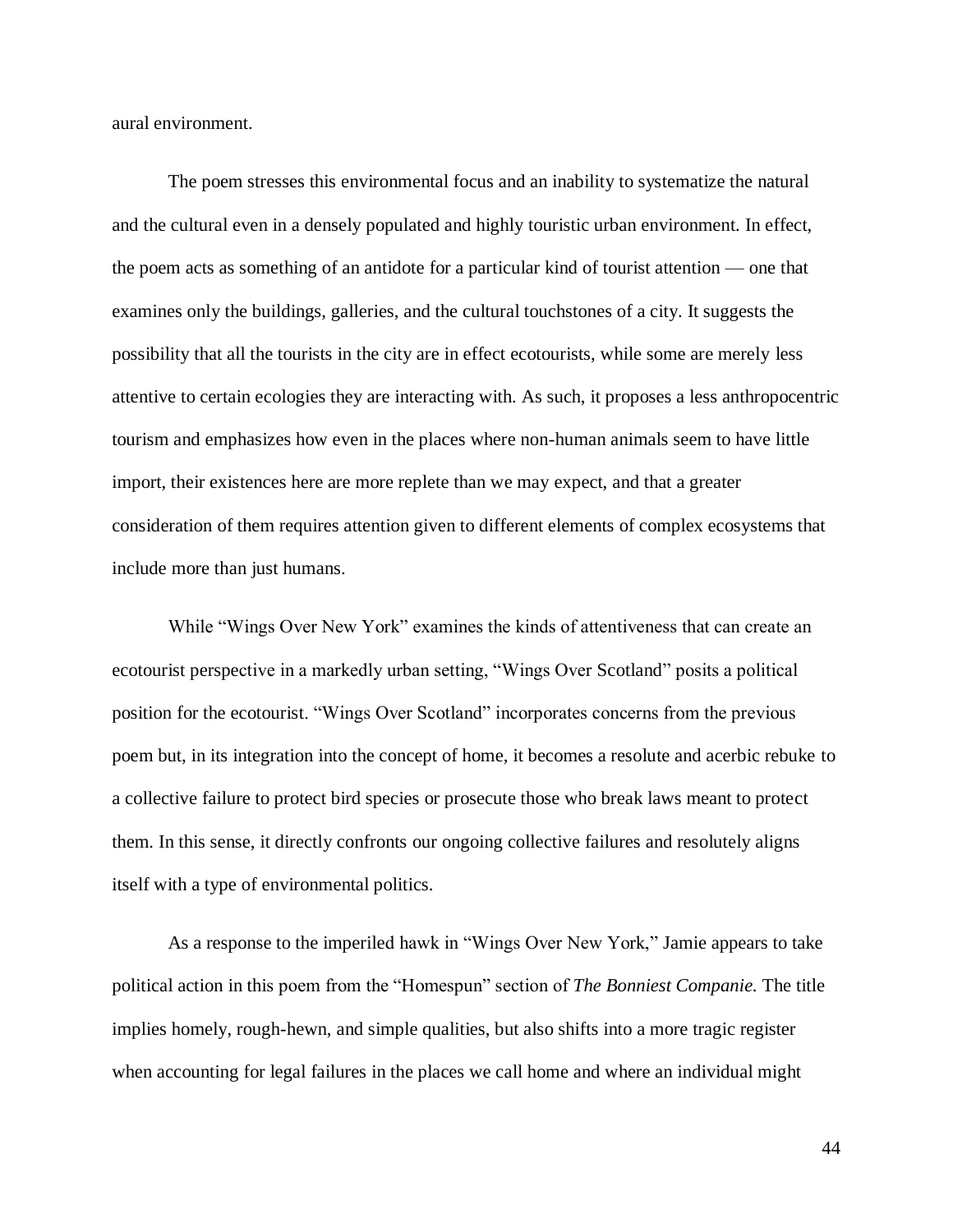have the greatest degree of judicial agency. The poem is a list of thirteen cases of either missing or killed birds on Scottish sporting estates with each adhering to the following format:

Glenogil Estate: poisoned buzzard (Carbofuran).

#### **No prosecution.** (51)

We are presented with the estate on which the bird was found, the cause of the bird's death, including the specific toxic agent in parentheses, and the outcome of the cases, with "No prosecution" appearing ten times throughout the poem and in bold font each time. The poem itself is a radical departure from the poetry Jamie normally writes in terms of both its overt politics and its eschewal of any kind of lyricism. It is also assembled from the reporting of a website on raptor persecution in Scotland, and narrative details are mostly replaced by a mimesis of raw data. In particular, the specific listing of each toxic agent, such as "(Carbofuran)," "(Chloralose)," and "(Alphachloralose)," starts to accumulate details with a pathologist's focus. Cataloguing an array of similar incidents while desisting from direct comment furthers this investigative approach and begins to assemble a collection that parallels that of a museum space similar to that discussed in "The Hvalsalen." However, such curatorial work is clearly politicized in the poem. Each bolded "[n]o prosecution" abandons impartiality and emphatically argues against the injustice of the hunting estates killing raptors to protect their game-bird interests, as well as a legal system that allows them to continue to do so without prosecution.

Nevertheless, this is a complicated and regionally specific issue that involves a long history of bird shooting in the United Kingdom. Raptors are seen by gamekeepers as a threat to the thousands of pheasant, partridge, grouse, and ptarmigan that create a lucrative shooting industry on such estates. There are also arguments from this side of the industry that suggest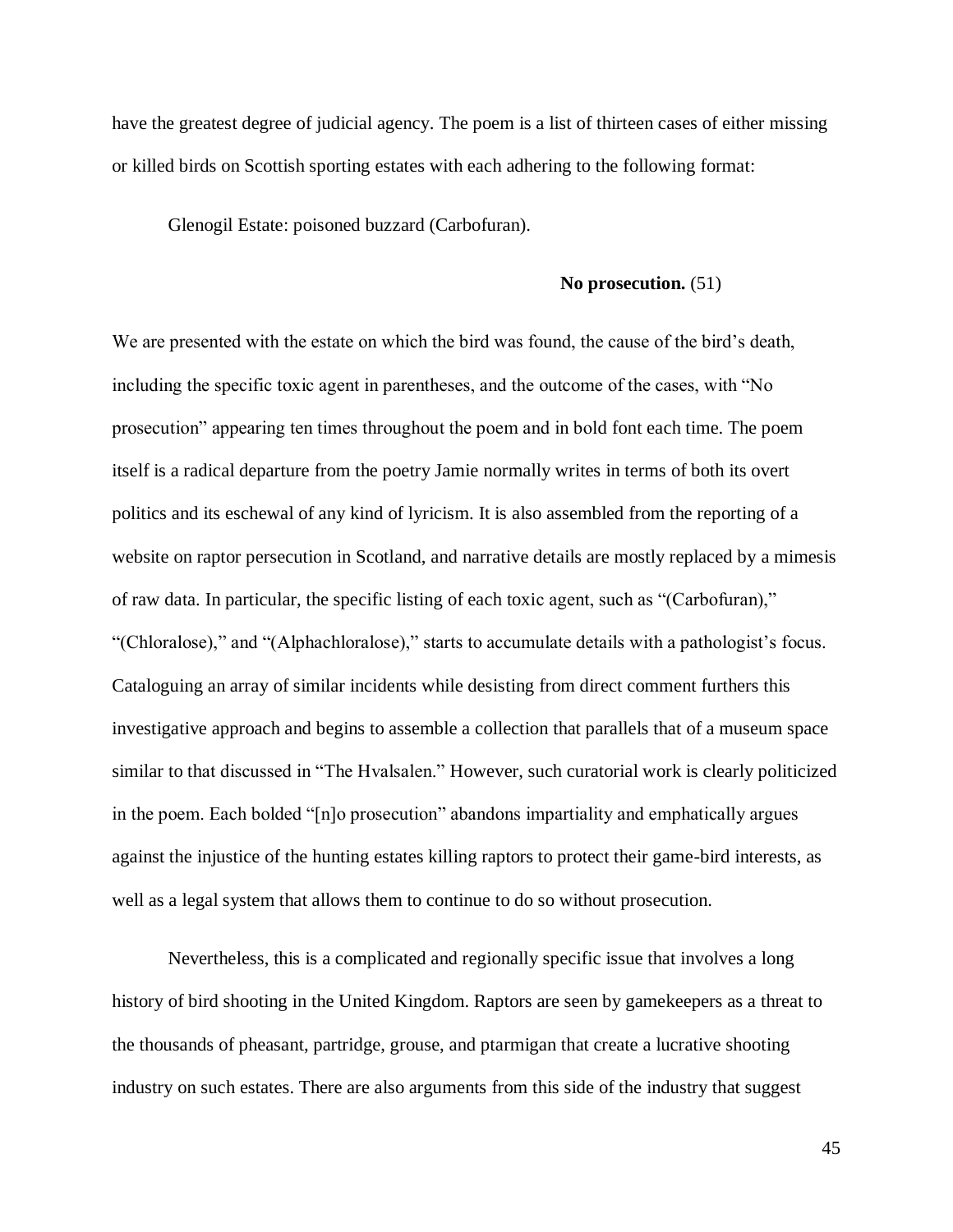field sports and the estates they occur on "conserve important habitats that are required by quarry species" (Oldfield et al. 531) by creating incentives for private landholders to maintain woodlands and prevent forest fragmentation. Jamie's poem does not attempt to settle this complicated issue, but catalogues a series of illegal killings of raptors in the area and the persistent problem of their lack of legal consequences. In a sense, this poem proposes a form of environmentally active politics that takes as its starting point an engagement with and attention to ecotourism: while in "Wings Over New York" the speaker of the poem is largely a bystander who can merely attend to the ecological perils of human interaction with avians, in "Wings Over Scotland" the speaker has regionally specific knowledge and is able to advocate against unjust practices in the region. Yet in both instances it is an attentiveness to the often perilous interaction humans have with other animals that act as impetus for writing.

At the end of the poem we are left with one of the more ambiguous entries from the collection: "Glen Esk: / Disappearance of sat-tagged red kite. / No other transmissions or sightings of bird" (51). Technical language like "sat[ellite]-tagged" again suggests a kind of investigative detachment and a speaker who is reporting data rather than presenting a single narrative. This leaves open a number of possibilities for interpretation, but, the poem's overall organization as a collection of findings means it "does not just solve problems or fail to do so: even in 'failure,' it is a forum for questions that we cannot yet resolve, but can at least give more definite shape" (Purdy 252). Correspondingly, the fact that this bird of prey has disappeared rather than been found dead makes the poem about a continued failure but not one without the possibility of change. It enables an articulation of our unjust interactions with nature, while also questioning how we define what the 'natural' elements of our environments are. It also questions the prioritization of some elements of ecosystems over others. As in "Wings Over New York"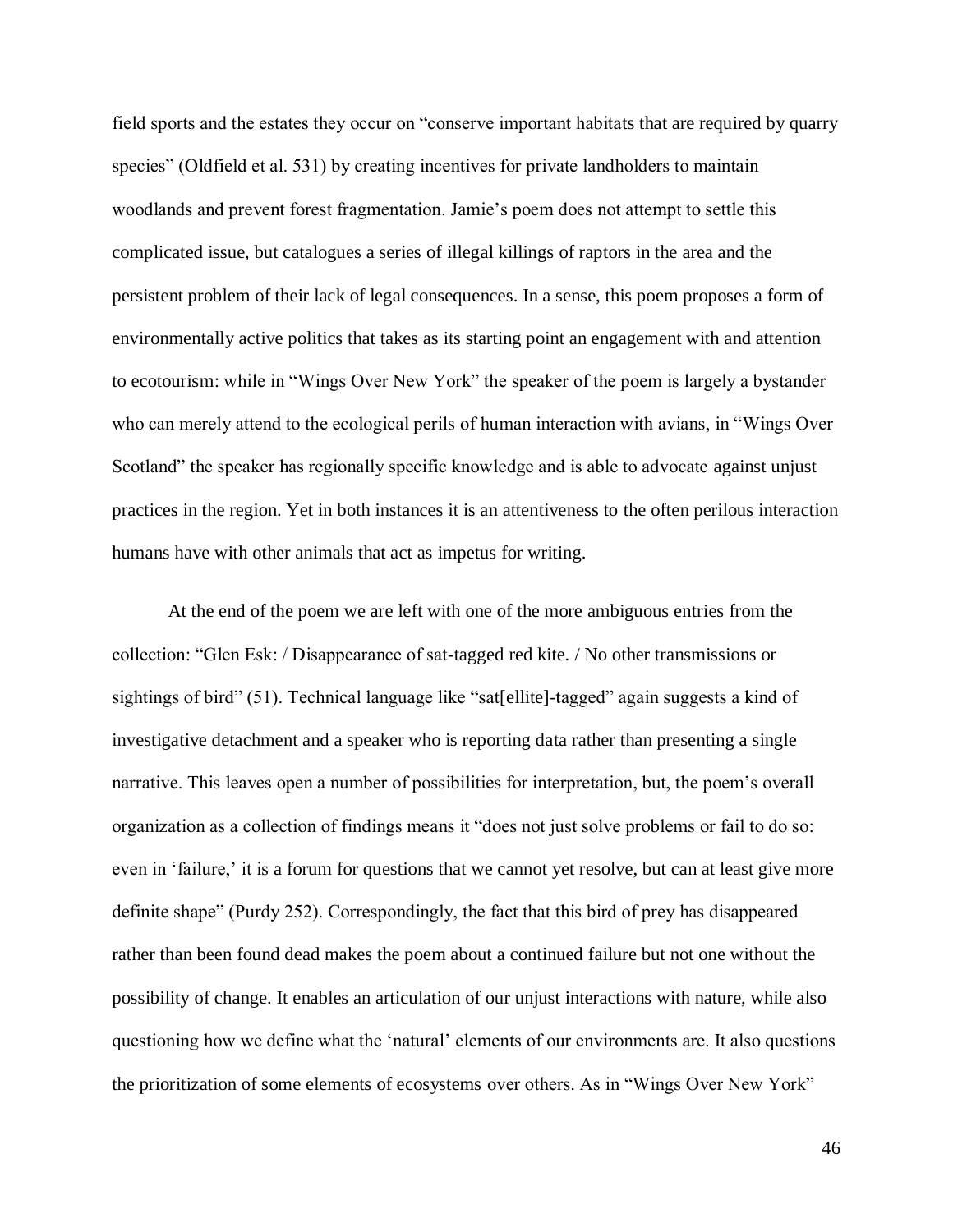this might take the form of an ironic yet tragic process of museumization, where non-human species are sequestered to another time and space removed from the contemporary while other forms of nature are still threatened in nearby environments. Reading the poems conjointly enacts both this series of questions about our shared failures, and the possibility for making juridical and attentional changes, both at home and away.

With an initial shift into another work of Jamie's with a pathologist's focus, I here analyze a number of Jamie's poems and essays to gesture at the variety of forms her ecocritical tourism takes. Her essays "Pathologies" and "Three Ways of Looking at St. Kilda" speak to the redirections of focus that an ecotourist perspective enables, and a number of her shoreline poems elucidate a concept of the assemblage, much like Anna Tsing's, that works against precise and stable categorizations in a way that resembles the liminal environments they depict.

Whereas the focus on pathology in "Wings Over Scotland" defines human damage inflicted upon non-humans in clear and mobilizing terms, in "Pathologies," Jamie's role as tourist and writer returns us to the importance of metaphor, but also to the instability of categories such as wild and domestic. After attending a conference "about humanity's relationship with other species," and hearing talks that exhort her to "'reconnect with nature'" (*Sightlines* 30), Jamie tours a hospital's pathology lab with a professor and asks questions about where exactly this 'natural' world can be found. When looking at a piece of someone's removed colon, she first sees the "surface was pale yellow-brown, and ribbed like a beach at low tide" (34), and concludes that, "[i]t was a natural artefact alright, but far from elegant, and if I hadn't been told I couldn't have said whether it belonged to an aquarium, a puppet theatre or a bicycle repair shop" (34). In this setting, our organs are relatively unknown to us as laypeople, and perhaps more foreign, defamiliarized, and uncanny than much of what we encounter when we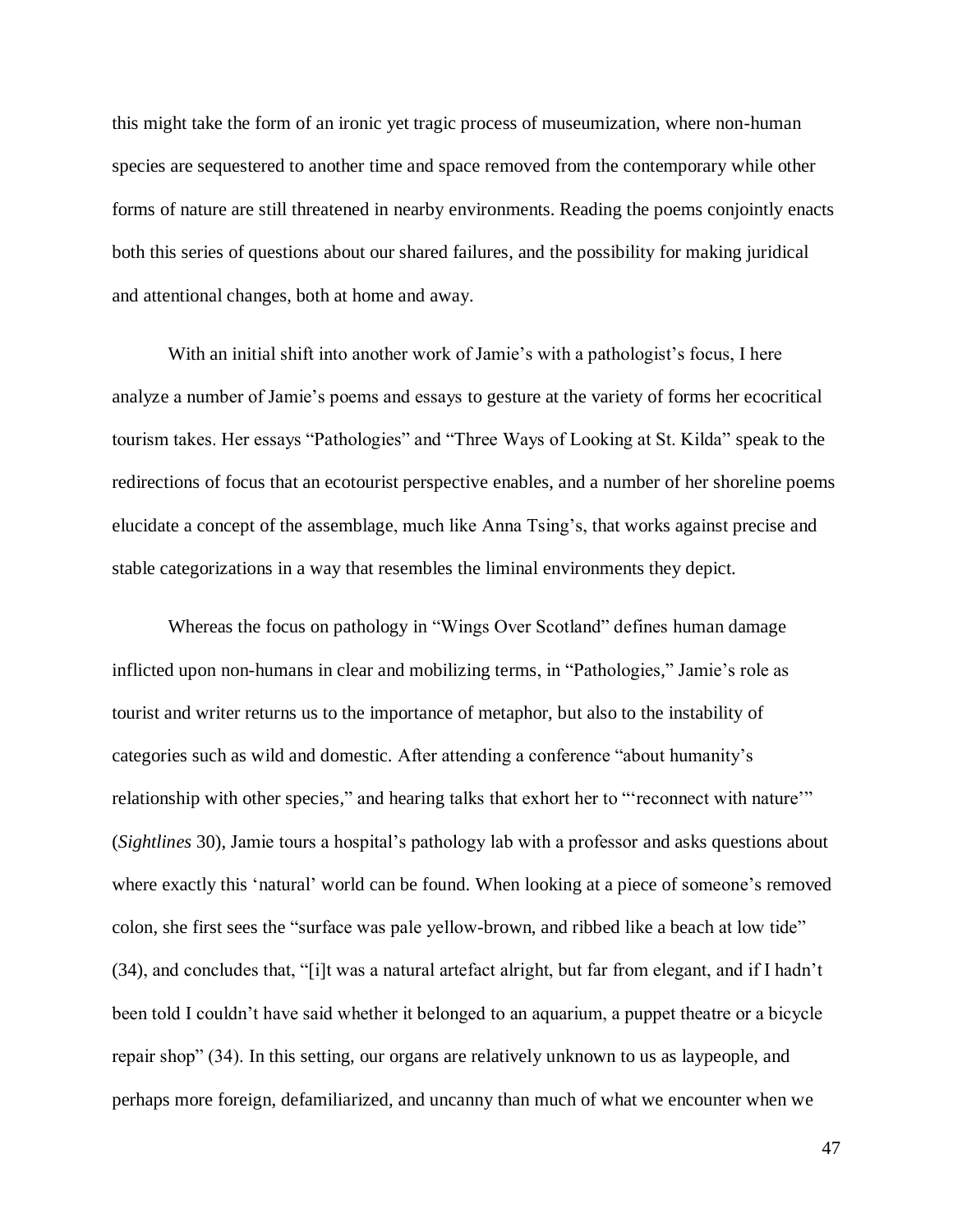travel to see other places. They also become very difficult to categorize, and Jamie admits that based on sight alone she would not be able to place what environment this strange item belonged in. Further, like travel itself, the view when examining a sample of liver tissue under a microscope allows admittance into "another world, where everything was pink" (37). From this perspective Jamie is able to look "down from a great height upon a pink countryside, a landscape." As a search for other worlds, Jamie's ecotourism often aims at breaking down the borders between what might be normatively viewed as a wild place or, conversely, a domestic one. It is through such a lens that our human interior, our organs and most intimate spaces, becomes a veritable wilderness, "another world." Reversals of wilderness and domesticity such as in "Pathologies" suggest the breadth of Jamie's ecocritical tourism and also suggest how it is not beholden to ideas of nature that involve rugged, uninhabited landscapes – this form of ecotourism is critical in locating the ecosystems it explores and seeks to challenge how we locate and define wild and natural.

Certainly, Jamie's writing responds to the idea that contemporary tourism drives the "traveller deeper and deeper into the wild, into extreme landscapes in which nature's overwhelming power is on full display" (Zilcofsky 197). It is not that her writings fully disagree with such sentiments, but they often erode the idea that spaces "deeper into the wild" truly exist, at least insofar as these are defined as wilderness that stand apart from humanity. In "Three Ways of Looking at St Kilda," Jamie's travels to the remote Hebridean island of St. Kilda initially seeking something quite similar to what the aforementioned ecotourist seeks, somewhere "an adventure could unfold," or an experience that enables one to "taste an untamed grandeur" (*Sightlines* 130). However, such guidebook rhetoric never lasts long for Jamie "because nowhere is truly wild or abandoned" (134), and she eventually finds the Romantic, deserted St. Kilda to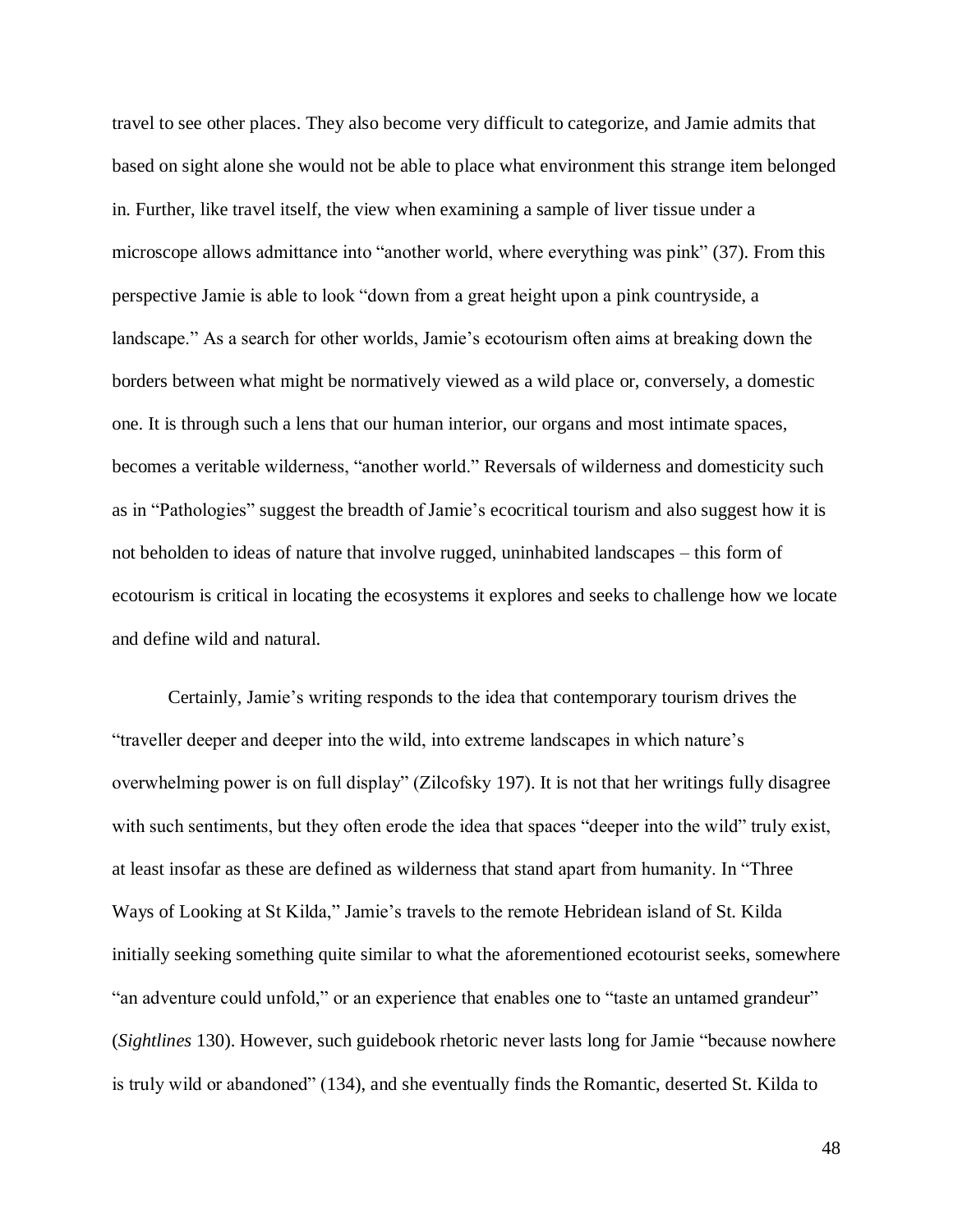have a radar base on top of it and many researchers at work on the island, as well as a long history of human habitation. Eventually, she comes to view the island through a perspective derived from four archaeologist-surveyors as she helps them measure GPS coordinates of traditional stone structures on the island. This redirection of focus towards archaeology and "careful recording," much like that of the scientist-directed microscopic perspective in "Pathologies," produces "a wholly different way of looking at St Kilda." Whereas "[a]lone, [she'd] have rushed around, thrilled but hampered by a kind of illiteracy, unable to read the land" (153*)*, the researchers' vision presents a different kind of reading and literacy that proposes an alternate way of coming to know a place, yet, it importantly is one that is also open to laypeople. As within "Pathologies" and "The Hvalsalen," this redirection of focus is accessible, as Jamie does not have any particular scientific training, and is governed more by chance and openness to experience than cordoned off by scientific knowledge itself. This accessibility again returns to Jamie's own mode of inquiry that often challenges divisions between the layperson and the scientist, and makes an argument that they can work in tandem to inform one another's perspective.

Questioning and redefining such boundaries is at the centre of Jamie's practice as a writer and as an ecotourist. The trope of the seashore, which appears in many of Jamie's writings, is essential to this orientation. Many of her shoreline poems enact an ethos of the assemblage in defining their own ecopoetics. In assembling sets of "[m]aterials" (*Overhaul* 50) and "[f]indings" (*Findings* 1), her writings often alight from failures to discretely categorize different entities and move towards more expansive ontological categories as well as an acceptance of the ephemeral qualities of categorical distinctions themselves.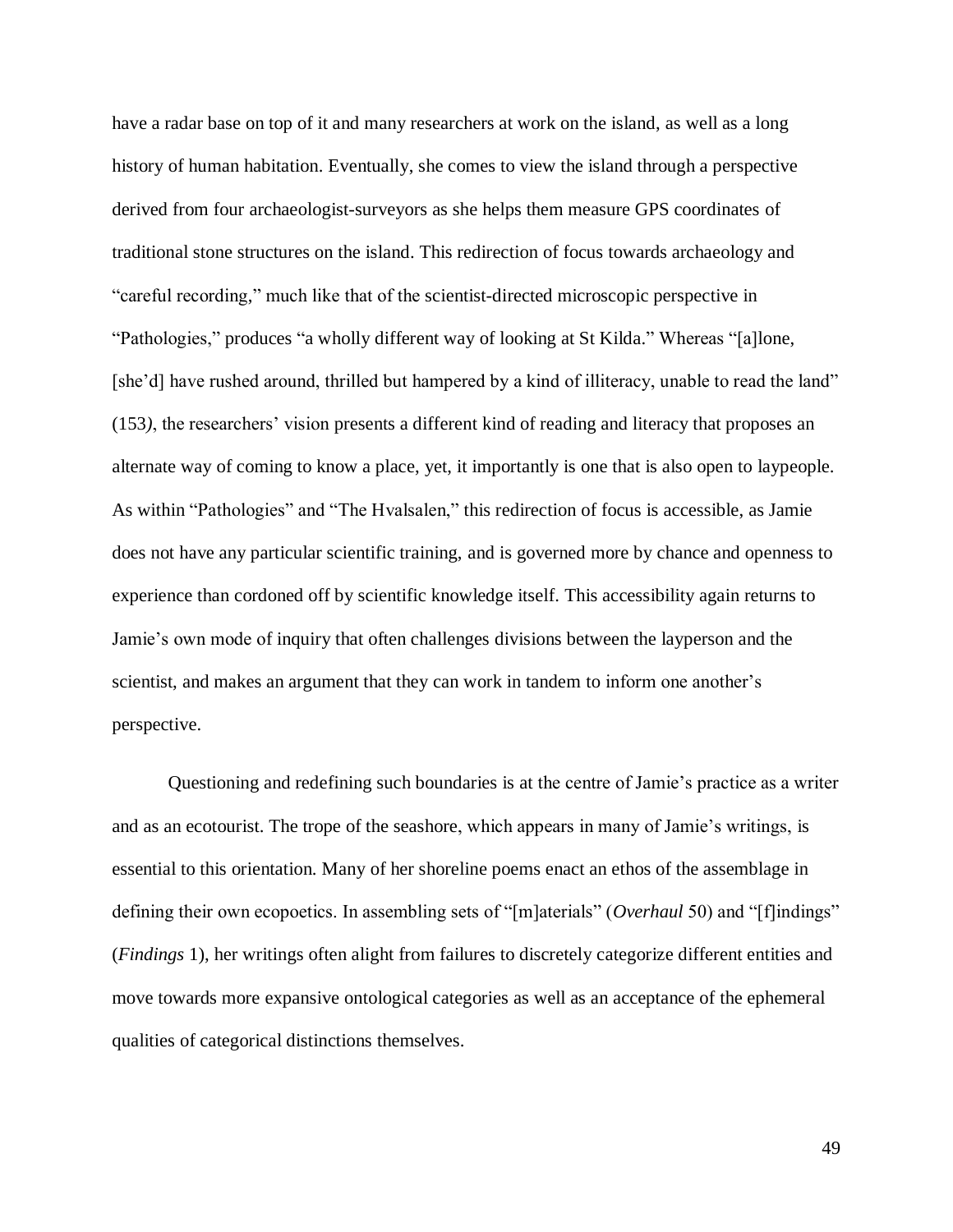The poem "Materials," which appears in *The Overhaul*, records an ecological narrative that is grounded in recycling. In the poem, "[s]craps of nylon fishing net" are looted from ocean waves by gannets and taken to "colonies so raucous and thief-ridden, each nest / winds up swagged to the next." Eventually the birds depart, leaving the cliffs "swagged" or festooned in plastic waste, and "wearing naught but a shoddy, bird-knitted vest." This is a narrative derived from the aggregate of shoreline trash, but also an ephemeral one. The poem negotiates a shoreline of contemporary garbage that is constituted of objects perceived to be transient and largely valueless to humans after their initial use. "[S]craps of nylon fishing net" are objects of modernity and of ubiquity: they have become devoid of unique narrative, all sharing similar properties and stories of production. However, the ostensibly worthless refuse of the waves is valued by the gannets as well as the speaker of the poem. In doing so, the speaker denies the possibility of uncovering single narratives in the shoreline landscape and deconstructs the binary of value between worthless refuse and valued artifact. With this revaluing, the poem depicts a continuous coastal assemblage where multiplicities of fragments are perpetually reworked. It is in such an ecosystem and ecologically oriented poem that we might see how, "[i]f categories are unstable, we must watch them emerge within encounters," as well as how using "category names should be a commitment to tracing the assemblages in which these categories gain a momentary hold" (Tsing 29). Anna Tsing's formulation of categories applies to much of Jamie's writing, but "Materials" in particular stresses the momentariness of such encounters, where different entities interact and emerge as an identifiable ecosystem, as well as the shared histories that may be produced by way of attending to these productive encounters.

Such shoreline findings fundamentally inform Jamie's poetics where there is an emphasis on ephemeral assemblages that cohere into categories only briefly. "Arbour" is set in "a garden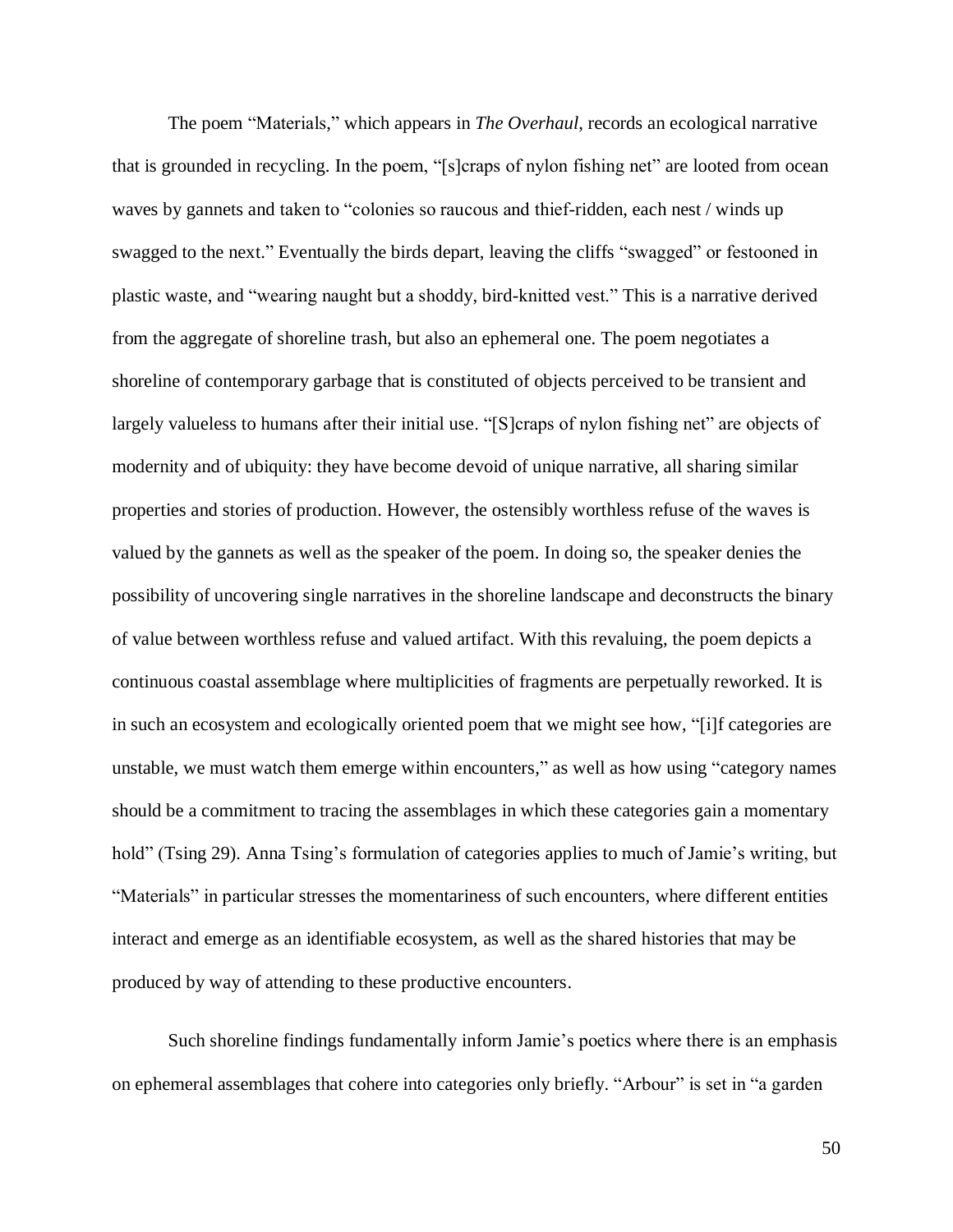shanty, / knocked together out of driftwood and furnished / with a beat-up sofa" (*Bonniest Companie* 22). However, this human-crafted structure resembles Jamie's own poetry and the poem self-reflexively comments on its own poetics, as it aims "to cultivate the strandline's / take-it-or-leave-it attitude." The poem examines its role in depicting a momentary selection of an ecosystem and its own place within it. "Fianuis" also has a speaker who is "sauntering the last half-mile to the land's frayed end / to find what's laid on for us, strewn across the turf" (38). Each of these poems emphasizes the stochastic character of the shoreline and suggests that categories might only be ephemerally useful as they are determined by what is found on a particular day: "gull feathers, bleached shells" (38), "a bit o' bruck" (*Overhaul* 50). Chance findings that hover between intentionality and contingency go to determine categorization, and in such systematics even plastics might be a significant part of the ecosystem, as in "Materials." Together, this collection of poems and essays questions how we travel through and interact with these other worlds, how we go about organizing them, as well as how we write their histories.

These hybrid portrayals, the assemblages of shoreline materials of which Jamie writes, accord with her idea that "the role of the poet is not to be political but shamanic (it's the only word I can think of), mediating between various worlds and bringing messages back and forth between them" (Dósa 142). This position might read as contrary to the political stance she adopts in "Wings Over Scotland," but even in such poems Jamie is always evaluating the shared vulnerabilities between ourselves and alterities, and re-adjusting our focus to locate other worlds that we may not normally attend to. Even her writings that take place near her home or that take the human body as its subject become a form of travel writing. More precisely, this form of travel writing is ecocritical tourism, as it examines the tenuous borders and liminal spaces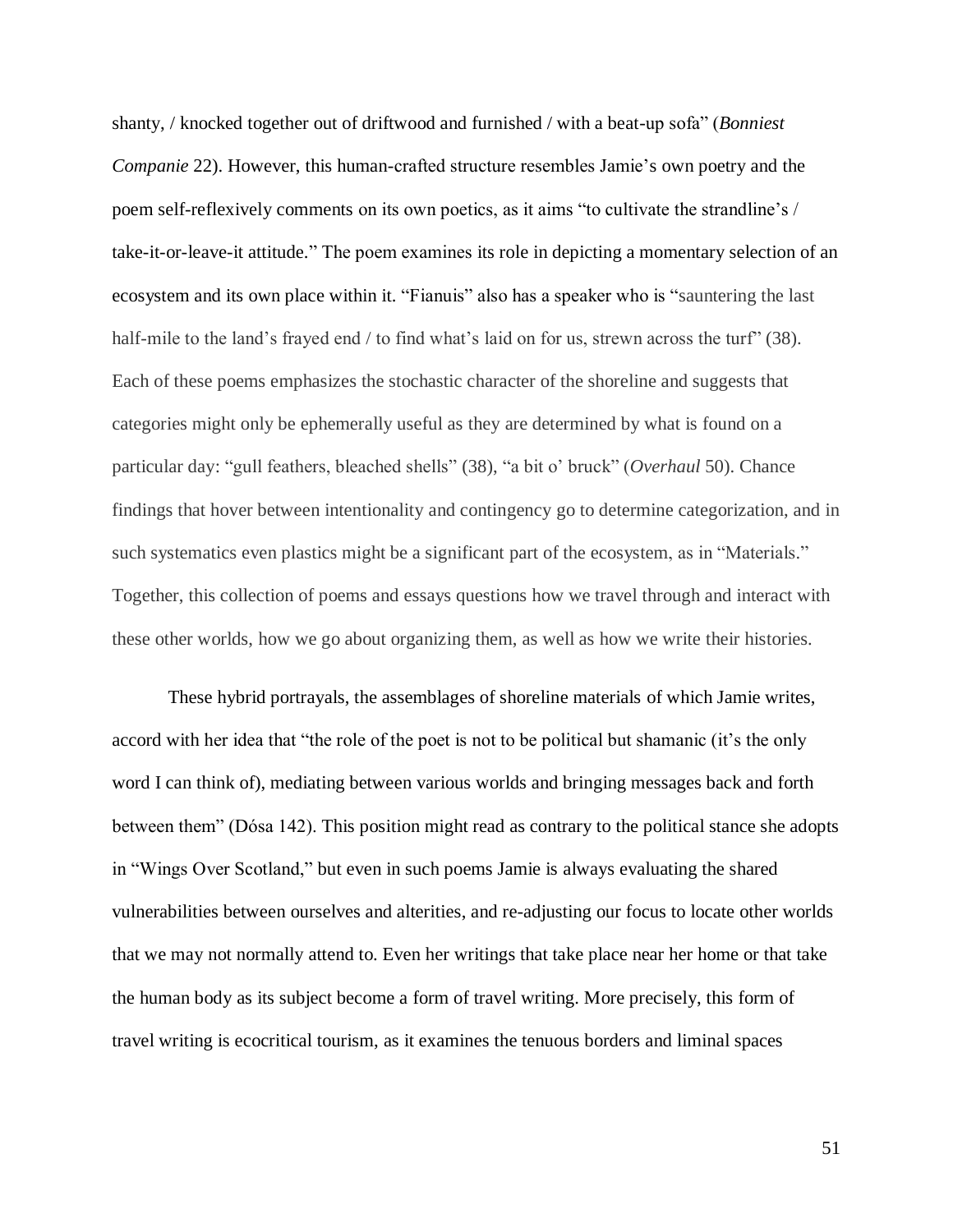between nature and culture, wild and domestic, so as to locate unexpected ecosystems that often interweave the two in order to reveal unforeseen shared histories and vulnerabilities.

Each of these poems and essays take place at the junctures between nature and culture, understanding and inscrutability. They attempt to "let space open / between word and world" (*Bonniest Companie* 31) rather than adhere to a singular epistemic model; they aim to do this, in part, by emulating the world they depict, "striving to cultivate the strandline's / take-it-or-leave-it attitude" (22) and accepting the ephemerality of category distinctions. However, the acknowledgment of striving rather than attaining, of a degree of failure, takes precedence here. For the ecocritical tourist, writing becomes a place to pause and consider difference, to record and reflect upon where our attention is focused, and to consider the intertwined nature of our histories with the other-than-human world as well as our shared vulnerabilities. At each of these steps, failure is a possibility. What Jamie's ecocritical tourism asks for is a pause at these sites of disconnection, a consideration of responsibility, and an acceptance of the provisional.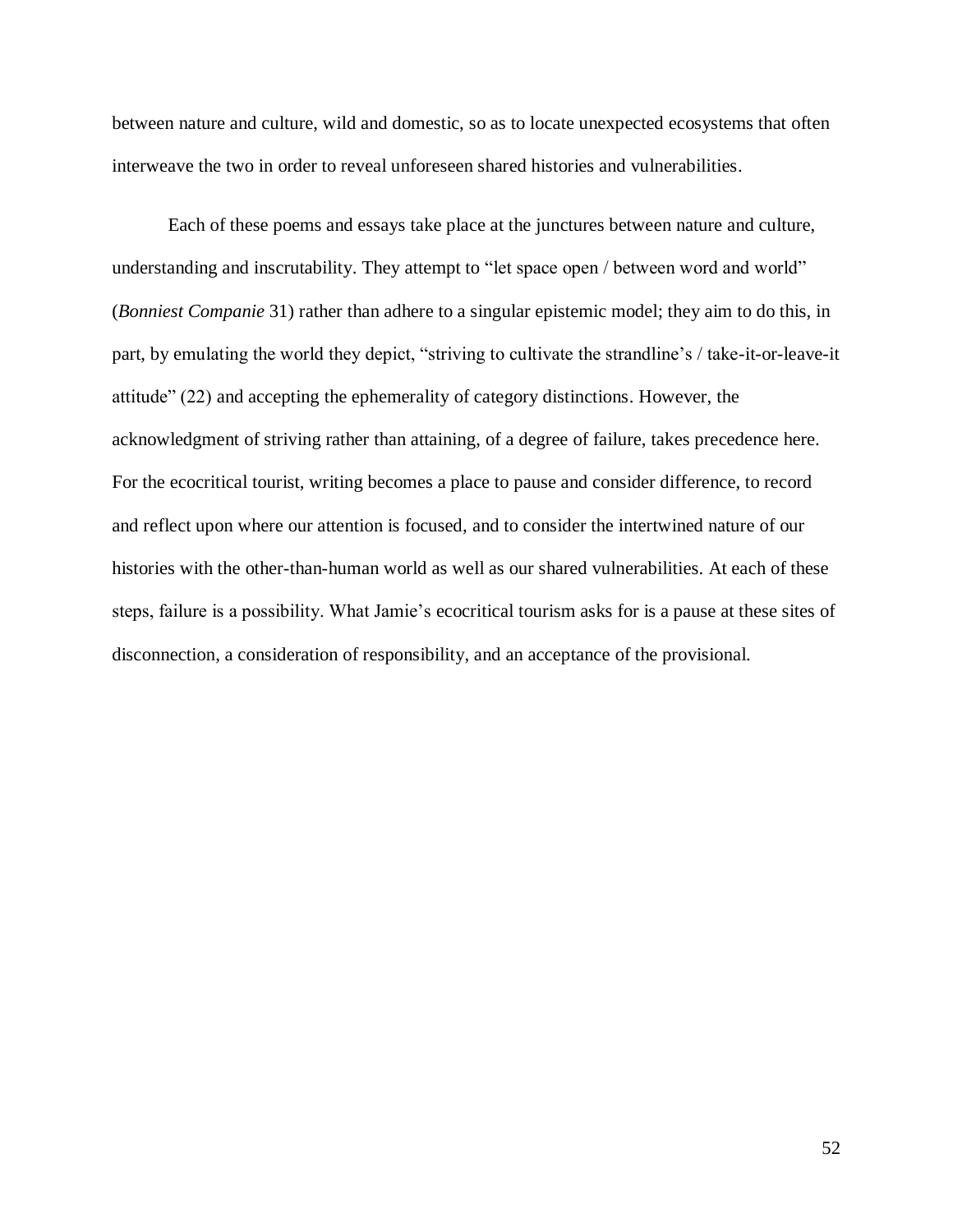### **Works Cited**

- "The Hermitage." *Dunkeld and Birnam Tourist Association*. http://www.dunkeldandbirnam.org.uk/visattractions/1577-The-Hermitage. Accessed 1 Feb. 2018.
- "TIES Announces Ecotourism Principles Revision." *The International Ecotourism Society*, 2015. www.ecotourism.org/news/ties-announces-ecotourism-principles-revision.
- Abram, David. *The Spell of the Sensuous: Perception and Language in a More-than-Human World*. Pantheon Books, 1996.
- Bate, Jonathan. *Romantic Ecology: Wordsworth and the Environmental Tradition*. Routledge, 1991.
- Bryson, J. S. *The West Side of any Mountain: Place, Space, and Ecopoetry*. Iowa UP, 2005.
- Bryson, J. S., and John Elder. *Ecopoetry: A Critical Introduction*. Utah UP, 2002.
- Bryson, Michael A. *Visions of the Land: Science, Literature, and the American Environment from the Era of Exploration to the Age of Ecology.* Virginia UP, 2002.
- Cronon, William. "The Trouble with Wilderness: Or, Getting Back to the Wrong Nature." *Environmental History*, vol. 1, no. 1, 1996, pp. 7-28.

Falconer, Rachel, editor. *Kathleen Jamie: Essays and Poems on Her Work*. Edinburgh UP, 2015.

Fletcher, Robert. *Romancing the Wild: Cultural Dimensions of Ecotourism*. Duke UP, 2014.

Glotfelty, Cheryll, and Harold Fromm. *The Ecocriticism Reader: Landmarks in Literary*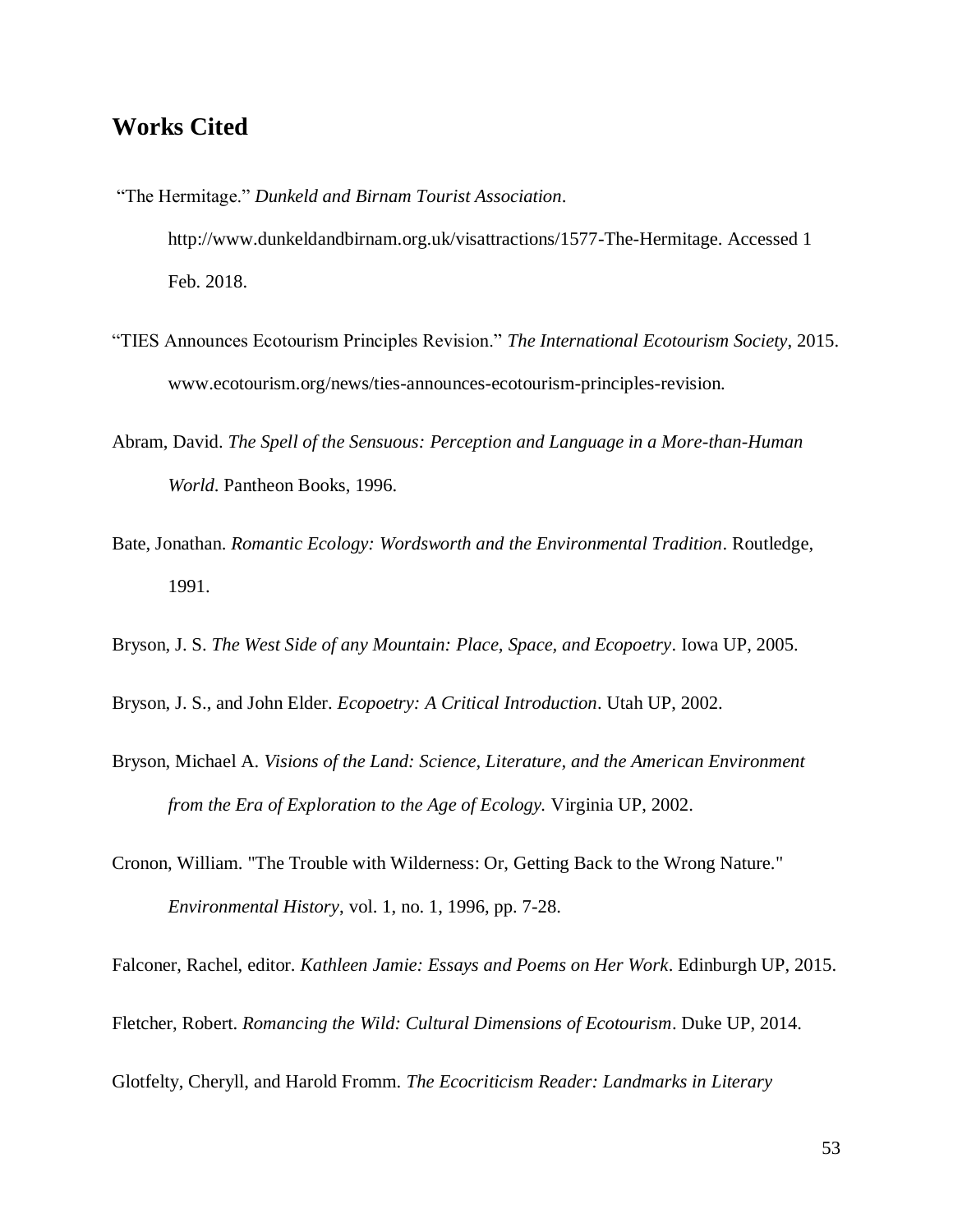*Ecology*. Georgia UP, 1996.

Halberstam, Judith. *The Queer Art of Failure*. Duke UP. 2011.

- Heise, Ursula K. "Globality, Difference, and the International Turn in Ecocriticism." *PMLA: Publications of the Modern Language Association of America,* vol. 128, no. 3, 2013, pp. 636-643. doi: 10.1632/pmla.2013.128.3.636.
- Hoare, Phillipe. *Leviathan: or, The Whale*. Fourth Estate, 2009.
- Honey, Martha. *Ecotourism and Sustainable Development: Who Owns Paradise?*. Island Press, 2008.

Ihde, Don. *Technology and the Lifeworld: From Garden to Earth.* Indiana UP, 1990.

- Jamie, Kathleen, and Alistair Peebles. *Findings: Essays on the Natural and Unnatural World*. Graywolf Press, 2007.
- Jamie, Kathleen. 2010. "Author Statement." British Council Literature. http://literature.britishcouncil.org/kathleen-jamie. Accessed 13 Feb. 2017.
- ---. *The Bonniest Companie*. Picador, 2015.
- ---. *The Overhaul*. Picador, 2012.
- ---. *Sightlines*. Sort of Books, 2012.
- ---. *The Tree House.* Picador, 2004.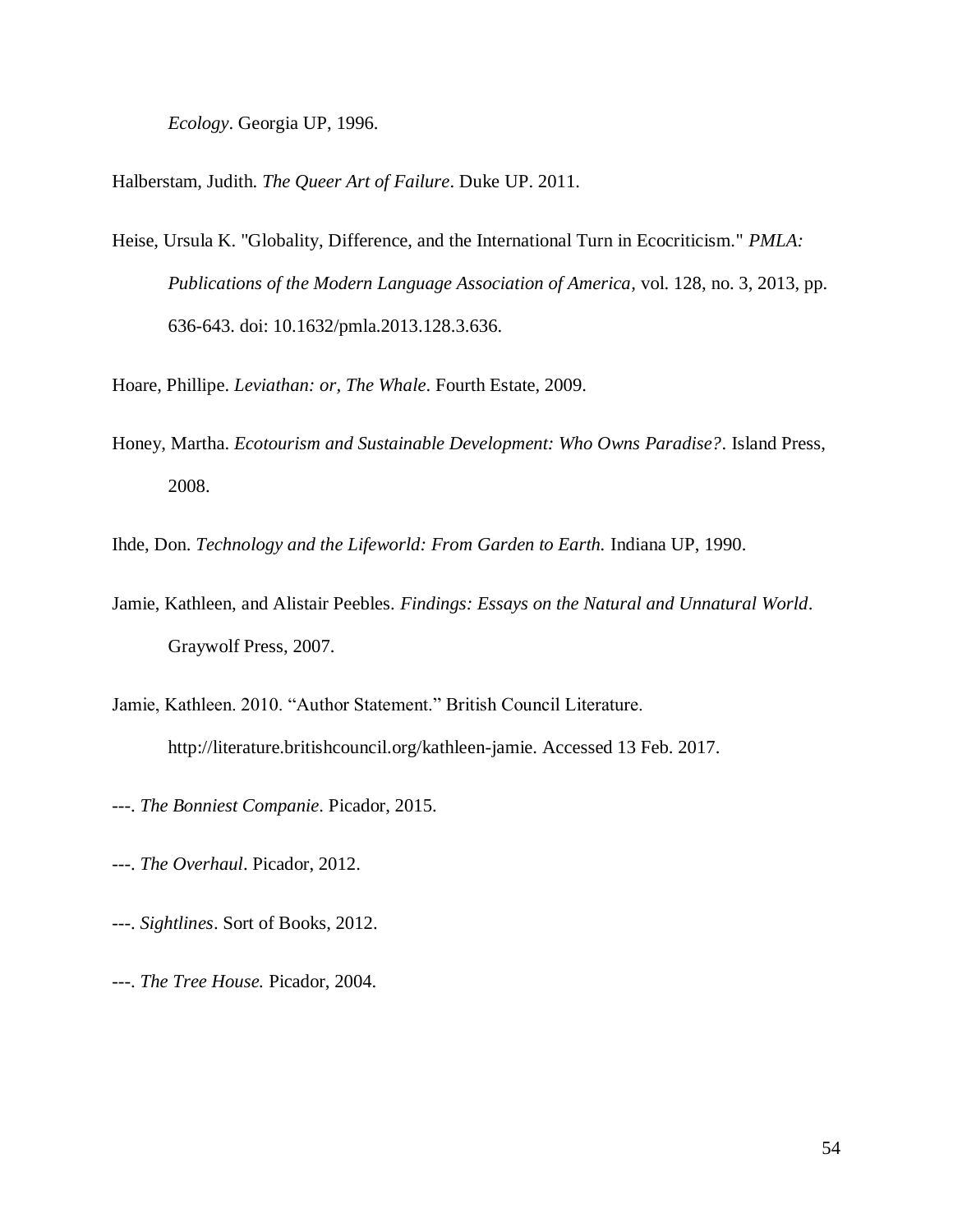Korte, Barbara. "Chrono-Types: Notes on Forms of Time in the Travelogue." *Writing Travel: The Poetics and Politcs of the Modern Journey* edited by John Zilcosky. Toronto UP, 2008.

Latour, Bruno. *We have Never been Modern*. Harvester Wheatsheaf, 1993.

- Lilley, Deborah. "Kathleen Jamie: Rethinking the Externality and Idealisation of Nature." *Green Letters: Studies in Ecocriticism*, vol. 17, no. 1, 2013, pp. 16-26. doi:10.1080/14688417.2012.750841. Accessed 13 Feb. 2017.
- Lopez, Barry H. *Arctic Dreams: Imagination and Desire in a Northern Landscape.* Macmillan, 1986.

MacCannell, Dean. *The Ethics of Sightseeing*. California UP, 2011.

- Mackay, Peter. "The Tilt from One Parish to Another": *The Tree House* and *Findings*." *Kathleen Jamie: Essays and Poems on Her Work* edited by Rachel Falconer. Edinburgh UP, 2015.
- Marland, Pippa. "The Gannet's Skull Versus the Plastic Doll's Head: Material 'Value' in Kathleen Jamie's 'Findings'." *Green Letters: Studies in Ecocriticism*, vol. 19, no. 2, 2015, pp. 121- 131. doi:10.1080/14688417.2015.1024156. Accessed 13 Feb. 2017.
- Mason, Travis V. *Ornithologies of Desire: Ecocritical Essays, Avian Poetics, and Don McKay*. Wilfrid Laurier UP, 2013.
- McCully, Betsy. *City at the Water's Edge: A Natural History of New York.* Rivergate Books, 2007.

McKay, Don. *Vis à Vis: Fieldnotes on Poetry and Wilderness*. Gaspereau Press, 2001.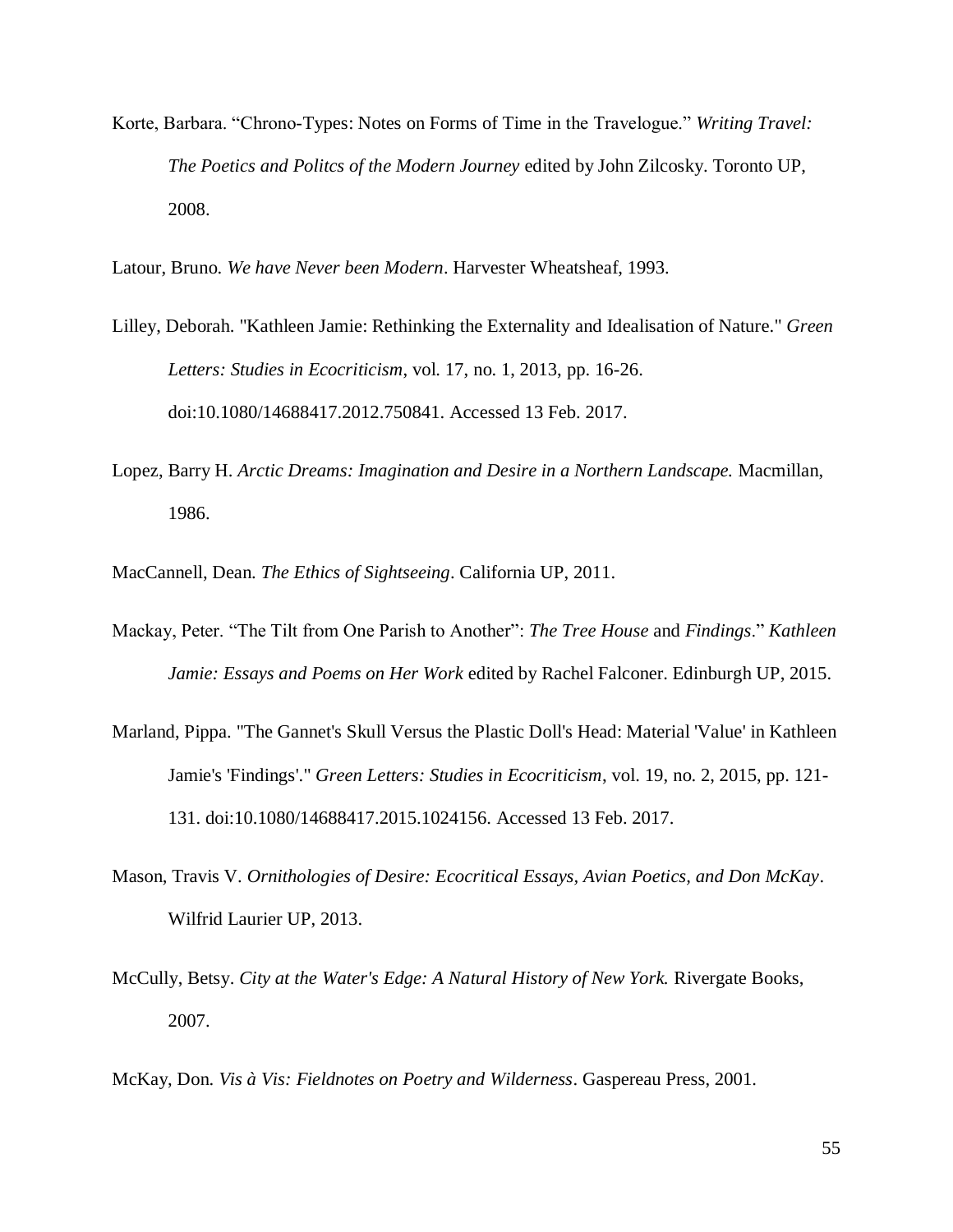McKibben, Bill. *The End of Nature.* Random House, 1999.

- Morton, Timothy. *Hyperobjects: Philosophy and Ecology After the End of the World.* Minnesota UP, 2013.
- Müller, Timo. "Notes Toward an Ecological Conception of Bakhtin's 'Chronotope'."*Ecozon@: European Journal of Literature, Culture and Environment*, vol. 1, no. 1, 2010, pp. 98- 102.
- Neves, Katja. "Cashing in on Cetourism: A Critical Ecological Engagement with Dominant E-NGO Discourses on Whaling, Cetacean Conservation, and Whale Watching." *Antipode*, vol. 42, no. 3, 2010, pp. 719-741.
- Oldfield, T. E. E., et al. "Field Sports and Conservation in the United Kingdom." *Nature*, vol. 423, no. 6939, 2003, pp. 531-533.

Purdy, Jedediah. *After Nature: A Politics for the Anthropocene*. Harvard UP, 2015.

Schama, Simon. *Landscape and Memory*. Random House of Canada, 1995.

- Snyder, Gary. "Ecology, Literature, and the New World Disorder." *Isle: Interdisciplinary Studies in Literature and Environment*, vol. 11, no. 1, 2004, pp. 1-13. doi:10.1093/isle/11.1.1.
- Tsing, Anna L. *The Mushroom at the End of the World: On the Possibility of Life in Capitalist Ruins.* Princeton UP, 2015.

*Visit Norway.* Innovation Norway, 2018, www.visitnorway.com.